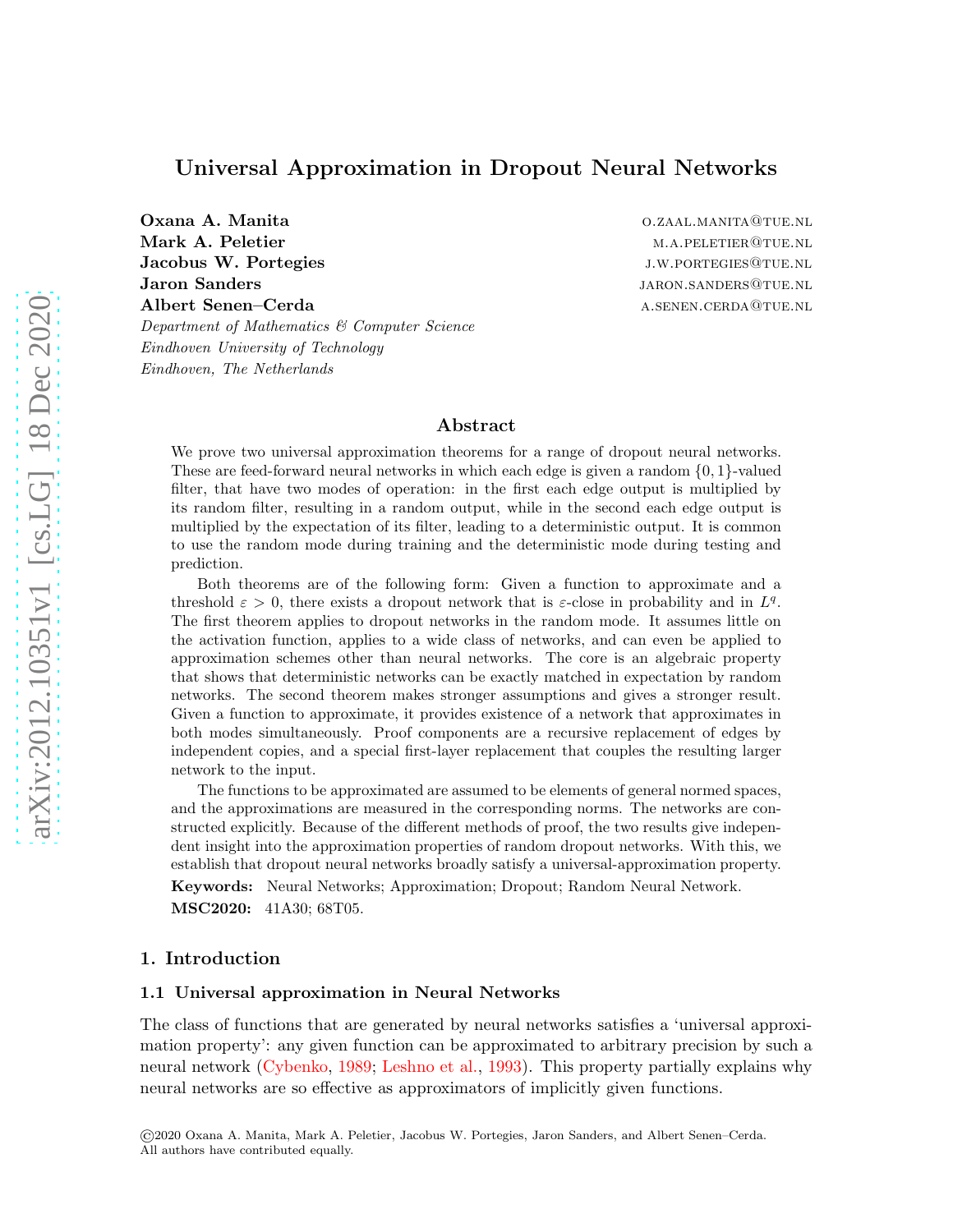It is commonly observed that the training of such networks improves upon introducing dropout, the random 'dropping' of edges [\(Goodfellow et al.](#page-28-2), [2016,](#page-28-2) Sec. 7.9). Dropout converts a deterministic network into a random one. In this paper we address the question that this observation implicitly raises: Does this randomness interfere with the universal approximation property? Or, to formulate it in the affirmative: does the class of dropout neural networks still satisfy universal approximation?

To provide a first quantification of this question, let us explain the expectation–variance split, which in the context of dropout goes back to the theoretical analysis by [Wager et al.](#page-29-0) [\(2013](#page-29-0)). We will think of a dropout neural network as a function  $\Psi : \mathbb{R}^d \times \mathbb{R}^n \to \mathbb{R}$  together with a  $\{0,1\}^n$ -valued random variable f. We call the components of f filter variables. We think of  $\mathbb{R}^d$  as data space and  $\mathbb{R}^n$  as parameter space (the space of weights and biases for the neural network). The parameters get multiplied elementwise with the vector of filter variables f. That means that when  $\zeta : \mathbb{R}^d \to \mathbb{R}$  is a function we want to approximate, we try to approximate it with the stochastic function that maps x to  $\Psi(x, w \odot f)$ . For fixed x, the expectation–variance split reads

$$
\mathbb{E}\left[\left(\Psi(x,w\odot f)-\zeta(x)\right)^2\right]=\left(\mathbb{E}[\Psi(x,w\odot f)]-\zeta(x)\right)^2+\mathbb{V}[\Psi(x,w\odot f)].\tag{1}
$$

Here  $\odot$  denotes element-wise multiplication, and throughout the paper  $\mathbb{P}, \mathbb{E}, \mathbb{V}$  stand for probability, expectation, variance with respect to the filter variables  $f$ , respectively. As both terms on the right-hand side are nonnegative, both terms have to be small in order to have a good approximation. Is this possible?

[Foong et al.](#page-28-3) [\(2020](#page-28-3)) showed that deep Rectified Linear Unit (ReLU) neural networks with node-dropout still can approximate functions arbitrary well, by showing that both the expectation term and the variance term in the expectation–variance split can be made arbitrary small (see their Theorem 3). In fact, the two terms are arbitrary small uniformly over x in the unit cube in  $\mathbb{R}^d$ . With this statement, Foong et al. effectively showed a universal-approximation result.

In this paper we show two universal-approximation results for wider classes of dropout neural networks. Where Foong et al. made specific use of the properties of ReLU activation, we show that the property of universal approximation does not require more of the activation functions in dropout networks than in the underlying deterministic ones [\(Leshno et al.](#page-28-1), [1993\)](#page-28-1). In addition, our main theorems allow for very general classes of filters, including the original node-based dropout [\(Hinton et al.](#page-28-4), [2012](#page-28-4)), the edge-based dropconnect [\(Wan et al.](#page-29-1), [2013\)](#page-29-1), and many others. With Theorem [1](#page-2-0) below we show that the class of dropout networks can exactly match a given deterministic network, at least in expectation. With Theorem [15](#page-24-0) below we show that we can construct networks that approximate a given function arbitrarily well, both as a random network and as a deterministic filtered network. Finally, we provide control of the error both in probability and in  $L<sup>q</sup>$ .

### 1.2 Approximation by random neural networks

In a deterministic context, a universal-approximation theorem for some class C is a density statement, stating that any function  $\zeta$  can be approximated to arbitrary precision by neural networks in C, where the approximation is measured in some seminormed function space  $(\mathcal{F}, \|\cdot\|_{\mathcal{F}})$ . Such approximation statements can be generalized to a stochastic context in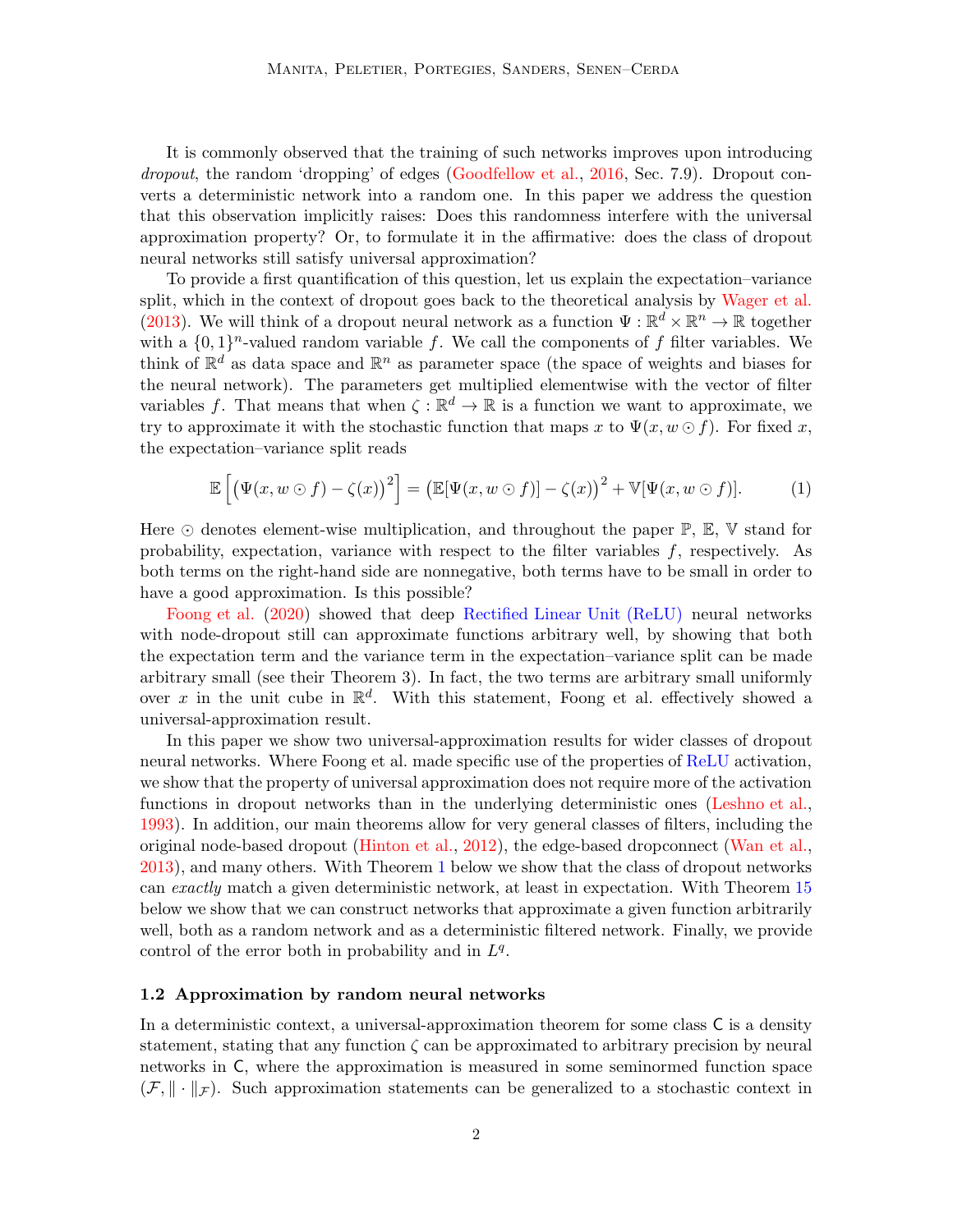multiple ways. We will focus on two of these, approximation in probability and in  $L<sup>q</sup>$  for  $q \in [1,\infty)$ .

Universal approximation in probability is the property that for every function  $\zeta \in \mathcal{F}$  to approximate, and every  $\epsilon > 0$ , there exists a neural network  $\Psi$ , a weight vector w and a random vector  $f$  (all with certain extra properties to make the statement nontrivial), such that

$$
\mathbb{P}\left[\|\zeta(\cdot)-\Psi(\cdot,w\odot f)\|_{\mathcal{F}}>\epsilon\right]<\epsilon.
$$

A stronger statement involves approximation in  $L^q$  for  $q \in [1,\infty)$ : there exist  $\Psi$ , w and f such that

$$
\mathbb{E}\left[\left\|\zeta(\cdot)-\Psi(\cdot,w\odot f)\right\|_{\mathcal{F}}^{q}\right]^{\frac{1}{q}}<\epsilon.
$$

In this article we indeed show such universal approximation statements for certain classes of deep dropout neural networks.

We prove two main classes of approximation results, corresponding to the two main ways that dropout networks are used in practice. In the first class of results the network is a random object as described above, and the same network is used during training and prediction; we call this *random-approximation* dropout.<sup>1</sup> In the second class of results the network is trained with random networks of the form  $\Psi(\cdot, w \odot f)$ , but for prediction the deterministic network  $\Psi(\cdot, w \odot \mathbb{E}f)$  is used in which the filters are replaced by their expectations. We call this type of dropout expectation-replacement.

### <span id="page-2-4"></span>1.3 Main results 1: Random-approximation

We start with uniform random-approximation, that is the property that any function  $\zeta$  in an appropriate set can be approximated by random networks of the form  $\Psi(\cdot, w \odot f)$ . At the highest level the proof strategy is the same as in Foong et al. and consists of the following three steps. Given a function  $\zeta \in \mathcal{F}$  to be approximated:

- <span id="page-2-1"></span>1. Approximate  $\zeta$  by a neural network  $\Psi(\cdot, w)$  using classical deterministic universal approximation results (e.g. [Leshno et al.](#page-28-1) [\(1993](#page-28-1)));
- <span id="page-2-3"></span>2. Use  $\Psi(\cdot, w)$  to construct a larger, random dropout neural network  $\tilde{\Psi}(\cdot, \tilde{w} \odot \tilde{f})$  that matches  $\Psi(\cdot, w)$  in expectation;
- <span id="page-2-2"></span>3. Construct an even larger random neural network  $\hat{\Psi}(\cdot, \hat{w} \odot \hat{f})$  consisting of many independent copies of the network  $\Psi(\cdot, \tilde{w} \odot f)$  to obtain an approximation of  $\zeta$  that is close in expectation and also has small variance.

We consider Step [1](#page-2-1) as given by existing results, and Step [3](#page-2-2) is a standard procedure. The novelty of this paper for *random-approximation* lies in Step [2,](#page-2-3) which we describe in the rest of this section.

Step [2](#page-2-3) is based on an algebraic property of common classes of neural networks, which is illustrated by the following simpler version of the central theorem. We write  $2<sup>n</sup>$  for the collection of subsets of  $\overline{1,n} = \{1,\ldots,n\}$ , and for any such a subset U, we write  $\mathbf{1}_U \in \{0,1\}^n$ for the vector with entries  $(1_{i\in U})_{i\in I_n}$ .

<span id="page-2-0"></span><sup>1.</sup> This has also been called Monte Carlo dropout because of the close connection with Monte Carlo estimation of integrals [\(Gallicchio and Scardapane](#page-28-5), [2020](#page-28-5)).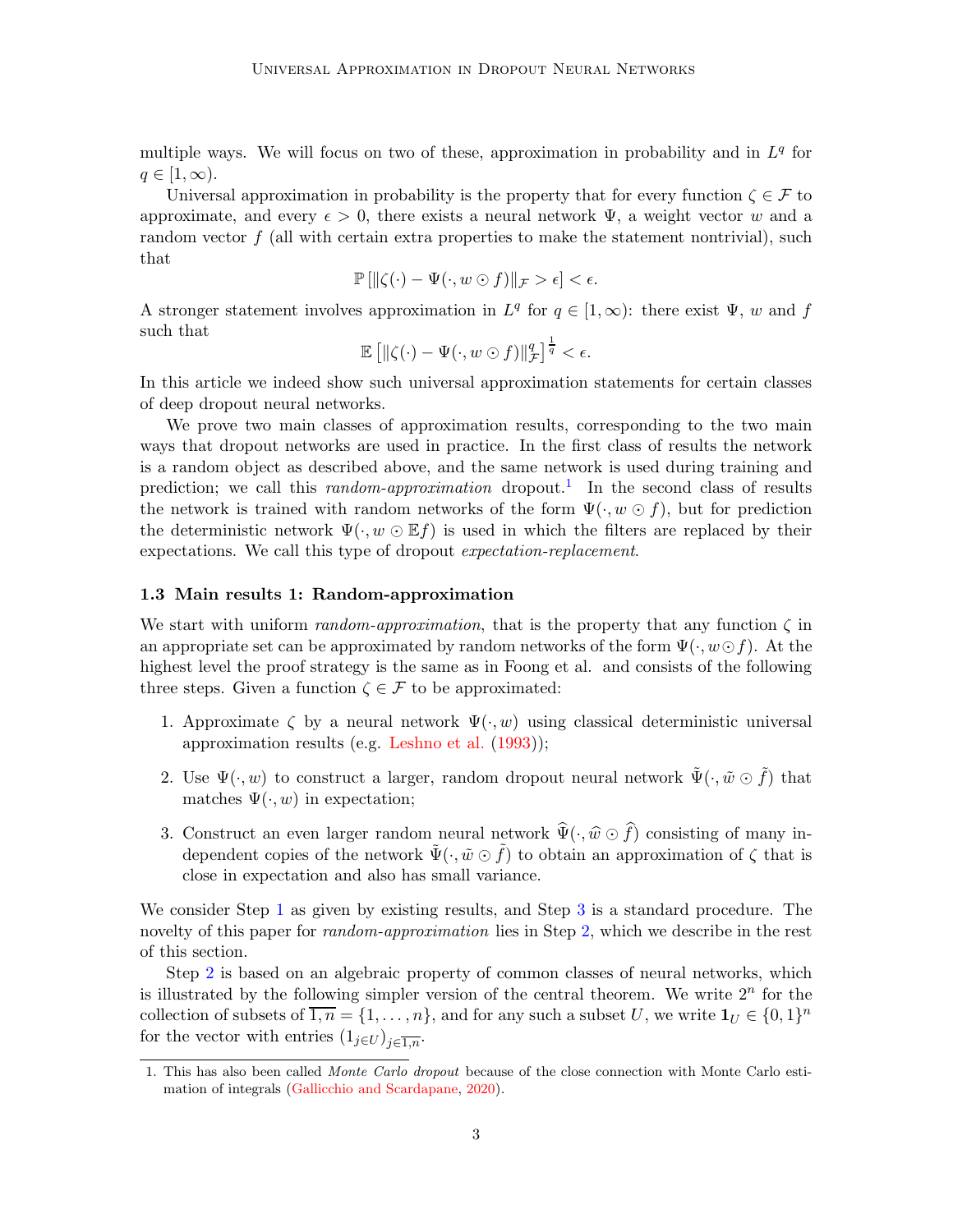**Theorem 1** Let  $\Psi : \mathbb{R}^d \times \mathbb{R}^n \to \mathbb{R}$  be any given function. Let  $(f^U)_{U \in 2^n}$  be a collection of  $\{0,1\}^n$ -valued random variables indexed by subsets  $U \in 2^n$  such that for every U

<span id="page-3-0"></span>
$$
\mathbb{P}[f^U=(1,\ldots,1)]>0.
$$

Then there exist constants  $(a_U)_{U \in 2^n}$ , independent of w, such that for all w,

$$
\mathbb{E}\left[\sum_{U\in 2^n} a_U \Psi(\cdot, (w \odot \mathbf{1}_U) \odot f^U)\right] = \Psi(\cdot, w). \tag{2}
$$

This theorem should be read as follows. The right-hand side in [\(2\)](#page-3-0) plays the role of a deterministic function that we want to approximate. The left-hand side is the expectation of a linear combination of many copies of  $\Psi(\cdot, w)$ . Each copy has two 'dropout' modifications: the vector  $\mathbf{1}_U$  implements a deterministic dropout, and the random filter variables  $f^U$  a stochastic one. With a view to generality, the random filter vector  $f^U$  is allowed to be a different random vector for each subset U of edges, but note that the distribution of  $f<sup>U</sup>$ on  $\{0,1\}^n$  can be completely unrelated to the subset  $U \subset \overline{1,n}$ ; the subset U only serves as label.

The theorem establishes the following fact: for any collection of random filter variables  $f^U$ , for any function  $\Psi$ , for any parameter point w, the function  $\Psi(\cdot, w)$  can be matched exactly by the expectation of a sum of filtered versions of the same function. The important caveat is that one needs to take into account all reduced versions of the functions  $\Psi$ , i.e., the whole hierarchy of deterministically modified versions indexed by subsets U.

Theorem [1](#page-2-0) suggests a special role for 'classes of networks', with the property that given a 'network'  $\Psi(\cdot, w)$  we can in some sense define a new (random) network  $\Psi(\cdot, \tilde{w} \odot f)$  by

$$
\tilde{\Psi}(\cdot,\tilde{w}\odot\tilde{f}) := \sum_{U\in2^n} a_U \Psi(\cdot,w\odot\mathbf{1}_U\odot f^U).
$$
\n(3)

To formalize this, we assume that we have chosen a set DDNN (a 'set of random neural networks'), which can be any collection of tuples  $(n, \Psi, f)$  that satisfy the following properties:

- (i)  $n \in \mathbb{N}$  is a natural number;
- (ii)  $\Psi : \mathbb{R}^d \times \mathbb{R}^n \to \mathbb{R}$  is a function such that for every  $w \in \mathbb{R}^n$ ,  $\Psi(\cdot, w) \in \mathcal{F}$ ;

(iii) f is a  $\{0,1\}^n$ -valued random variable such that

<span id="page-3-2"></span><span id="page-3-1"></span>
$$
\mathbb{P}[f = (1, \dots, 1)] > 0. \tag{4}
$$

Moreover, we assume that DDNN is closed under linear, independent combinations. By this we mean that whenever  $a, b \in \mathbb{R}$  and  $(m, \Phi, f)$  and  $(n, \Psi, q)$  are in DDNN, then also  $(m + n, a\Phi + b\Psi, h) \in \text{DDNN}$  where h is an  $\{0, 1\}^{m+n}$ -valued random variable that is the independent concatenation of f and g, and  $a\Phi + b\Psi : \mathbb{R}^d \times \mathbb{R}^{m+n} \to \mathbb{R}$  is given by

$$
(x,(w_1,w_2))\mapsto a\Phi(x,w_1)+b\Psi(x,w_2).
$$

This closure assumption implies that a definition of the form [\(3\)](#page-3-1) is meaningful.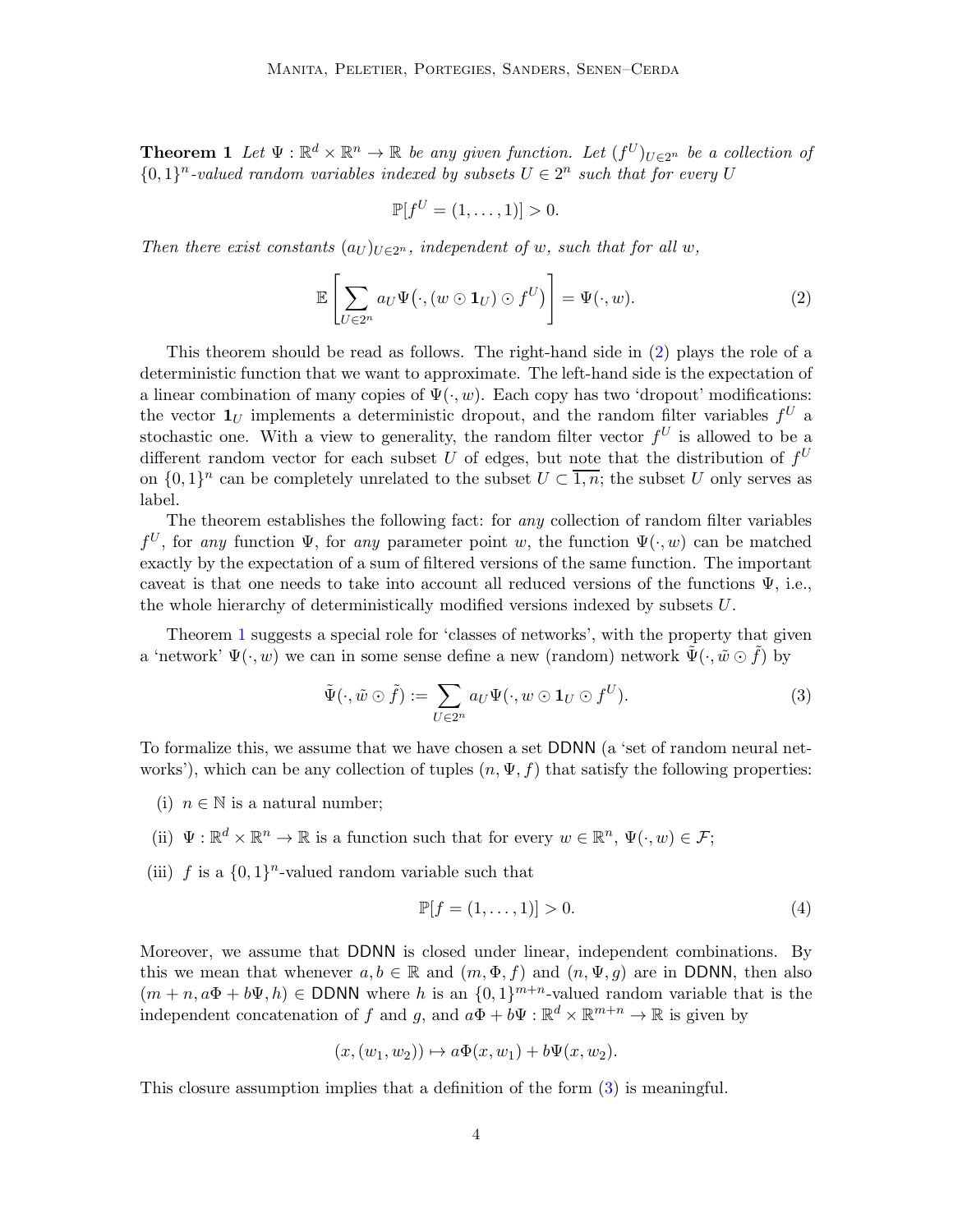The range of possible classes DDNN satisfying these requirements is vast. Typical examples are neural networks with node-dropout, as originally introduced by [Hinton et al.](#page-28-4) [\(2012](#page-28-4)), and dropconnect, as introduced by [Wan et al.](#page-29-1) [\(2013\)](#page-29-1), but many other choices also are possible. Note that the function  $\Psi$  may be extremely general, implying that there are no restrictions on e.g. the form of the activation function or the structure of the network. In fact, nothing in the requirements on DDNN restricts to functions  $\Psi$  generated by neural networks; other approximation methodologies may also be used, for instance based on Fourier or wavelet expansions. See Section [2](#page-8-0) for a detailed description of DDNN.

By combining Theorem [1](#page-2-0) with the law of large numbers we then find Corollary [2](#page-4-0) below, which expresses the following insight: if the class DDNN is rich enough to approximate any function in F when all filter variables are set to 1, then any function in F can also be approximated by a (random) dropout neural network in DDNN.

**Corollary 2** Let  $\zeta \in \mathcal{F}$  and  $\epsilon > 0$ . Assume there exists a  $(m, \Phi, g) \in \text{DDNN}$  and a  $v \in \mathbb{R}^m$ such that  $\|\Phi(\cdot, v) - \zeta\|_{\mathcal{F}} < \epsilon/2$ . Then there exists a  $(n, \Psi, f) \in \text{DDNN}$  and a  $w \in \mathbb{R}^n$  such that

<span id="page-4-0"></span>
$$
\mathbb{P}[\|\Psi(\cdot, w \odot f) - \zeta\|_{\mathcal{F}} > \epsilon] < \epsilon \tag{5}
$$

and

$$
\mathbb{E}\left[\left\|\Psi(\cdot,w\odot f)-\zeta\right\|_{\mathcal{F}}^{q}\right]^{\frac{1}{q}}<\epsilon.
$$

Section [4](#page-17-0) is devoted to these results, but develops them in more generality. There we also give some examples and calculate the coefficients  $a_U$  explicitly for the case of independent Bernoulli filters.

#### <span id="page-4-1"></span>1.4 Main results 2: Expectation-replacement

In the previous section we considered dropout neural network to be a random object, both during training and during prediction. By contrast, it is common practice to choose the filter variables during prediction to be *deterministic* and equal to their expectations; see e.g. Section 7.12 in [Goodfellow et al.](#page-28-2) [\(2016\)](#page-28-2)'s paper. We call this expectation-replacement dropout, and Corollary [2](#page-4-0) above does not say anything about this situation. In fact, we show in Example [5](#page-16-0) that the construction at the heart of Corollary [2](#page-4-0) may lead to networks that are 'bad approximators' in this specific sense: given a function  $\zeta$ , the constructed networks approximate  $\zeta$  with high probability with random filters, but do not approximate  $\zeta$  at all when replacing the filters by their expectations.

To address this, we describe in Section [4](#page-17-0) the construction of dropout neural networks that approximate not only in probability and in  $L<sup>q</sup>$ , but also in this expectation-replacement sense. As in the case of Corollary [2,](#page-4-0) the construction builds on existing density results for deterministic networks: we start with a given deterministic neural network  $\Psi(\cdot, w)$  that is close to a given function  $\zeta$ . Differently from Corollary [2,](#page-4-0) however, the nonlinearity of  $\Psi$  forces us to apply the law of large numbers to each edge (or weight in this context) separately, instead of simultaneously for the whole network.

In the construction in Section [4](#page-17-0) we therefore iteratively replace each edge in the deterministic neural network  $\Psi$  by a set of parallel edges, with edge-weights w taken from the original edge, and with independent filter variables on each of them. In this way we can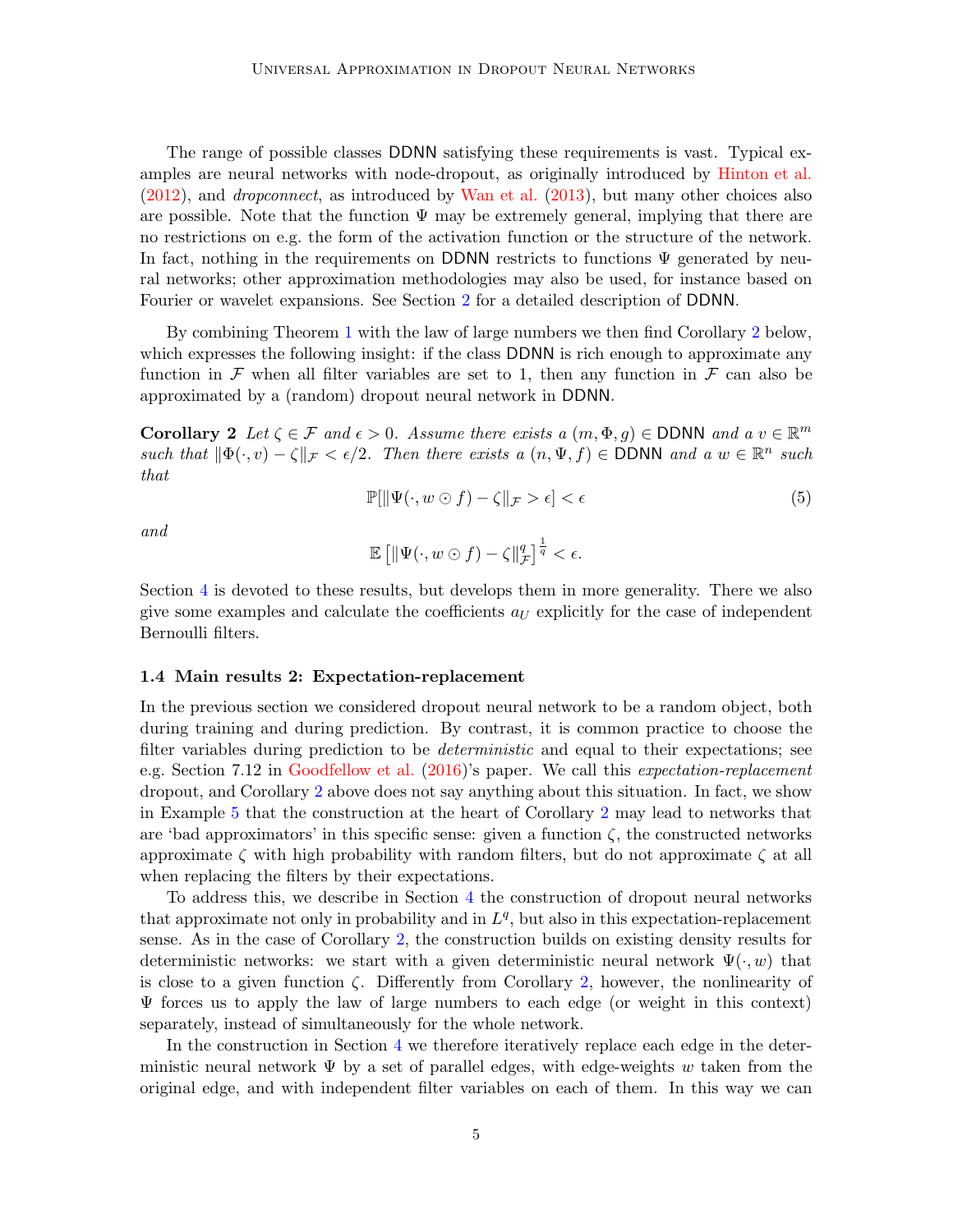use the law of large numbers to obtain convergence estimates for each edge separately, and then combine these estimates into a single convergence estimate for the whole network.

The convergence estimate for a single edge arises from the following statement (which is a simplified version of Lemma [13\)](#page-21-0). It describes how the error encountered by averaging N independently filtered edges can be controlled in probability. At the same time it also allows for small perturbations of the inputs to this edge. This latter perturbation freedom is needed in order to apply this lemma progressively, moving from edge to edge through the network.

**Lemma 3** Consider any continuous function  $\sigma : \mathbb{R}^m \to \mathbb{R}^m$  and let  $W \in \mathbb{R}^{m \times n}$ ,  $b \in \mathbb{R}^m$ . Let  ${F^i}_{i \in \overline{1,N}}$  be a collection of independent copies of a random matrix  $F \in \{0,1\}^{m \times n}$ . Then for every  $K > 0$  there exists a  $\delta > 0$  such that

$$
\sup_{x \in \overline{B(0,K)}} \sup_{(\tilde{x}^i) \in B(x,\delta)^N} \left| \sigma \left( \frac{1}{N} \sum_{i=1}^N (W \odot F^i) \tilde{x}^i + b \right) - \sigma \left( (W \odot \mathbb{E} F^i) x + b \right) \right| \tag{6}
$$

converges to zero in probability as  $N \to \infty$ .

In Section [4](#page-17-0) this construction is described in detail. A separate part of this description is how to connect the resulting dropout neural network to the inputs of the original layer; for this we introduce a single additional layer that implements this connection.

<span id="page-5-0"></span>The main Theorem [15](#page-24-0) allows for a wide range of choices of activation functions and filtervariable distributions. The following is a simple, concrete corollary for a ReLU activation function.

**Corollary** 4 Take F to be the space of continuous functions  $\mathbb{R}^d \to \mathbb{R}$ , and endow it with a seminorm  $\|\cdot\|_{\mathcal{F}}$  equal to supremum of the function on the unit cube. Then for every  $\zeta \in \mathcal{F}$ and every  $\epsilon > 0$  there exists a dropconnect ReLU neural network  $(\Psi, f)$  and a parameter vector w such that  $\mathbb{P}\left[\left\|\Psi(\cdot, w \odot f) - \zeta\right\|_{\mathcal{F}} > \epsilon\right] < \epsilon$ (7)

$$
\qquad and \qquad
$$

$$
\mathbb{E}\left[\|\Psi(\cdot,w\odot f)-\zeta\|_{\mathcal{F}}^{q}\right]^{\frac{1}{q}}<\epsilon,
$$

while

 $\|\Psi(\cdot, w \odot \mathbb{E}[f]) - \zeta\|_{\tau} < \epsilon.$ 

Note that where the construction of the previous section applied to a very wide class of functions Ψ—not only those generated by neural networks—the construction underlying Corollary [4](#page-5-0) depends in a detailed manner on the fact that  $\Psi$  has the structure of a neural network.

#### 1.5 Random-approximation vs. expectation-replacement dropout

Using a *random* neural network to approximate a given *deterministic* function is non-trivial; the variance of the network needs to be reduced while matching the expectation, as described in Section [1.3.](#page-2-4)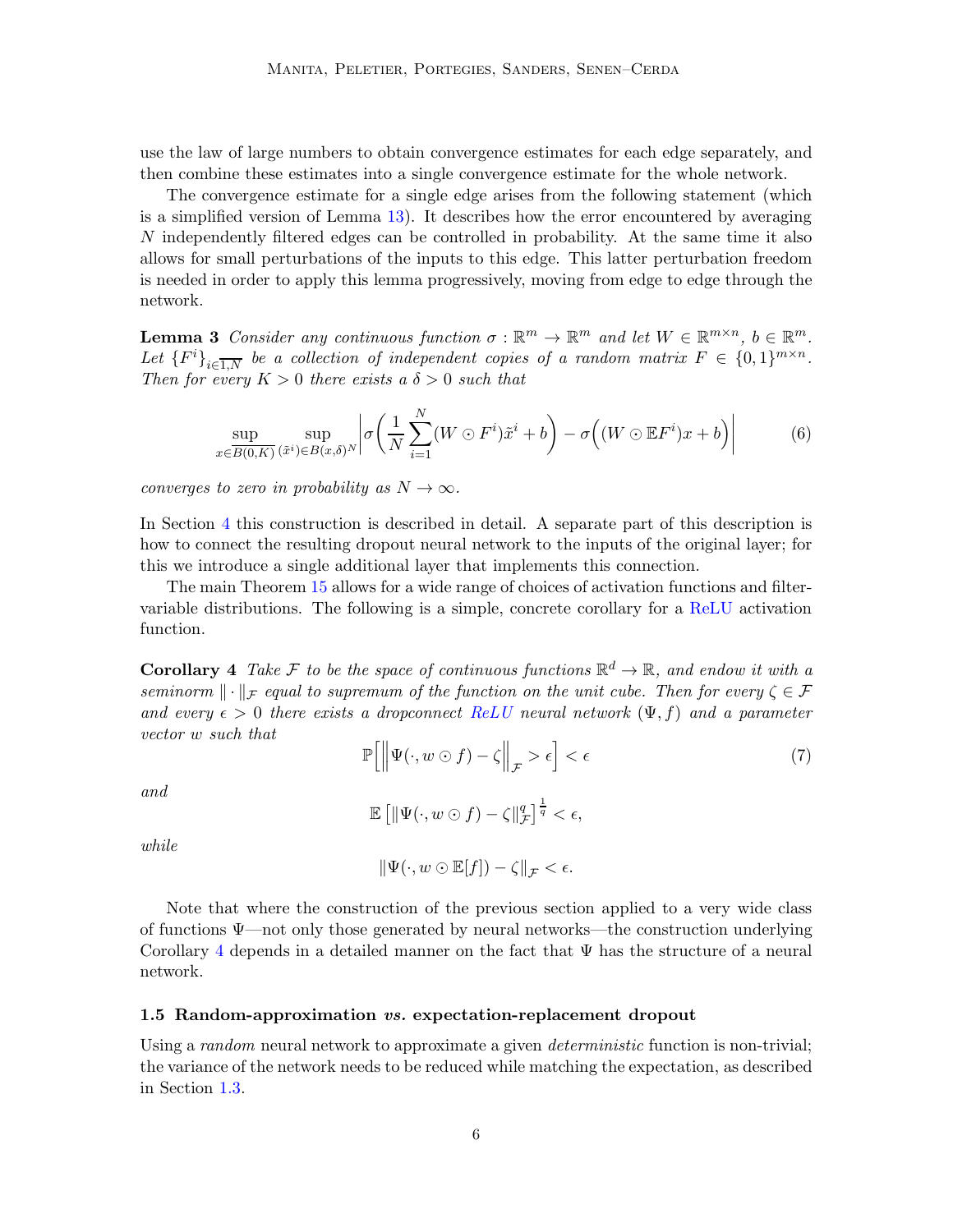In expectation-replacement dropout, however, the networks used in prediction are deterministic, and this difficulty is absent. In fact, the difference between training and prediction is the reason we include expectation-replacement in this paper.

This difference between training and prediction poses an intriguing question. Suppose that the dropout training algorithm yields a parameter point  $w^*$ . During this training, the algorithm has observed random networks  $\Psi(\cdot, w \odot f)$ , but it has never observed the deterministic network  $\Psi(\cdot, w \odot \mathbb{E} f)$ . Why, then, should the result  $w^*$  of the dropout training then generate a good deterministic network  $\Psi(\cdot, w^* \odot \mathbb{E} f)$ ? Example [5](#page-16-0) confirms that this method may fail badly.

At the same time, expectation-replacement dropout is both very widespread and very successful; see e.g. Section 7.12 in [Goodfellow et al.](#page-28-2) [\(2016](#page-28-2))'s paper, or [Labach et al.](#page-28-6) [\(2019](#page-28-6))'s paper. How can these two observations be reconciled?

The results of Section [4](#page-17-0) and e.g. Corollary [4](#page-5-0) provide a partial answer to this question. We show that dropout neural network have sufficient representational capacity to approximate well simultaneously in probability, in  $L<sup>q</sup>$ , and in the expectation-replacement sense. While this does not explain why any given training algorithm finds parameter points that approximate well in the expectation-replacement sense, at least it shows that the contrast between random training and deterministic prediction is not an obstacle to good performance.

## 1.6 Related literature

The universal approximation property for neural networks is one of the fundamental properties and essentially determines whether the whole training process of the network makes sense: if the algorithmically generated functions don't form a dense set in the function space of interest, the approximation problem is ill-posed. Therefore establishing the universal approximation property for different classes of networks has been an active research area in the last decades. However, most classes of networks for which there is a universal approximation property established do not include, for example, node-dropout or dropconnect neural network.s

The first universal approximation theorem for neural networks with a sigmoidal activation function can be found in [Cybenko](#page-28-0) [\(1989\)](#page-28-0)'s paper, and this canonical work led to much follow-up research. Several years later [Hornik](#page-28-7) [\(1991](#page-28-7)) showed that the universal approximation property relies more on a neural network's architecture than on the specific use of sigmoid activation functions. Moreover, [Leshno et al.](#page-28-1) [\(1993](#page-28-1)) established that deep, feed-forward neural networks require a nonpolynomial activation function in order for a universal approximation theorem to hold. [Makovoz](#page-28-8) [\(1996,](#page-28-8) [1998](#page-29-2)) used the so-called probabilistic method to prove the existence of a deterministic function that suitably approximates a target function in deterministic neural networks.

Approximately at the same time the study of random networks started. [White](#page-29-3) [\(1989](#page-29-3))'s paper on "QuickNet" is one of the first works where universal approximation is mentioned (but not proved) side by side with a neural network algorithm in which random hidden nodes are placed.

The class of networks with random weights and biases, called Random Vector Functional-Link Nets, was introduced in 1994 by [Pao et al.](#page-29-4) [\(1994\)](#page-29-4). [Igelnik and Pao](#page-28-9) [\(1995\)](#page-28-9) proved a universal approximation property of these networks, by showing that the span of the node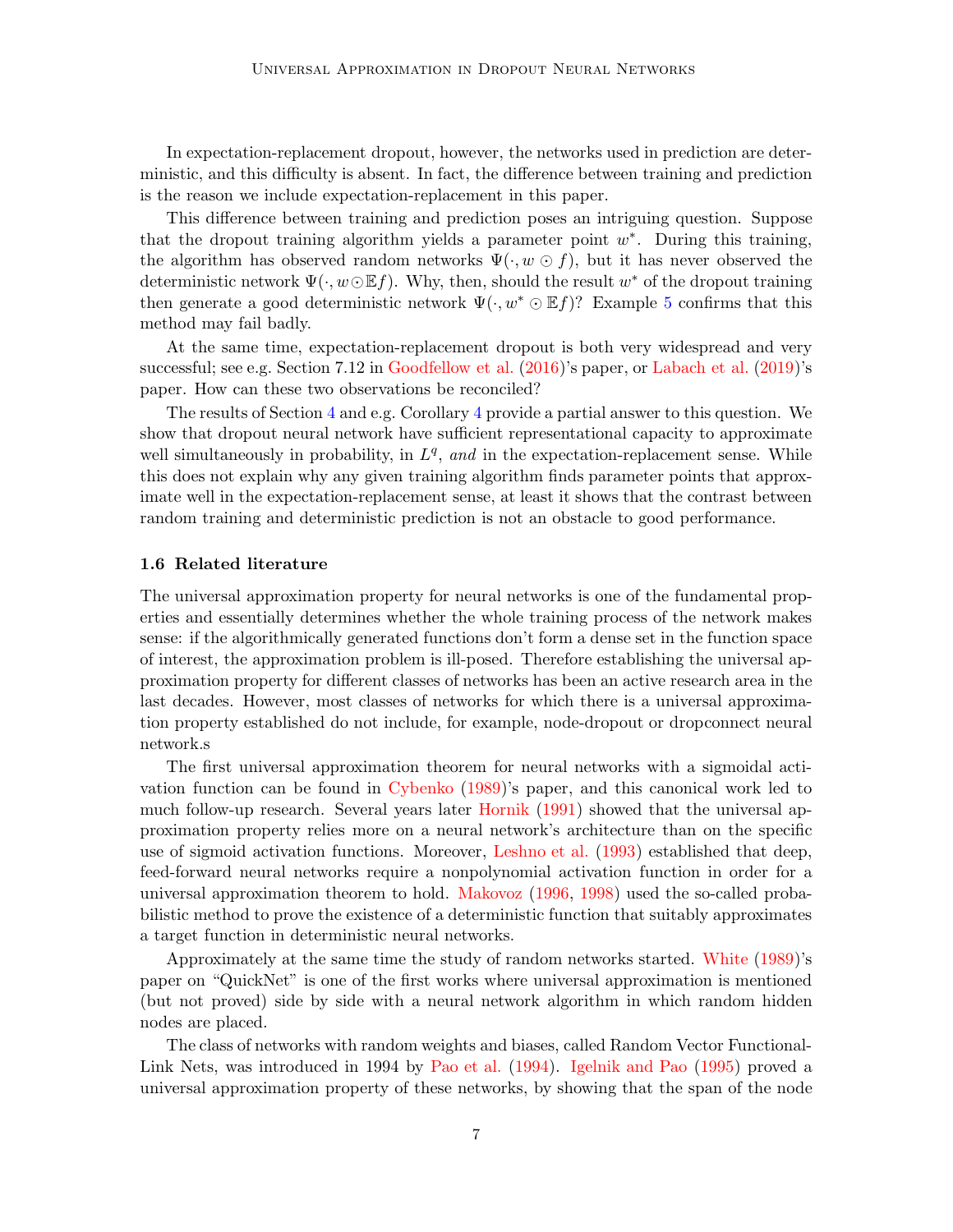functions is almost surely asymptotically dense in the many-node limit. This result does not apply to dropout schemes since in the dropout setup the randomness is applied after choosing coefficients.

[Gelenbe et al.](#page-28-10) [\(1999a](#page-28-10)[,b\)](#page-28-11) introduced a class of neural networks that relies on a fixed neural network topology on top of which neurons forward positive and negative signals (spikes) at random points in time based on their own "potential". Specifically, they gave a constructive proof of the universal approximation theorem for such stochastic neural networks networks in steady state. This class of networks also doesn't cover the nodedropout or dropconnect cases due to the different dynamics assumed; moreover a dropout neural network is trained randomly, but typically operated deterministically.

[Rahimi and Recht](#page-29-5) [\(2008](#page-29-5)) investigated uniform approximation of functions with random bases. This is a particular case of a so-called random feature method, in which the parameters are split in two groups: parameters in one group are taken randomly (and not tuned), and the other part is trained to achieve best approximation. Therefore these results also don't cover node-dropout or dropconnect since for the latter algorithms all parameters are trained.

Another commonly used class of neural networks is the *mixture of experts* model. The idea is that for different input regions different, typically simpler, networks (learners) are used for prediction. The choice is performed by the *gating network*; training of the model consists then of training individual learners together with training the gating network. [Nguyen et al.](#page-29-6) [\(2016\)](#page-29-6) proved a universal approximation theorem for a mixture-of-experts model, and [Nguyen](#page-29-7) [\(2017](#page-29-7)) subsequently generalized their findings to allow for so-called Gaussian gating.

[De Bie et al.](#page-28-12) [\(2018](#page-28-12)) considered a network architecture that can handle probability measures as input and output. They proved the universal approximation in Wasserstein metric for continuous maps from the space of measures into itself. Our results are more specific, and not covered by this result, since we study a different (more restricted) approximation scheme.

As mentioned in the introduction, [Foong et al.](#page-28-3) [\(2020](#page-28-3)) show a universal approximation property for random-approximation dropout networks (see their Theorem 3). We recover this result as Corollary [2](#page-4-0) when identifying  $h \equiv 0$ . Another difference is that we allow for activation functions other than ReLU activation functions, and consider a stronger sense of approximation.

Finally, we refer interested readers to the following surveys to fully complete their picture of known results. A survey of approximation-theoretic problems was written by [Pinkus](#page-29-8)  $(1999)$  $(1999)$ ; a recent survey by Elbrächter et al.  $(2020)$  $(2020)$  contains a comparison of approximation properties for finite-width and finite-depth networks. Several uniform approximation results for random neural networks can be found in [Timotheou](#page-29-9) [\(2010](#page-29-9))'s Section 5.4. Approximation literature for random neural networks was also summarized by [Yin](#page-29-10) [\(2019](#page-29-10)).

### 1.7 Structure of this paper

Definitions of dropout neural networks are given in Section [2.](#page-8-0) In Section [3](#page-9-0) we show universal approximation results for random-approximation dropout, whereas Section [4](#page-17-0) is devoted to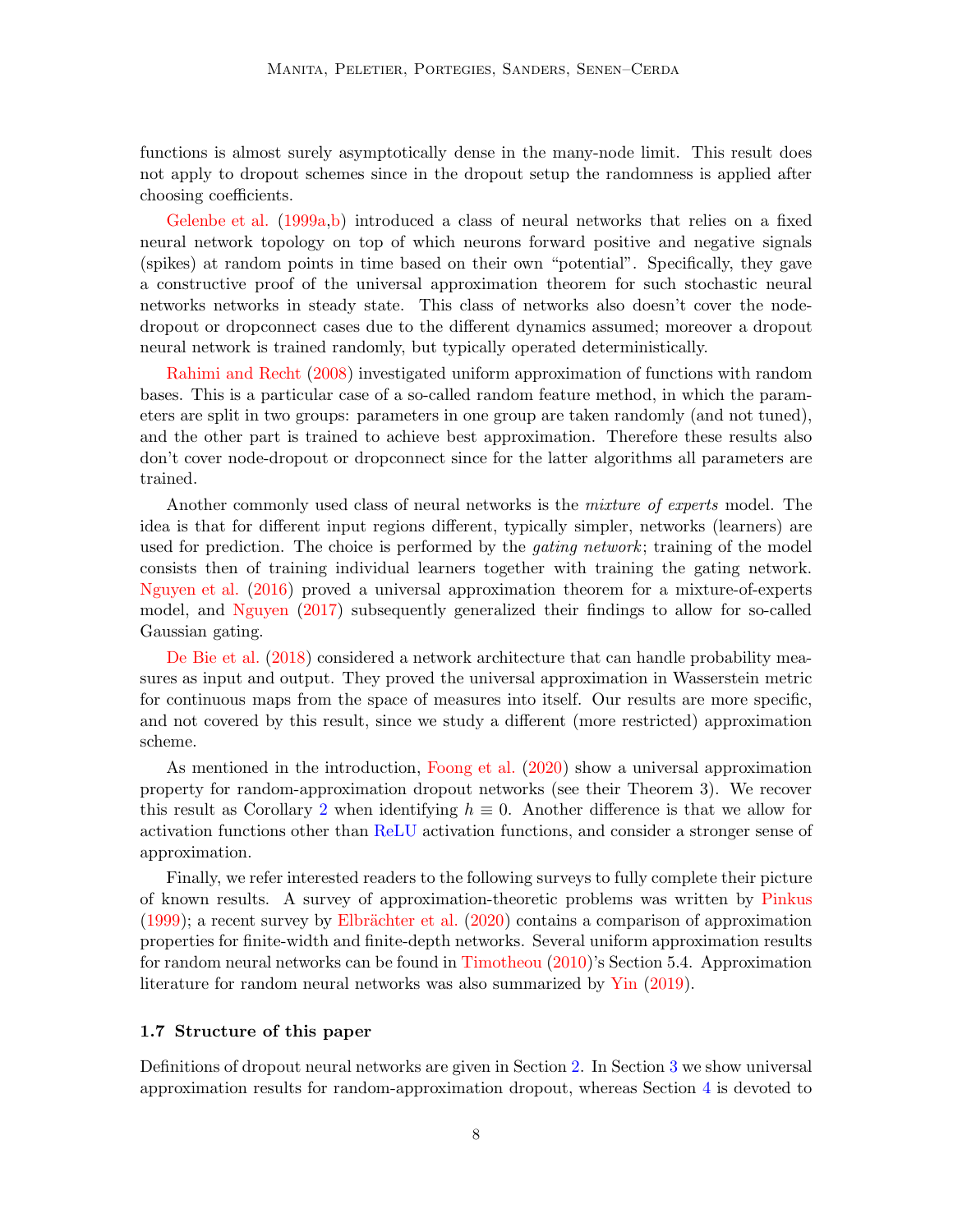universal approximation results for expectation-replacement dropout. We discuss our results in Section [5](#page-25-0) and conclude in Section [6.](#page-26-0)

# <span id="page-8-0"></span>2. Specification of dropout neural networks

In the introduction, we considered general functions  $\Psi : \mathbb{R}^d \times \mathbb{R}^n \to \mathbb{R}$  together with a  $\{0,1\}^n$ -valued random variable f (Section [1.3\)](#page-2-4), and more specific functions  $\Psi$  that arise from a neural network (Section [1.4\)](#page-4-1). In this section, we specify this neural network structure and introduce the corresponding notation.

## <span id="page-8-5"></span>2.1 Neural networks

We specify a (feedforward) neural network as a special type of parametrized function  $\Psi$ :  $\mathbb{R}^d \times \mathbb{R}^n \to \mathbb{R}$  from an input vector space  $\mathbb{R}^d$  to  $\mathbb{R}$ , parametrized by vectors in  $\mathbb{R}^n$ . The function is special in that it is assumed to be the composition of multiple functions of much simpler type

<span id="page-8-1"></span>
$$
\Psi(\cdot, w) = \Psi_L \left( \cdot, w^{(L)} \right) \circ \Psi_{L-1} \left( \cdot, w^{(L-1)} \right) \circ \cdots \circ \Psi_1 \left( \cdot, w^{(1)} \right). \tag{8}
$$

Here,  $L$  is an integer, the parameter  $w$  is the concatenation of the individual parameter vectors  $w^{(j)} = (W^{(j)}, b^{(j)})$  for  $j = \overline{1, L}$ , which in turn consist of a  $d_j \times d_{j-1}$  weight matrix  $W^{(j)}$  and a bias vector  $b^{(j)} \in \mathbb{R}^{d_j}$ . We set  $d_0 = d$  and  $d_L = 1$ .

In [\(8\)](#page-8-1) every  $\Psi_j$  is a function from  $\mathbb{R}^{d_{j-1}}$  to  $\mathbb{R}^{d_j}$  given by

<span id="page-8-2"></span>
$$
\Psi_j(x, w^{(j)}) := \sigma_j\left(W^{(j)}x + b^{(j)}\right),\tag{9}
$$

where the function  $\sigma_i : \mathbb{R} \to \mathbb{R}$  is called the *activation function*. The activation function is applied elementwise.

#### <span id="page-8-4"></span>2.2 Dropout neural networks

A dropout neural network consists of a neural network  $\Psi : \mathbb{R}^d \times \mathbb{R}^n \to \mathbb{R}$  as above together with a random vector  $f \in \{0,1\}^n$ . The components of f are called filter variables. The network  $\Psi$ , the filter variables f, and a parameter vector  $w \in \mathbb{R}^n$  together form a stochastic function from  $\mathbb{R}^d$  to  $\mathbb R$  given by

$$
x \mapsto \Psi(x, w \odot f).
$$

For the constructions later in the article, we recall what we precisely mean by random variables. Throughout the article,  $(\Omega, \mathcal{F}_{\Omega}, \mathbb{P})$  is an arbitrary, rich enough, probability space. Whenever we write *random variable, random vector* or *random matrix*, we mean a measurable function defined on this probability space.

#### <span id="page-8-3"></span>2.2.1 NODE-DROPOUT

In the original version of dropout filter variables acted on *nodes* of the network [\(Hinton et al.,](#page-28-4) [2012\)](#page-28-4). In this paper the filter variables act on edges instead. The original version, which we call *node-dropout*, can be represented in the edge-based version of this paper as follows.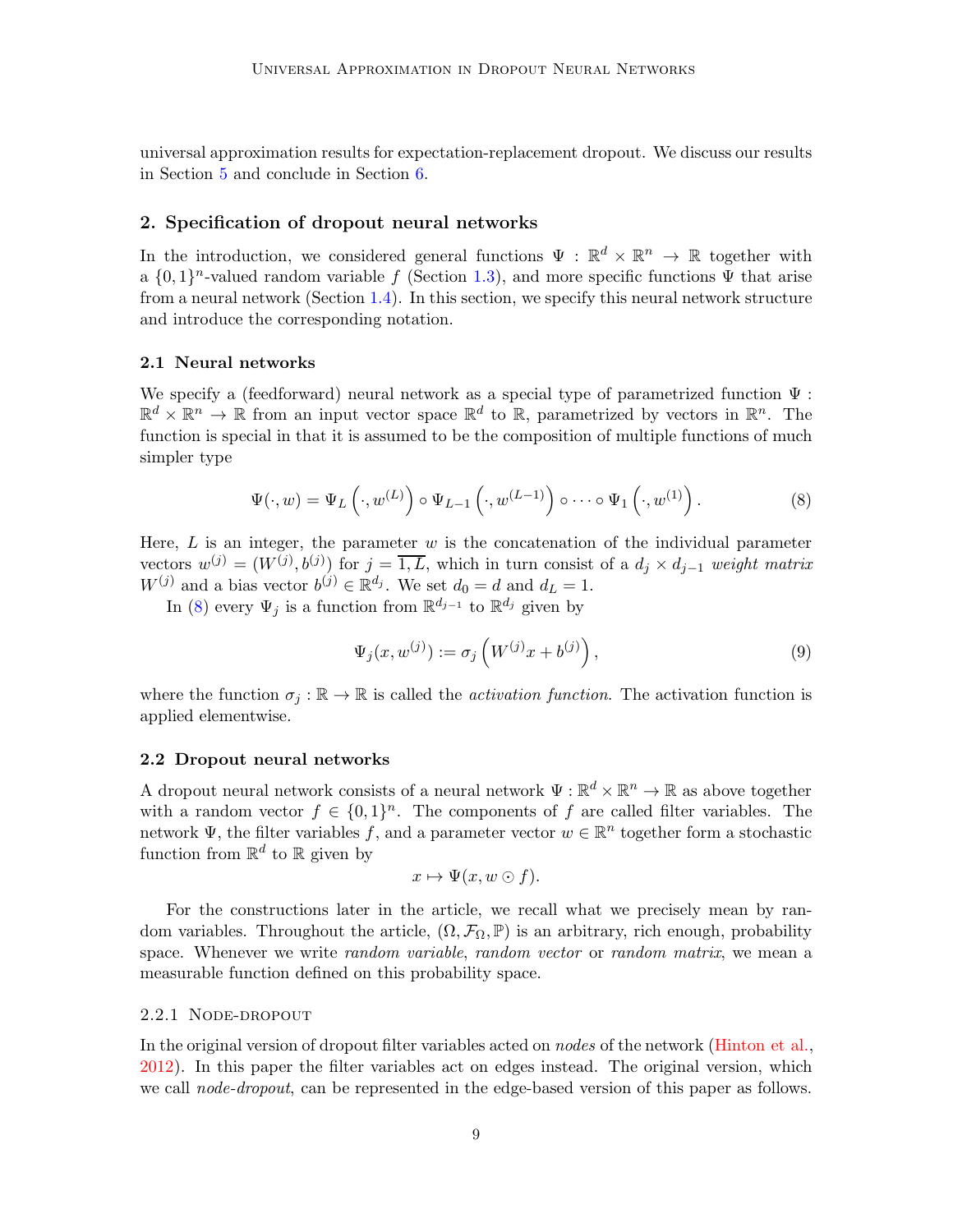The filter variables are partitioned into various blocks: filter variables are in the same block if and only if they multiply an element in the same column in the same weight matrix, or they multiply elements of the same bias vector. Filter variables in the same block always attain the same value, i.e., with probability one. Filter variables in different blocks are independent. We will use the convention that filter variables that multiply biases are always on, whereas filter variables that multiply elements of weight matrices are on, i.e., equal to 1, with probability  $1 - p$  for some  $0 \leq p < 1$ .

We can understand node-dropout from the previous description in the notation of  $(9)$ . For any  $j = 1, ..., L$ , choose probabilities  $p^j$ , and let  $f_1^j$  $f^j_1,\ldots,f^j_{d_j}$  be independent Bernoulli filters with probability  $1-p^j$ . Let  $D_j \in \mathbb{R}^{d_j \times d_j}$  be the diagonal matrix with entries  $f_1^j$  $j_1^j, \ldots, f_{d_j}^j$ in the diagonal. If we then arranging all nodes per block, then node-dropout implements for  $j = 1, \ldots, L$ ,

$$
\Psi_j(\cdot, w^{(j)} \odot f^{(j)}) = \sigma_j \left( W^{(j)} D^j(\cdot) + b^{(j)} \right). \tag{10}
$$

Note that if  $p^1 > 0$  then with positive probability an input is masked. For this reason we call the case  $p^1 > 0$  node-dropout with dropout on the inputs. We call the case  $p^1 = 0$ node-dropout *without* dropout on the inputs.

#### <span id="page-9-2"></span>2.2.2 Dropconnect

Dropconnect is another dropout regularization scheme [\(Wan et al.](#page-29-1), [2013](#page-29-1)). Although [Wan et al.](#page-29-1) [\(2013](#page-29-1)) also allowed for dropout of biases, we will use the term dropconnect for the dropout neural network in which only the matrices  $W^{(j)}$  are filtered. This is achieved by choosing the filter variables multiplying the biases to be equal to 1 with probability one.

We can understand dropconnect in the notation of [\(9\)](#page-8-2). For  $j = 1, ..., L$ , let  $F^{(j)} \in$  $\mathbb{R}^{d_{j+1} \times d_j}$  be random matrices composed of entries  $(F^j)_{ik}$ , all of which are mutually independent Bernoulli random variables with the same success probability  $1 - p$ . Dropconnect then implements for  $j = 1, \ldots, L$ ,

$$
\Psi_j(\cdot, w^{(j)} \odot f^{(j)}) = \sigma_j \left( (W^{(j)} \odot F^{(j)})(\cdot) + b^{(j)} \right). \tag{11}
$$

## <span id="page-9-0"></span>3. Universal approximation for random approximation dropout

The aim of this section is to derive the abstract universal approximation statement for random-approximation dropout already mentioned in the introduction (Corollary [2\)](#page-4-0).

#### 3.1 Key approximation result

<span id="page-9-1"></span>The following theorem is Theorem [1](#page-2-0) in the introduction, extended with a convergence statement.

**Theorem 5** Let  $(\mathcal{F}, \|\cdot\|_{\mathcal{F}})$  be a seminormed vector space of functions from  $\mathbb{R}^d$  to  $\mathbb{R}$ . Let  $\Psi: \mathbb{R}^d \times \mathbb{R}^n \to \mathbb{R}$  be a given function such that  $\Psi(\cdot, w) \in \mathcal{F}$  for every  $w \in \mathbb{R}^n$ . Let  $(f^U)_{U \in 2^n}$ be a collection of  $\{0,1\}^n$ -valued random variables indexed by subsets  $U \in 2^n$ , such that for every U

$$
\mathbb{P}[f^U = (1, \dots, 1)] > 0. \tag{12}
$$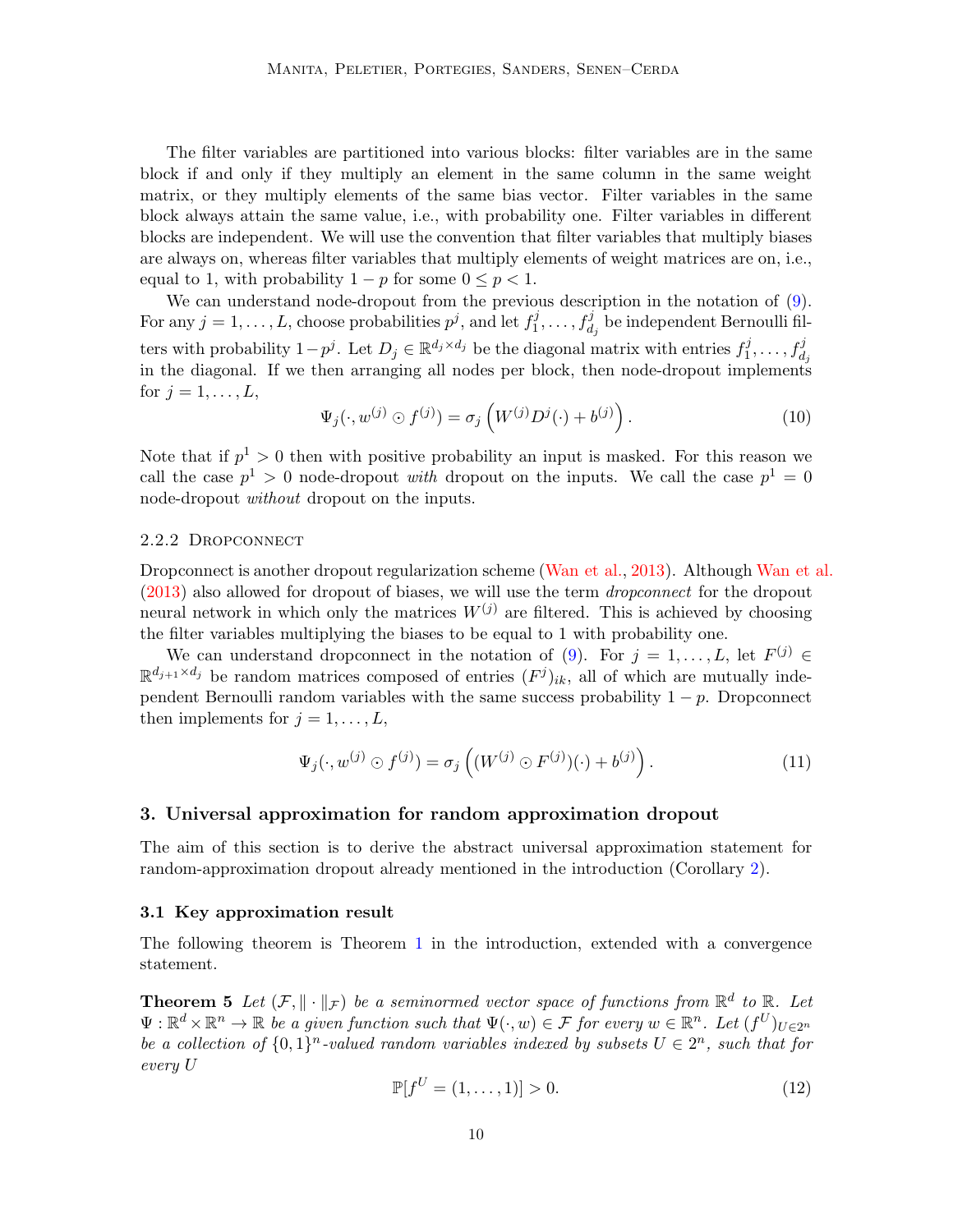Then there exist constants  $(a_U)_{U \in 2^n}$  independent of w such that

<span id="page-10-0"></span>
$$
\mathbb{E}\left[\sum_{U\in 2^n} a_U \Psi(\cdot, (w \odot \mathbf{1}_U) \odot f^U)\right] = \Psi(\cdot, w). \tag{13}
$$

In particular, by the weak law of large numbers, if  $f^{i,U}$  are independent copies of  $f^U$ , then as  $M \to \infty$ ,

<span id="page-10-1"></span>
$$
\frac{1}{M} \sum_{i=1}^{M} \sum_{U \in 2^n} a_U \Psi(\cdot, (w \odot \mathbf{1}_U) \odot f^{i,U}) \to \Psi(\cdot, w)
$$
\n(14)

in probability in  $(\mathcal{F}, \|\cdot\|_{\mathcal{F}})$  and in  $L^q$  for every  $q \in [1, \infty)$ .

A proof of Theorem [5](#page-9-1) can be found in Appendix [A.1.](#page-30-0) The main observation in Theorem [5](#page-9-1) is the existence of the constants  $(a_U)_{U \in 2^n}$ . This purely algebraic statement follows by induction, as explained by Lemma [17](#page-30-1) in Appendix [A.1.](#page-30-0) From Theorem [5,](#page-9-1) it follows that one can see a dropout neural network as a linear combination of dropout networks with weights  $(w \odot 1_U)_{U \in 2^n}$ , such that the linear combination equals the original neural network in expectation as shown in [\(13\)](#page-10-0).

To get a dropout neural network that is close to the original network in probability, in [\(14\)](#page-10-1) one makes a large average of independent copies of the dropout network that approximates the original network in expectation. The convergence in probability of [\(14\)](#page-10-1) follows then from the weak law of large numbers. The convergence in  $L<sup>q</sup>$  finally follows because the expectation is uniformly bounded in  $\mathcal F$  for any realization of the filter variables  $f^{i,U}$ , so that the convergence in probability immediately implies the convergence in  $L^q$  by dominated convergence.

#### 3.2 Examples

We further illustrate the construction of Theorem [5](#page-9-1) with the following examples:

Example 1 (One-hidden-layer dropconnect networks)  $\mathit{Consider the function} \Psi : \mathbb{R}^{d}\times$  $\mathbb{R}^n \to \mathbb{R}$  given by

<span id="page-10-3"></span><span id="page-10-2"></span>
$$
\Psi(x, w) := \sum_{j=1}^{N} c^j \sigma(w^j x + b^j)
$$
\n(15)

where the activation function  $\sigma : \mathbb{R} \to \mathbb{R}$  is continuous with  $\sigma(x) \to 0$  as  $x \to -\infty$  and  $\sigma(x) \to 1$  as  $x \to \infty$ . In [\(15\)](#page-10-2) we have biases  $b_i \in \mathbb{R}$  and weights made up from the constants  $c^j \in \mathbb{R}$  and the  $1 \times d$ -matrices  $w^j$ .

The well-known result by [Cybenko](#page-28-0) [\(1989](#page-28-0)) implies that the class of all such functions is dense in  $C([0,1]^d)$  endowed with the supremum norm. An example of an approximation by functions in  $(15)$  is depicted in Figure [1.](#page-11-0)

We suppose that the distribution of the filters follows the case of dropconnect, as described in Section [2.2.2.](#page-9-2) Theorem [5](#page-9-1) directly yields that by choosing appropriate weights  $c^{j,U}$  and weight matrices  $w^{j,U}$ , the one-hidden-layer dropconnect network given by

$$
\frac{1}{M} \sum_{i=1}^{M} \sum_{U \in 2^n} \sum_{j=1}^{N} a_{U} c^{j,U} g^{j,U} \sigma \left( (w^{j,U} \odot f^{j,U}) x + b^j \right)
$$
(16)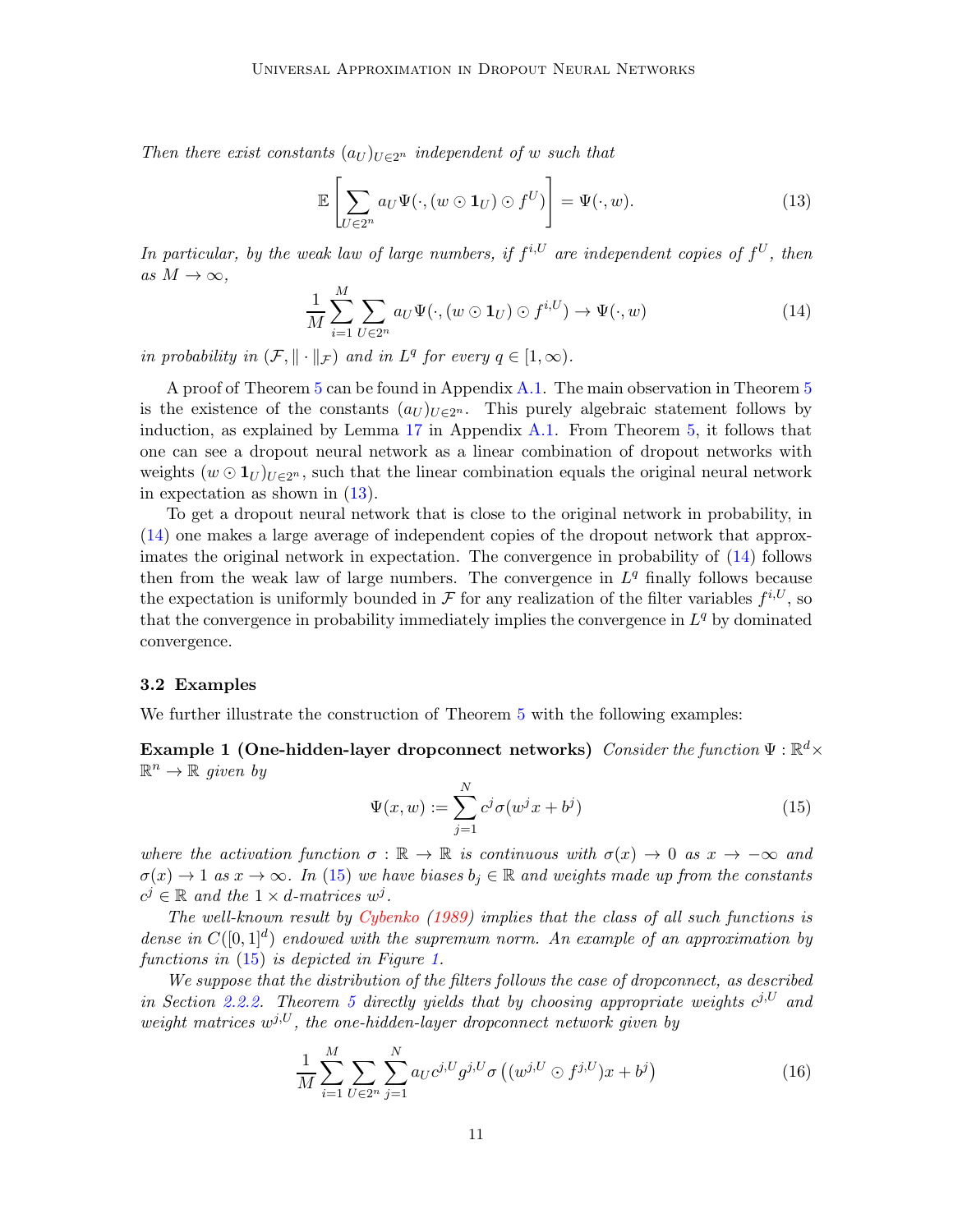<span id="page-11-0"></span>

Figure 1: A Cybenko neural network as in [\(15\)](#page-10-2), trained to approximate a function  $\zeta$ ; here,  $n = 2, d = 1$ , and  $\zeta(x) = \sin(x + 3) \exp|x - 3|$ .

<span id="page-11-1"></span>

Figure 2: A single realization of the random neural network in [\(13\)](#page-10-0) using Dropconnect. Based off the trained Cybenko neural network in Figure [1,](#page-11-0) for simplicity, we only apply dropout to the weights  $w^j$  of [\(15\)](#page-10-2), which we denote by w and correspond to the edges joining the nodes connected to the input x. With  $n = 2$  and  $d = 1$ , there are four different random neural networks with their respective independent filters. All of them use as base  $\Psi(\cdot, w)$  in Figure [1.](#page-11-0) In this realization, some of the edges are filtered, which are depicted with red crosses. The explicit coefficients  $a_U$  used for dropconnect are computed in Section [3.4.](#page-16-1)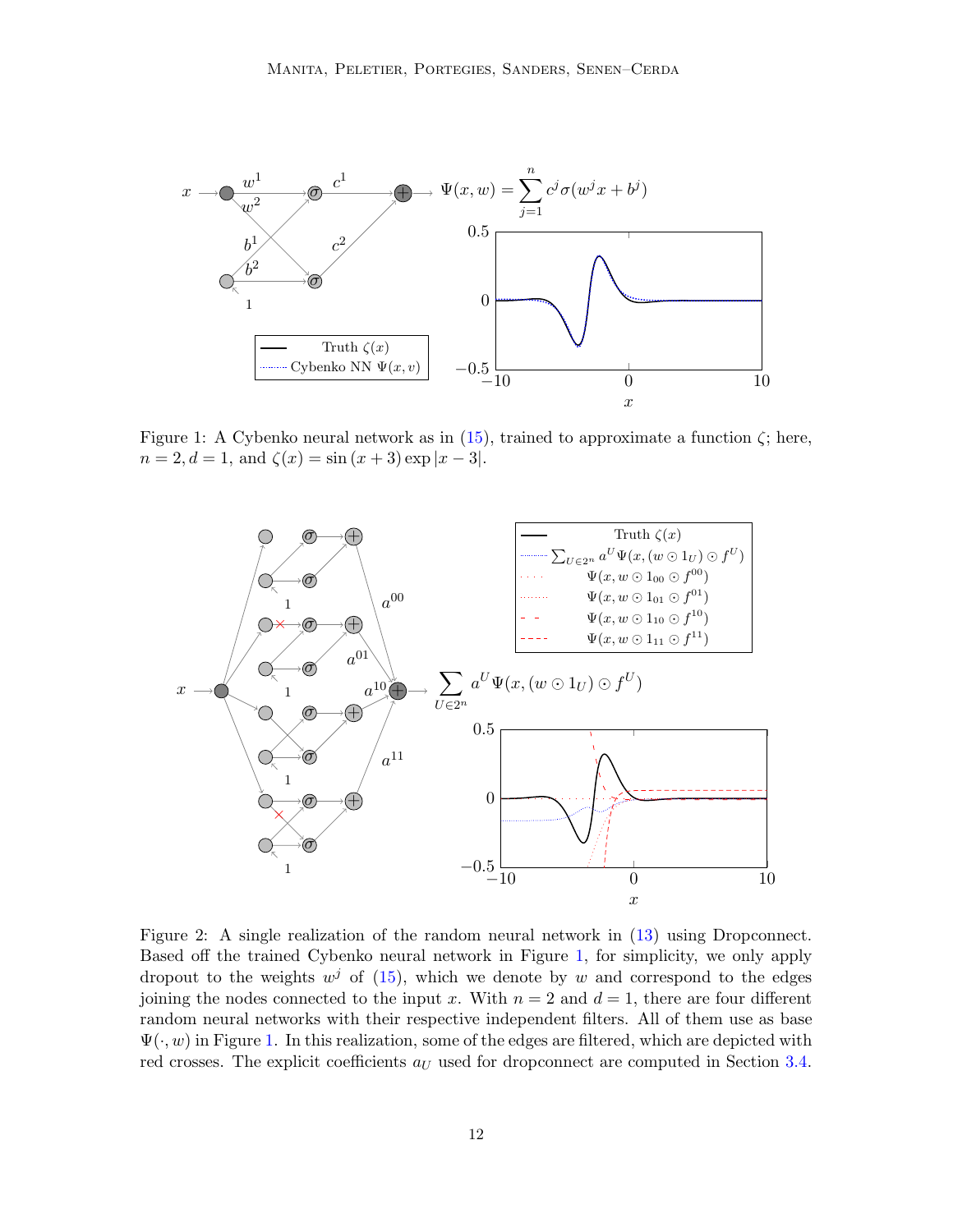can be chosen to be close to  $\Psi$  in  $L^q$  for large M. Here  $g^{j,U}$  are independent Bernouilli random variables, and  $f^{j,U}$  are random vectors with independently Bernoulli-distributed components, all with success probability  $1 - p$ . This result is illustrated by Figures [2](#page-11-1) and [3,](#page-13-0) where for simplicity we have used filters only on the weights  $w^{j,U}$ , while leaving the biases  $b^j$ and  $c^j$  with constant filters 1. Figure [2](#page-11-1) shows a single realization of the neural network in [\(13\)](#page-10-0) with dropconnect while in Figure [3](#page-13-0) a 'blow up'—the average of M independent copies of the network in  $(16)$ —of the previous construction is depicted.

In a similar way, we can also consider more general dropconnect networks.

Example 2 (Dropconnect networks) Consider a deep neural network  $\Psi : \mathbb{R}^d \times \mathbb{R}^n \to \mathbb{R}$ as introduced in [\(8\)](#page-8-1) with dropconnect filters as described in Section [2.2.2.](#page-9-2) Here, the filter variables, i.e., the components of  $f^{i,U}$  in  $(8)$ , are i.i.d. Bernoulli distributed with success probability  $1-p$  if they multiply elements of the weight matrices  $W^{(j)}$ , and are equal to 1 if they multiply biases  $b^{(j)}$ .

Let  $w \in \mathbb{R}^n$ . We choose for F the vector space of continuous functions on  $\mathbb{R}^d$ , endowed with the supremum seminorm over the closed unit cube. Then the dropconnect random network in [\(14\)](#page-10-1) is for large M close to the network  $\Psi(\cdot, w)$  in  $L^q$ .

**Example 3 (Node-dropout networks)** Consider again the deep neural network in [\(8\)](#page-8-1) with node-dropout as described in Section [2.2.1.](#page-8-3) The random neural network in [\(14\)](#page-10-1) is then again a node-dropout neural network. In this way, we recover [Foong et al.](#page-28-3) [\(2020](#page-28-3))'s Theorem 3 (with  $h \equiv 0$ ), which for ReLU activation functions and a target function  $\zeta$  bounds

<span id="page-12-0"></span>
$$
\sup_{x \in [0,1]^d} \text{Var}(\zeta(x) - \Psi(x, w \odot f)). \tag{17}
$$

When  $\mathcal F$  is the space of continuous functions with supremum norm, [\(17\)](#page-12-0) can be bounded by a constant times the square of the  $L^2$ -norm. Hence, Theorem [5](#page-9-1) approximates in a stronger sense, namely, in  $L^q$  for any  $q \in [1,\infty)$ . Moreover, Theorem [5](#page-9-1) also allows for activation functions other than ReLU.

**Example 4 (Dropout networks with dropout on input)** In contrast, if there is also dropout on the input, then the neural network in  $(14)$  is not again a dropout neural network with dropout on the inputs. Results by [Foong et al.](#page-28-3) [\(2020](#page-28-3)) imply that in general neural networks with dropout on the input cannot satisfy a universal approximation property.

We remark that this kind of stochastic network is not a dropout neural network as defined in Section [2.2](#page-8-4) as the following example shows: Suppose that  $\Psi_1, \Psi_2 : \mathbb{R}^d \times \mathbb{R}^n \to \mathbb{R}$  are two different dropout neural networks with weights  $w_1, w_2$  and with respective filter random variables f, g with values in  $\{0,1\}^n$ . Then we can define the dropout neural network  $\Psi$  with value

$$
\Psi(x,(w_1 \odot f, w_2 \odot g)) = \Psi_1(x,w_1 \odot f) + \Psi_2(x,w_1 \odot g). \tag{18}
$$

Suppose that, additionally, we add independent filters  $h_1$  and  $h_2$  with values in  $\{0,1\}^d$  to  $\Psi_1, \Psi_2$  for their respective inputs. Then,  $\Psi_1(x \odot h_1, w_1) + \Psi_2(x \odot h_2, w_2)$  is not necessarily of the type  $\Psi(x \odot h,(w_1,w_2))$  for some random variable h with values in  $\{0,1\}^d$ .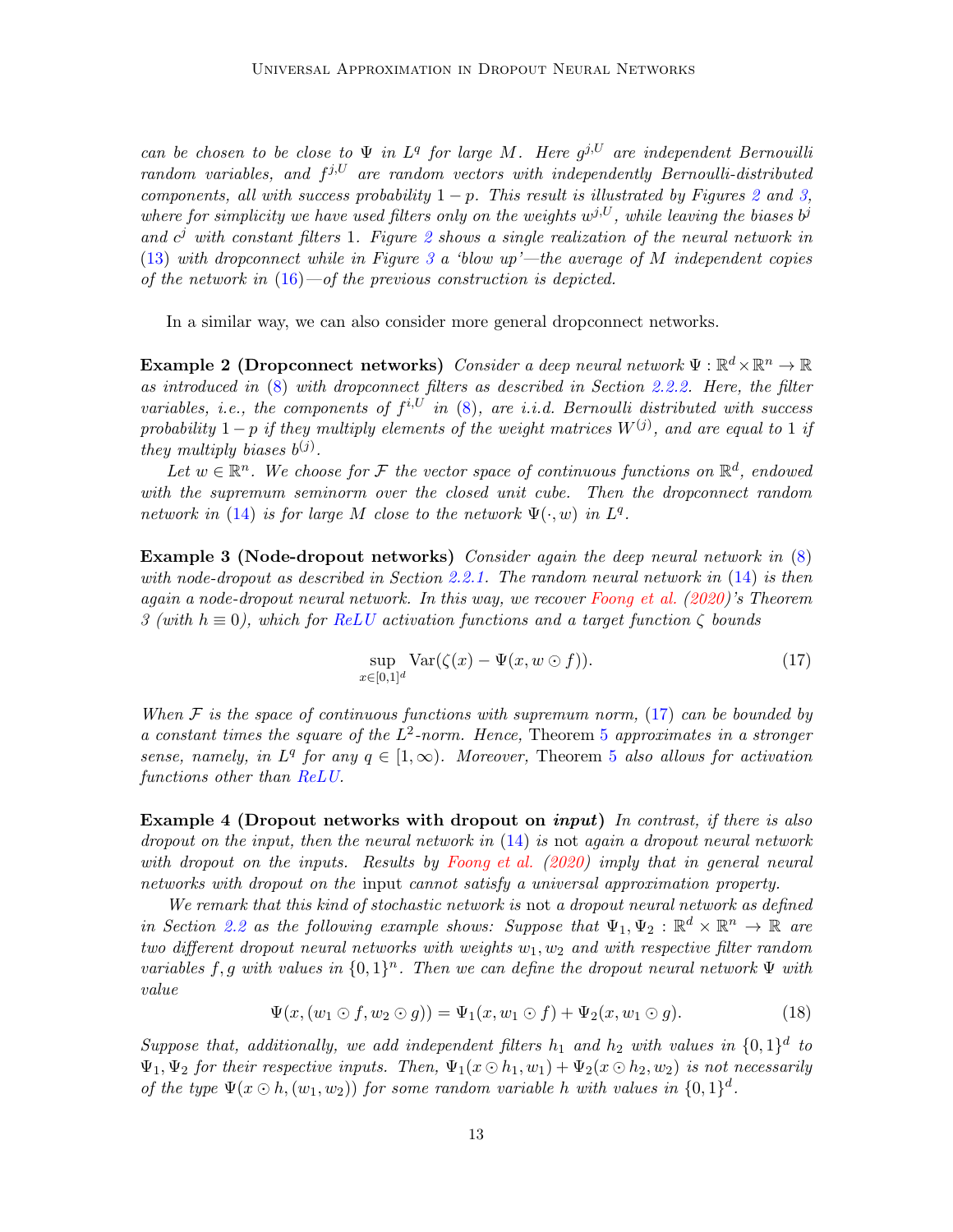<span id="page-13-0"></span>

Figure 3: An approximation of  $\zeta$  with a large neural network using dropconnect, based off the base Cybenko neural network in [\(15\)](#page-10-2) depicted in Figure [1.](#page-11-0) Adding many independent copies of the network from Figure [2,](#page-11-1) we are leveraging the law of large numbers as in [\(16\)](#page-10-3). Different independent copies of the network may have a different realization of the filters, which is here depicted by the red crosses on the edges.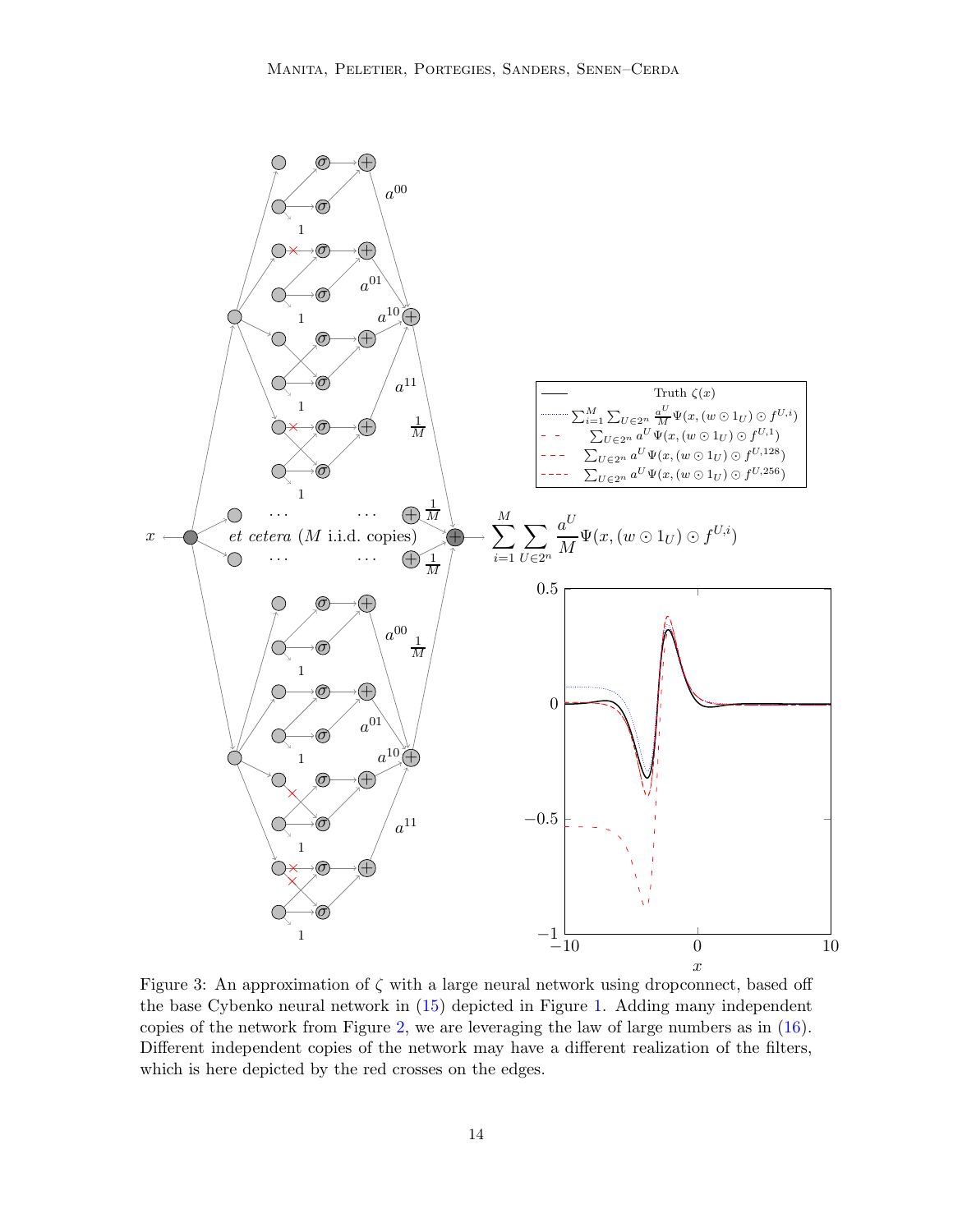As the above examples illustrate, a crucial aspect of whether a certain class of dropout neural networks (such as dropconnect or node-dropout) satisfy a universal approximation property, is whether linear, independent combinations of such networks are again networks in the same class. On the other hand, many details of the neural networks, such as them being a composition of simpler functions, are irrelevant for the proof of Theorem [5.](#page-9-1)

### 3.3 The classes DDNN

In the introduction we introduced classes DDNN of tuples  $(n, \Psi, f)$  that are closed under linear, independent combinations as the basic objects with which we want to approximate a given function  $\zeta \in \mathcal{F}$ .

The convergence statement [\(14\)](#page-10-1) of Theorem [5](#page-9-1) then immediately implies Corollary [6,](#page-14-0) which was already given as Corollary [2.](#page-4-0) It expresses that if the class DDNN is rich enough to approximate any function in  $\mathcal F$  when all filter variables are set to 1 in the event in  $(4)$ , then for every function in F there exists a dropout neural network such that with high probability with regards to the filter variables, the dropout neural network also approximates the function.

<span id="page-14-0"></span>**Corollary 6** Let  $\zeta \in \mathcal{F}$  and  $\epsilon > 0$ . Assume there exists a  $(m, \Phi, f) \in$  DDNN and a  $v \in \mathbb{R}^m$ such that  $\|\Phi(\cdot, v) - \zeta\|_{\mathcal{F}} < \epsilon/2$ . Then there exists a  $(n, \Psi, g) \in \text{DDNN}$  and a  $w \in \mathbb{R}^n$  such that

$$
\mathbb{P}[\|\Psi(\cdot, w \odot g) - \zeta\|_{\mathcal{F}} > \epsilon] < \epsilon \tag{19}
$$

and

$$
\mathbb{E}\left[\left\|\zeta(\cdot)-\Psi(\cdot,w\odot g)\right\|_{\mathcal{F}}^q\right]^{\frac{1}{q}}<\epsilon.
$$

This corollary can be combined with deterministic universal approximation properties of certain classes of neural networks to obtain concrete universal approximation properties of dropout neural networks. For instance, because both the class of node-dropout networks and the class of dropconnect networks defined in Sections [2.2.1](#page-8-3) and [2.2.2](#page-9-2) form examples of a set DDNN, we obtain the following universal approximation property by combining Corollary [6](#page-14-0) with the universal approximation result in [Leshno et al.](#page-28-1) [\(1993](#page-28-1))'s Proposition 1.

Corollary 7 Assume  $\mu$  is a nonnegative probability measure on  $\mathbb{R}^n$  with compact support, absolutely continuous with respect to the Lebesgue measure. Take  $\mathcal{F} = L^r(\mu)$  for some  $r \in [1,\infty)$ . Assume that the activation function  $\sigma : \mathbb{R} \to \mathbb{R}$  is not equal to a polynomial almost everywhere. Then for every  $\epsilon > 0$  there exists a one-hidden-layer dropconnect neural network  $(n, \Psi, g)$  such that

$$
\mathbb{P}[\|\Psi(\cdot, w \odot g) - \zeta\|_{L^r(\mu)} > \epsilon] < \epsilon,
$$
\n(20)

and

$$
\mathbb{E}\left[\left\|\zeta(\cdot)-\Psi(\cdot,w\odot h)\right\|_{L^r(\mu)}^q\right]^{\frac{1}{q}}<\epsilon.
$$

There also exists a one-hidden-layer node-dropout neural network with the same properties.

Certainly, many variations of the above corollary can be constructed.

To further illustrate Corollary [6,](#page-14-0) in Figure [4](#page-15-0) we look at the approximation in probability of our construction from Theorem [5.](#page-9-1)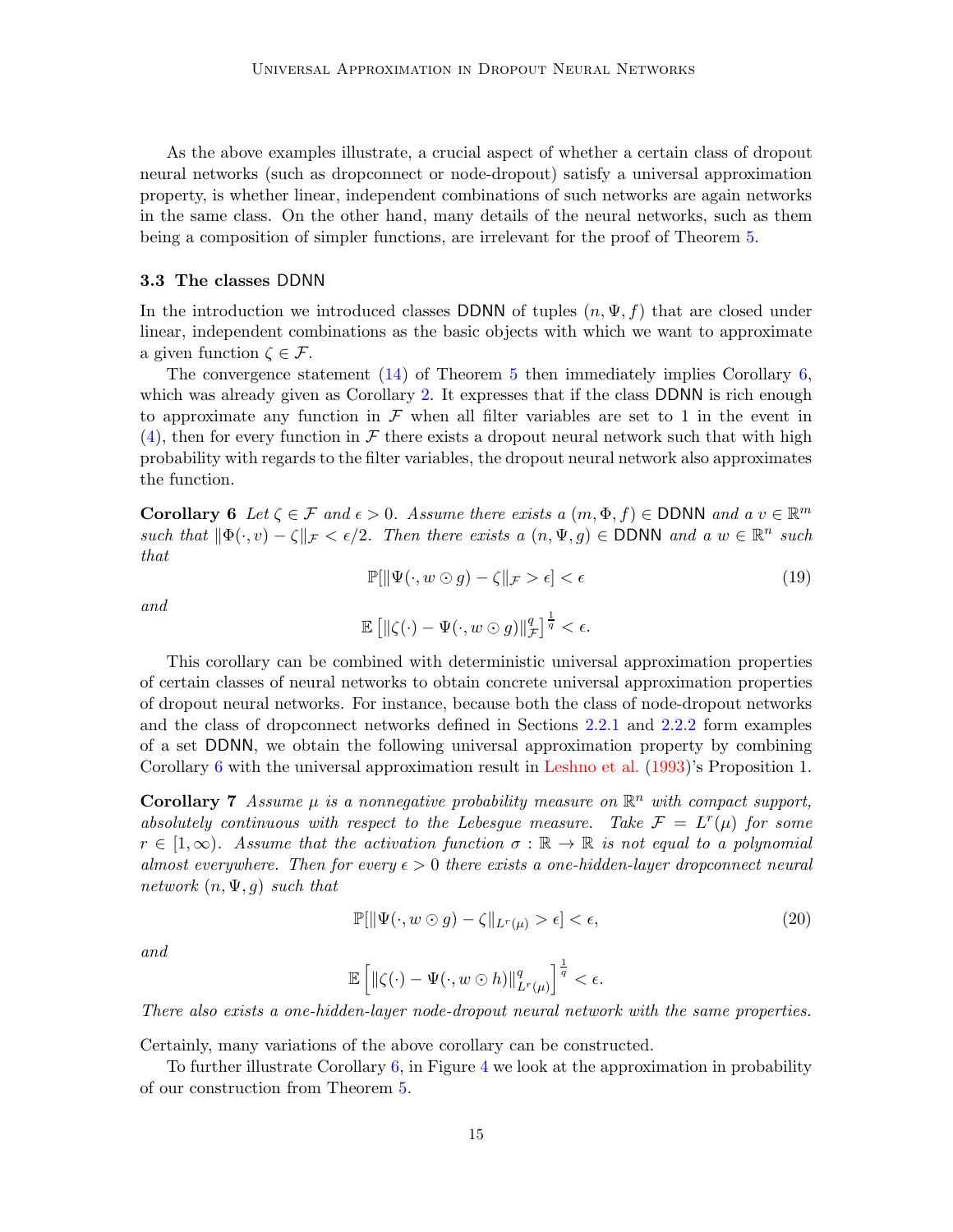<span id="page-15-0"></span>

Figure 4: An illustration of function approximation in probability with our construction. Here,  $M = 256$ , and 20 independent runs of the construction are shown in red. Here,  $\epsilon = 0.1$  was chosen for illustrative purposes. Most of the runs lie within  $\epsilon$  distance around the Cybenko neural network from [\(15\)](#page-10-2), which we approximate with our construction in [\(16\)](#page-10-3). Altogether, we are approximating the target function  $\zeta$ .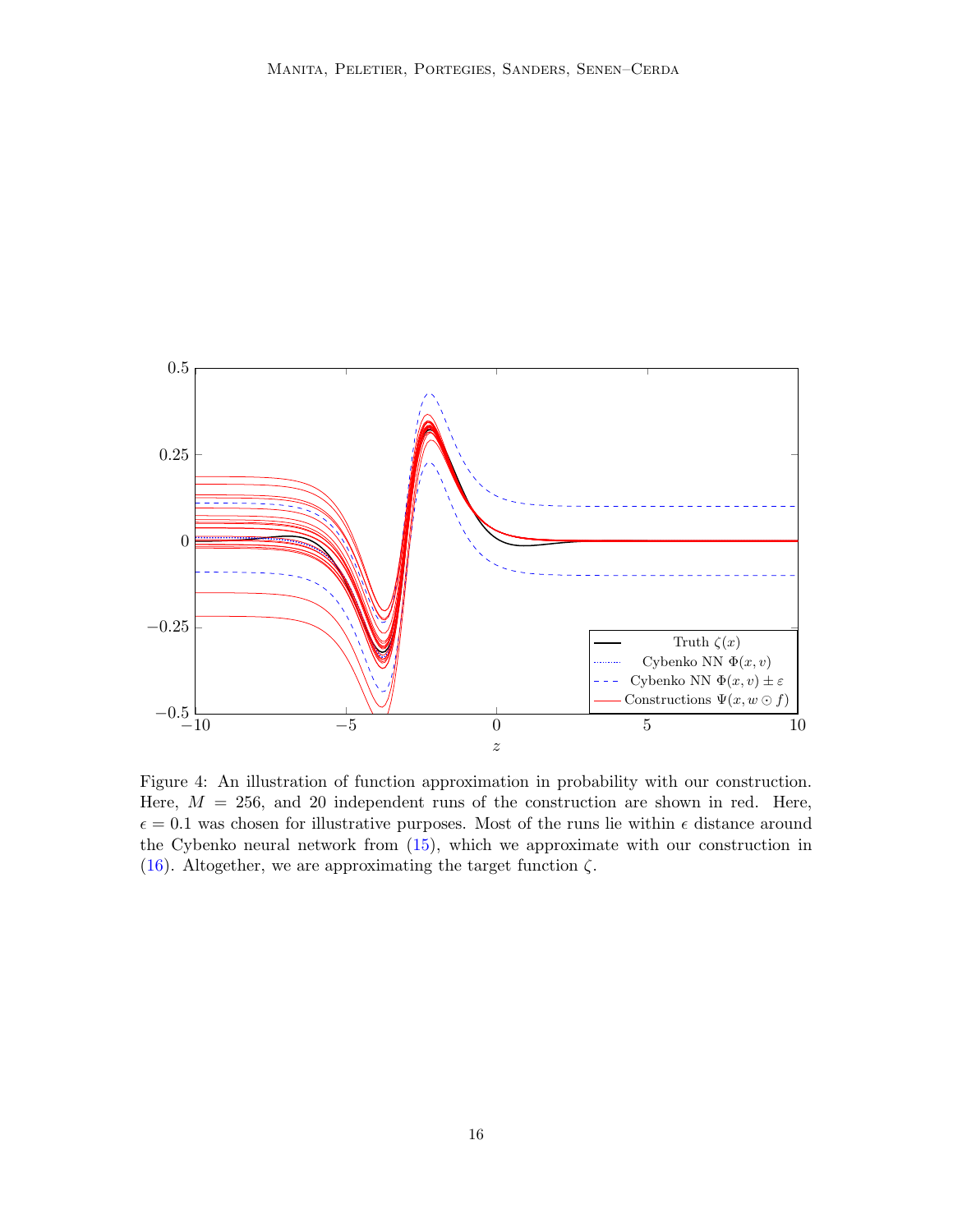#### <span id="page-16-1"></span>3.4 Explicit computation of coefficients

To further illustrate Theorem [5,](#page-9-1) we will compute the coefficients  $a_{U}$  in [\(13\)](#page-10-0) explicitly for a special case of dropout neural networks for which the filter variables are partitioned into independent blocks. All variables in one block  $i$  are all simultaneously off with probability  $p_i$  and simultaneously on with probability  $1 - p_i$ . Both node-dropout and dropconnect are special cases.

**Proposition 8** Let f be a  $\{0,1\}^n$ -valued random variable with a distribution specified as follows. Let  $\overline{1,n} = I_1 \cup \ldots \cup I_r$  be a disjoint partition and suppose that  $f_i = f_j$  whenever  $i, j \in I_s$  for any  $i, j \in 1, n$  and  $s \in 1, r$ . Let  $f = (f_{I_1}, \ldots, f_{I_r})$  denote the random variables ordered as blocks and suppose that  $\mathbb{P}(f_{I_s} = 1) = 1 - p_s > 0$  for all  $s \in \overline{1, r}$  and that  $\{f_{I_i}\}_{i \in \overline{1, r}}$ are mutually independent. Then we have

<span id="page-16-2"></span>
$$
\Psi(\cdot, w) = \sum_{V \in 2^r} \prod_{i \in V} \left( \frac{1}{1 - p_i} \right) \prod_{i \in \overline{1, r} \setminus V} \left( -\frac{p_i}{1 - p_i} \right) \mathbb{E} \Big[ \Psi(\cdot, (w \odot \mathbf{1}_{\iota(V)}) \odot f^V) \Big]
$$

where  $\iota: 2^r \to 2^n$  is the embedding characterized by  $j \in \iota(V)$  if  $j \in I_i$  for some  $i \in V$ .

We prove Proposition [8](#page-16-2) in Appendix [A.3.](#page-31-0) Note that as  $p_i \to 1$ , the coefficients  $a_U$ become large. From this fact, together with the observation that the sum is taken over the large set  $2^r$ , it is clear that the construction is computationally strenuous. Still, small examples in the case of dropconnect are shown in Figures [2,](#page-11-1) [3](#page-13-0) and [4.](#page-15-0)

# 3.5 Why the results in this section are only for random-approximation dropout

In this section, we have shown a random-approximation universal approximation result, i.e., a universal approximation result that is relevant when the dropout neural network is also used at prediction time with a stochastic output. In practice, the filter variables are usually replaced by their average values at prediction time. The following example shows that the construction in this section can lead to a bad approximation when doing expectation-replacement.

<span id="page-16-0"></span>**Example 5** Let  $\sigma$  be the standard ReLU activation function. The approximation procedure in Corollary [6](#page-14-0) would yield that the function  $\zeta : \mathbb{R} \to \mathbb{R}$  given by  $\zeta(x) := \sigma(x-1)$  can be well approximated by an average of many independent copies of the dropout neural network

$$
x \mapsto 4f_1\sigma(f_2x - 1)
$$

where  $f_1$  and  $f_2$  are i.i.d. Bernoulli random variables with success probability  $1/2$ . However, replacing  $f_1$  and  $f_2$  by  $1/2$ , we just obtain the function

$$
x \mapsto 2\sigma(x/2 - 1)
$$

which is not a good approximation to the function  $\zeta$  at all.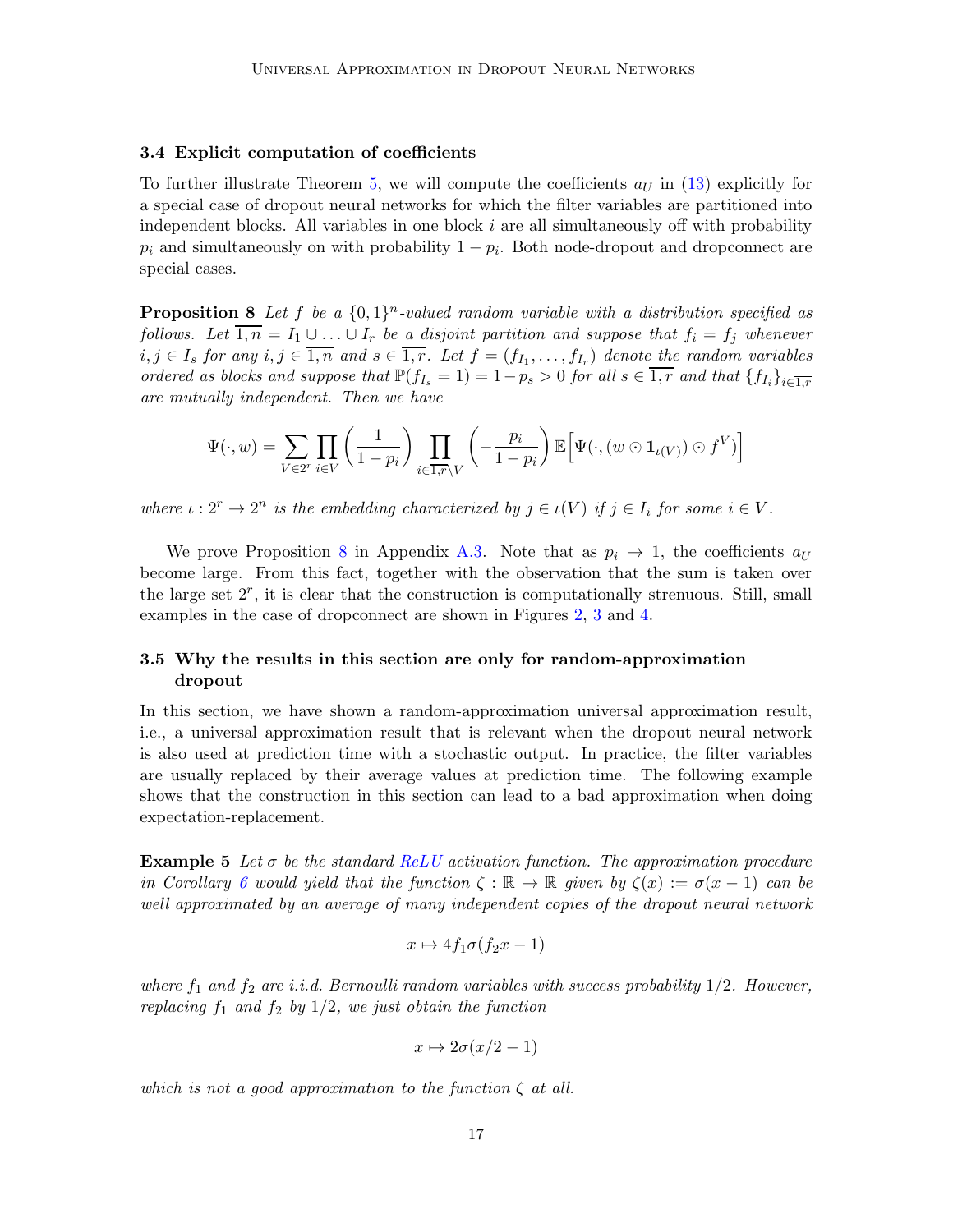## <span id="page-17-0"></span>4. Use of average filter variables for prediction

We will now approximate a neural network by a larger dropout neural network that is also close to the original neural network if the filter variables are replaced by their expected values. The replacement of the filter random variables f by their expected values  $\mathbb{E}[f]$  is common practice after having trained dropout neural networks for prediction. Informally, the main Theorem [15](#page-24-0) below states that for any base neural network  $\Psi(\cdot, w)$ , there exists a larger neural network  $NN_{\Gamma,\Xi}(\cdot,v)$  and filter variables f such that

$$
NN_{\Gamma,\Xi}(x,v\odot f) \approx \Psi(x,w) \approx NN_{\Gamma,\Xi}(x,v\odot \mathbb{E}[f]). \tag{21}
$$

### Global variables

In order to improve readability of this section, we fix for the entire section a few (otherwise arbitrary) variables. Throughout this section:

- The base neural network  $\Psi$  is assumed to be a fixed  $(L-1)$ -hidden layer neural network as described in Section [2.1.](#page-8-5) We assume that its activation functions  $\sigma_i$  are continuous. We also keep the weights  $W^{(j)}$  and biases  $b^{(j)}$  fixed.
- We fix a number  $R > 0$ , which will play the role of the radius of a ball in the input space.
- We fix a number  $\beta \in (0,1)$  and assume that for every random filter matrix F in this section, each one entry is on with a probability that is larger than or equal to  $\beta$ , i.e., for all  $r, c$ ,

$$
\mathbb{P}[F_{rc} = 1] \ge \beta > 0.
$$

• We fix a number  $Q > 1$ , whose role will become clear later.

### 4.1 Heuristic description of the construction

In this section we describe the construction of the larger dropout neural network  $NN_{\Gamma,\Xi}$ in heuristic terms; the full details are given in the subsequent sections. The construction starts at the last layer of the base neural network  $\Psi$ , which is a function  $\Psi_L : \mathbb{R}^{d_{L-1}} \to \mathbb{R}^{d_L}$ given by

<span id="page-17-2"></span>
$$
x \mapsto \sigma_L \big( W^{(L)} x + b^{(L)} \big). \tag{22}
$$

<span id="page-17-1"></span>We construct the last layer of the larger dropout neural network such that it remains close to [\(22\)](#page-17-1) as follows. Let  $N \in \mathbb{N}$  and consider any collection  $\{F^{(L),i}\}_{i\in\overline{1,N}}$  of i.i.d. random filter matrices such that for each i,  $F^{(L),i}$  has the same dimension as  $W^{(L)}$ . By the law of large numbers, we can expect that the function

$$
x \mapsto \sigma_L\left(\frac{1}{N}\sum_{i=1}^N \left(\left(W^{(L)} \div \mathbb{E}[F^{(L),i}]\right) \odot F^{(L),i}\right) x + b^{(L)}\right) \tag{23}
$$

will be close to the function  $\Psi_L$  for sufficiently large N. Here we write  $\div$  for element-wise division.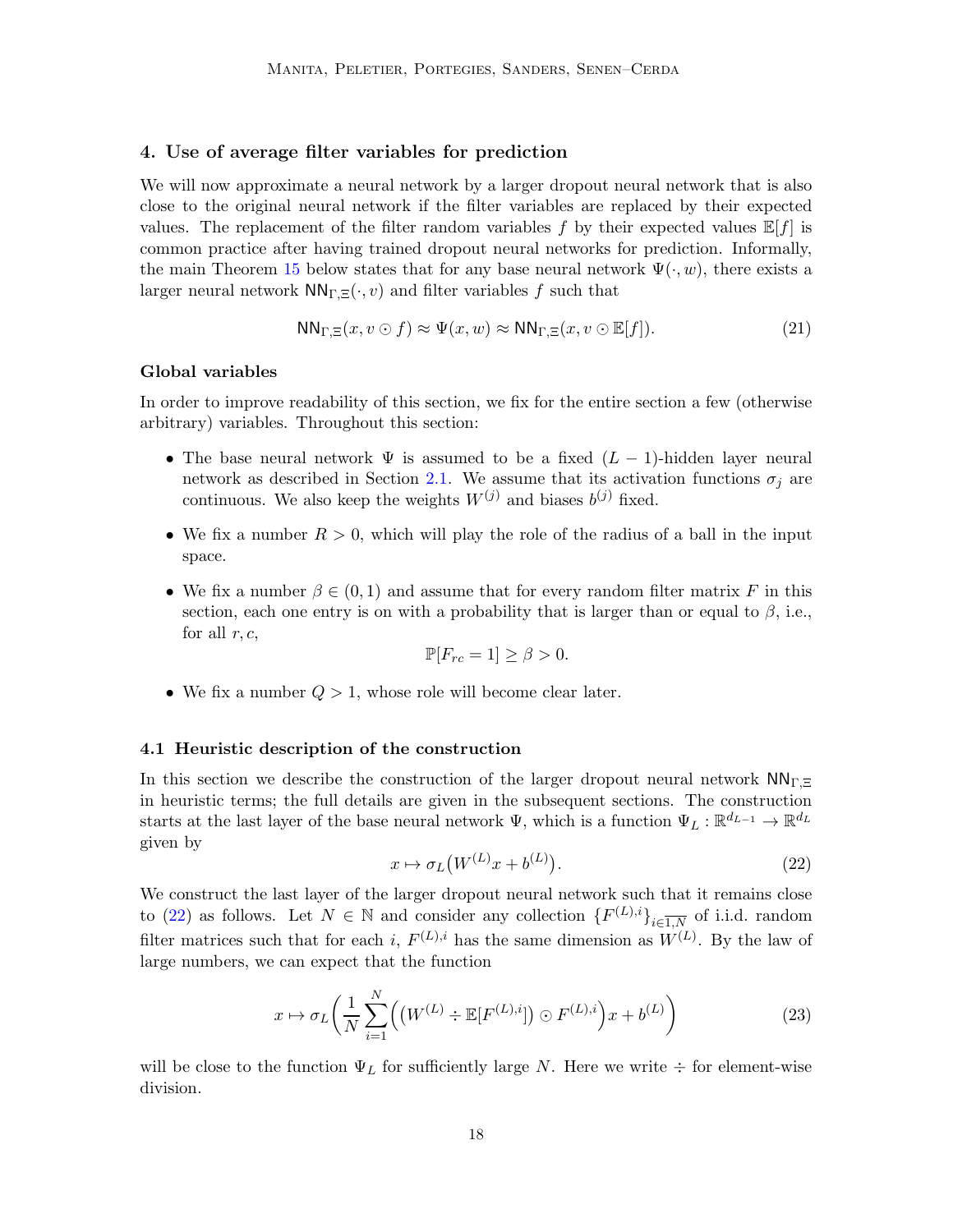<span id="page-18-0"></span>

Figure 5: An example base neural network  $\Psi$  where  $L = 4$ . The top diagram indicates the individual activation functions and the dimensions of each layer of nodes:  $d = d_0 = 1$ ,  $d_1 = 2, d_2 = 4, d_3 = 3,$  and  $d_4 = 1$ . The set of all arrows connecting layer  $k-1$  of nodes to layer k correspond to the parameters  $(W^{(k)}, b^{(k)})$ . The bottom diagram shows the same network, with the edges between layers compressed to single arrows; this compressed notation is the basis for the diagram in Figure [6](#page-23-0) below.

Viewed as a one-layer neural network, the function [\(23\)](#page-17-2) is a one-layer dropout neural network with N times as many edges as  $\Psi_L$ , and it can replace [\(22\)](#page-17-1), i.e.,  $\Psi_L$ , while staying close to  $\Psi_L$ .

A further adaptation is necessary, however, because in [\(23\)](#page-17-2) each copy  $W^{(L)} \div \mathbb{E}[F^{(L),i}]$ takes the *same* input  $x \in \mathbb{R}^{d_{L-1}}$ . To make [\(23\)](#page-17-2) a *bona fides* dropout network, different edges should take different inputs, and therefore we generalize [\(23\)](#page-17-2) to

$$
(\mathbb{R}^{d_{L-1}})^N \ni (x^i)_{i \in \overline{1,N}} \mapsto \sigma_L \bigg(\frac{1}{N} \sum_{i=1}^N \Big( \big(W^{(L)} \div \mathbb{E}[F^{(L),i}]\Big) \odot F^{(L),i} \bigg) x^i + b^{(L)} \bigg). \tag{24}
$$

By precomposing each of the inputs  $x^i$  with  $\Psi^{(L-1)}$ , and performing the same construction as above (copying the input to these copies of  $\Psi^{(L-1)}$ ), we can inductively create our larger dropout neural network  $NN_{\Gamma,\Xi}$  that will be close to  $\Psi$ .

There are now three points of attention:

- The intuitive statement 'repeating this construction' needs a formalization by an inductive construction. This requires a mathematical object that can record the intermediate stages of the construction.
- We need to show inductively that the resulting intermediate neural networks are close to (a network closely related to) the original network. In particular, we need to introduce a mathematical specification of 'close' that is compatible with an inductive argument.
- The input space to the neural network in this construction grows with each step, whereas we still aim to have a final neural network with data space  $\mathbb{R}^d$ . This requires us to deal with the first layer of the network differently.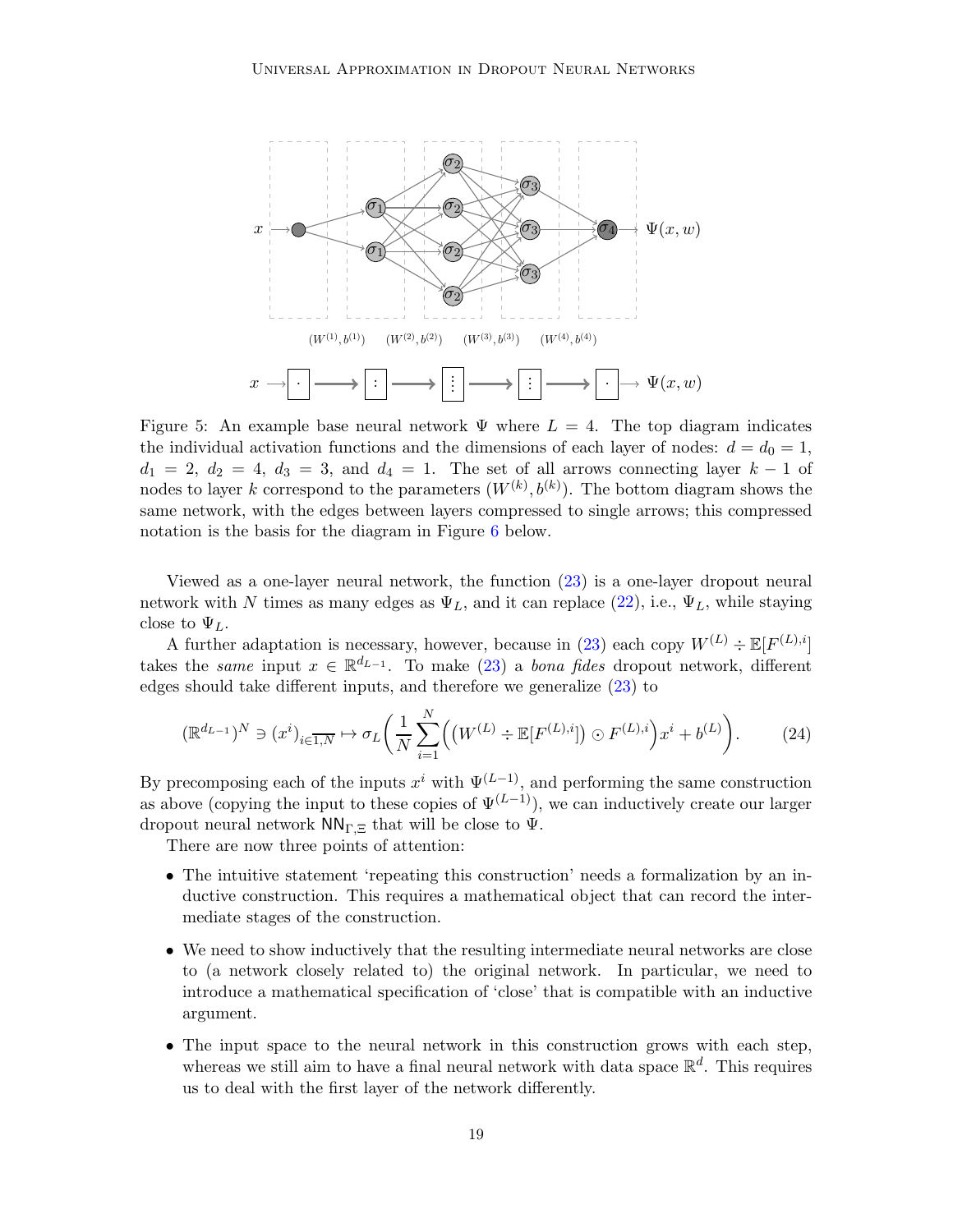These points are the topics of the subsequent sections.

### 4.2 Dropout-trees

We will encode the intermediate stages of our inductive construction by a mathematical object that we will refer to as a *dropout-tree*. The idea is that we start with a root, then attach incoming edges labeled with random filter matrices to it (creating leaves), and then recursively attach even more edges to the leaves. To be consistent with the numbering of layers in Section [2.1,](#page-8-5) here, we will prefer to speak about the *level*  $j$  of a vertex or an edge in a tree rather than its depth  $L - j$  (the latter is also established jargon in graph theory, and this aligns our notation with that of the neural network). In this numbering, the root is therefore at level L.

**Definition 9** A vertex v of a rooted tree is at level  $j \in \{0, 1, \ldots, L\}$  if the path from v to the root  $v_0$  has length  $L - j$ . An edge  $e = (u, v)$  of a rooted tree is at level  $j \in \{0, 1, \ldots, L\}$ if its target vertex v is at level j.

From now on we will write  $\sigma_v$  for  $\sigma_{\text{level}(v)}$ ,  $W^v$  for  $W^{(\text{level}(v))}$ ,  $b^v$  for  $b^{(\text{level}(v))}$ , et cetera. This simplifies the notation at only a minor cost of abuse of notation.

**Definition 10** A dropout-tree  $\Gamma$  of an  $(L-1)$ -hidden layer neural network  $\Psi$  is a directed graph G together with a labeling of the edges such that:

- the graph  $G$  is connected and acyclic;
- one of the vertices, say  $v_0$ , is designated as the root;
- the depth of the tree is at most  $L-1$ ;
- all directed edges point towards the root;
- every edge e is labeled with a random matrix  $F^e$ ; for each e
	- (a)  $F^e$  has the same dimension as  $W^{\text{target}(e)}$
	- (b)  $F^e$ 's entries are  $\{0,1\}$ -valued
	- (c) for all  $r, c$ ,  $\mathbb{P}[F_{rc}^e = 1] \ge \beta > 0$ ;
- for every vertex v that is not a leaf,  $\{F^e\}_{e \in \text{into}(v)}$  is a collection of mutually independent, identically distributed random matrices.

For convenience we recall some terminology. A directed edge points from a *source* to a target, and for an edge e we identify them by source(e) and target(e); we write  $\text{into}(v)$  for the set of all edges with target vertex  $v$ . In the trees in this paper, all edges point towards the root of the tree. A vertex v is a *child* of a vertex w if there is an edge pointing from v to w; w then is the parent of v. A leaf is a vertex without children.

<span id="page-19-0"></span>Dropout-trees can be constructed iteratively by starting from the trivial dropout-tree consisting only of a root and then performing a so-called  $\mu$ -input-copy construction. This allows us to inductively create a larger dropout-tree from a smaller dropout-tree.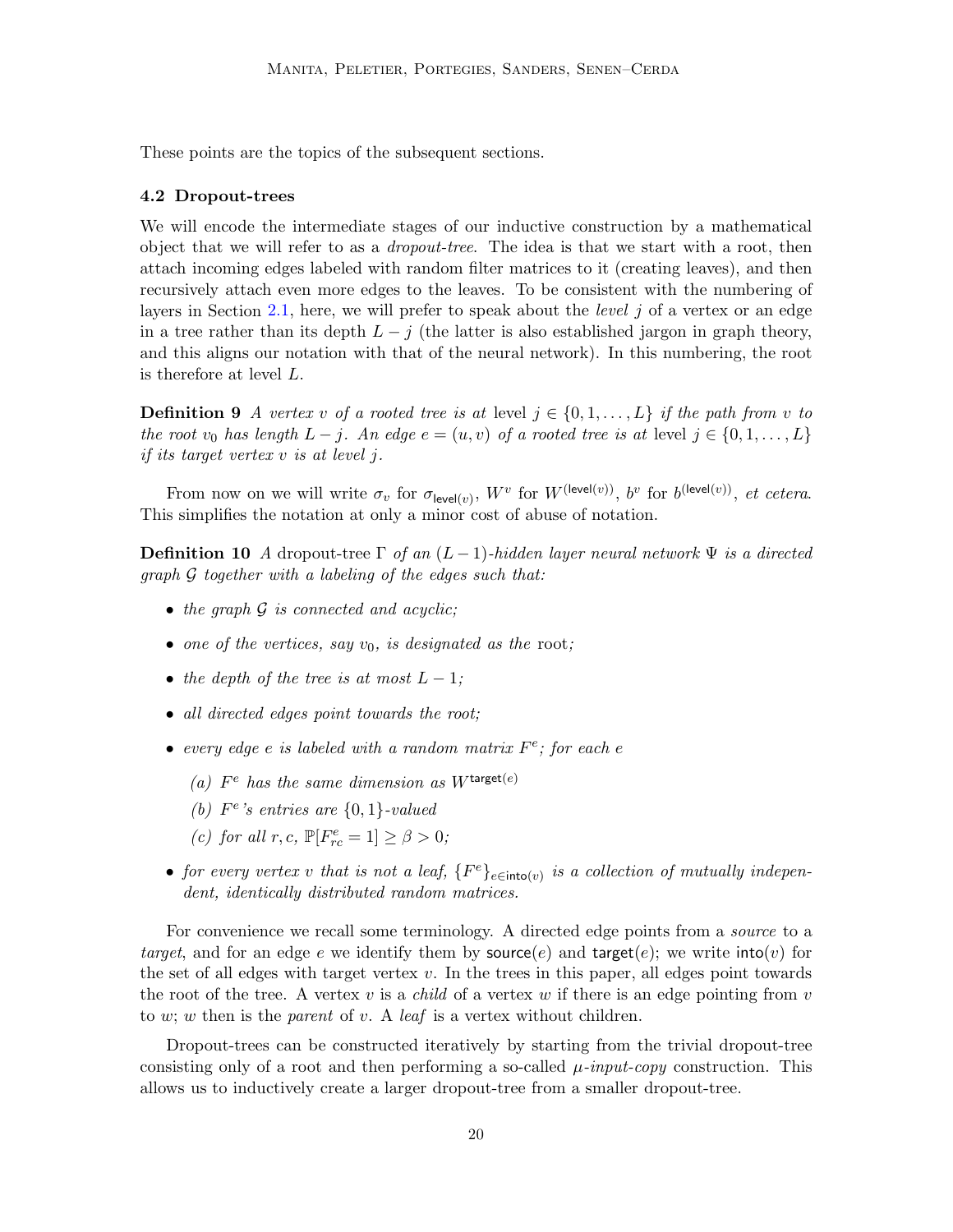**Definition 11** Let  $\Gamma$  be a dropout-tree and let  $\ell$  be a leaf of  $\Gamma$  at level k. Let  $\mu$  be a distribution of a random matrix  $F \in \{0,1\}^{d_k \times d_{k-1}}$  that satisfies for all  $r, c$ ,  $\mathbb{P}[F_{rc} = 1] \geq$  $\beta > 0$ . A dropout-tree Γ' is a μ-input-copy to the leaf  $\ell$  of Γ if one can obtain Γ' from Γ by: (a) attaching child vertices to  $\ell$ , and (b) labeling each edge going into  $\ell$  by an independent copy of F. The size of a  $\mu$ -input-copy to  $\ell$  at  $\Gamma$  refers to the number of children of  $\ell$  in  $\Gamma'$ .

Let us describe the precise meaning of procedure (b) in Definition [11.](#page-19-0) For that, it may be useful to recall that random matrices are nothing but measurable functions defined on the probability space  $(\Omega, \mathcal{F}_{\Omega}, \mathbb{P})$ . The procedure (b) precisely means that the sigma-algebras generated by the filter variables  $F^e$  with  $e \in \text{into}(\ell)$  are independent, and that for every  $e \in \text{into}(\ell)$  the law of  $F^e$  equals  $\mu$ . In particular, this condition allows for some correlation between filter variables labeling edges in the dropout-tree that do not go into  $\ell$ . Moreover, in general there can be many different dropout trees  $\Gamma'$  that are  $\mu$ -input-copies of  $\Gamma$ .

We will now describe how a dropout-tree encodes a dropout neural network.

#### 4.2.1 Dropout neural networks encoded by dropout-trees

Each dropout-tree  $\Gamma$  will induce a stochastic function  $\Phi_{\Gamma}^{v_0}$ —a dropout neural network—as follows. For any edge  $e = (u, v)$  of Γ, let

<span id="page-20-1"></span>
$$
V_{\Gamma}^{e} := W^{e} \div \mathbb{E}[F^{e}] \tag{25}
$$

be rescaled weights for the dropout neural network. We define

$$
\Phi^v_{\Gamma}:=\begin{cases} \sigma_v\Big(\frac{1}{\#\textsf{into}(v)}\sum_{e\in\textsf{into}(v)}(V^e\odot F^e)\Phi^{\textsf{source}(e)}_{\Gamma}+b^v\Big) & \text{if $v$ is not a leaf,}\\ \text{Identity}_{\mathbb R^{d_v}} & \text{if $v$ is a leaf.}\end{cases}
$$

Figure [6](#page-23-0) illustrates this construction, based on the network  $\Psi$  depicted in Figure [5.](#page-18-0)

# 4.3 Dropout neural networks induced by dropout-trees are close to their deterministic counterpart

We will give an inductive argument that  $\Phi_{\Gamma}^{v_0}$  is close to  $\Phi_{\Gamma_{\text{det}}}^{v_0}$ . Here,  $\Gamma_{\text{det}}$  denotes the same dropout-tree as Γ except for the fact that we have replaced each and every filter variable deterministically by its expectation. Loosely speaking, the inductive argument implies that dropout neural networks induced by dropout-trees are close to their deterministic counterparts.

As a technical preparation, we define a sequence of radii  $R_0, R_1, \ldots, R_L$ . The idea is that these provide bounds on the output after applying several layers, no matter the choice of filter variables or weights in the upcoming construction. Given the radius  $R > 0$  defined at the start of this section, we set

$$
R_0:=\frac{Q}{\beta}R+1
$$

<span id="page-20-0"></span>and then choose  $R_j$  inductively such that for all  $j \in \overline{1, L}$ ,  $x \in B(0, \beta^{-1}||W^{(j)}||_{\text{HS}}R_{j-1} + 1)$ it holds that

$$
\left|\Psi_j\left(x,\left(I,b^{(j)}\right)\right)\right| < R_j - 1.\tag{26}
$$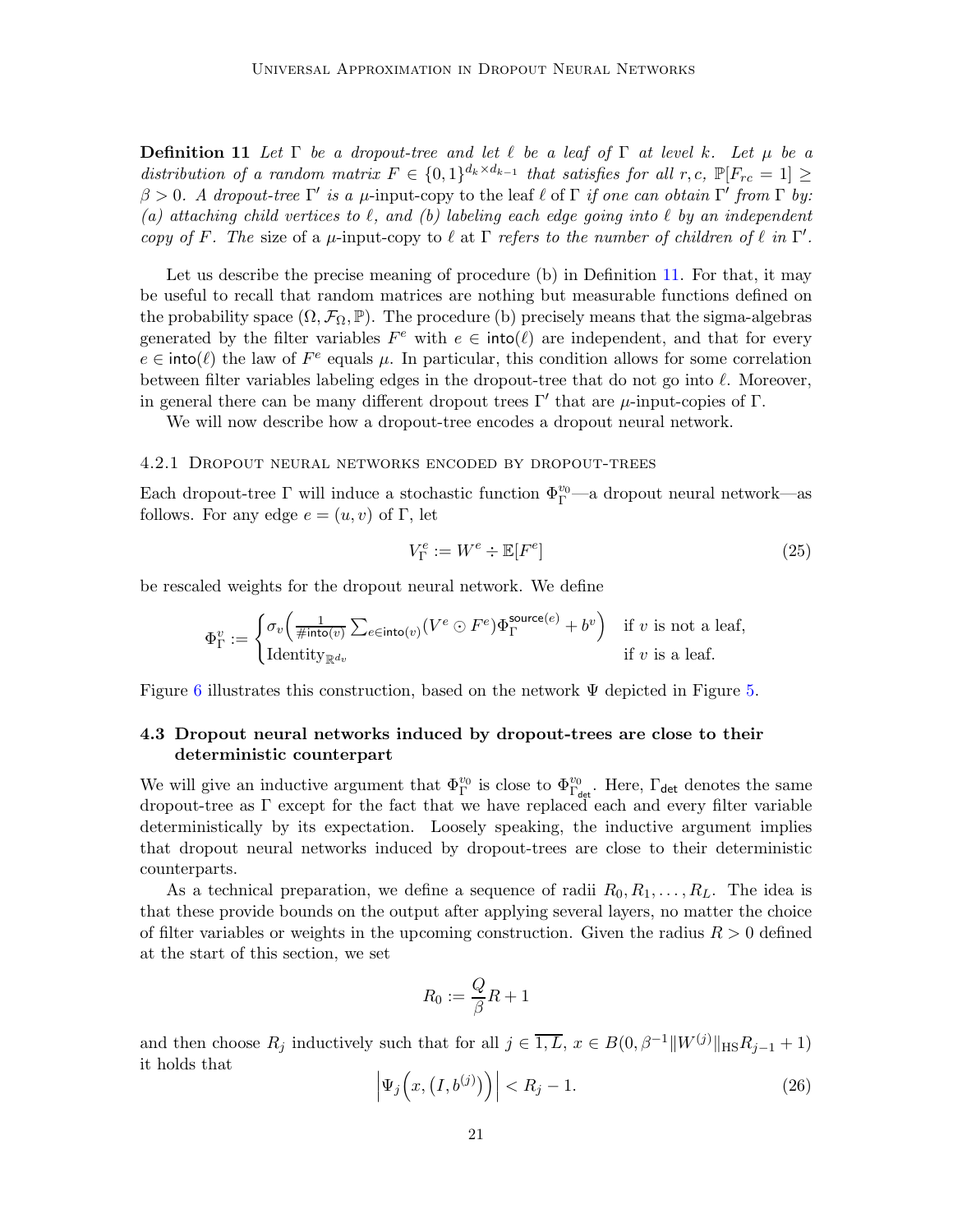for all  $j = \overline{1, L}$ , where  $\beta \in (0, 1)$  and  $Q > 1$  were two of the global variables that we defined at the beginning of the section. Here  $\|\cdot\|_{\text{HS}}$  denotes the Hilbert–Schmidt norm of a matrix and I denotes an identity matrix of the corresponding size.

We denote the input space to a network induced by a dropout-tree  $\Gamma$  by  $\mathsf{Inp}_{\Gamma}$ . That is,  $\mathsf{Inp}_{\Gamma}$  is the vector space

<span id="page-21-3"></span>
$$
(x^{\ell} \in \mathbb{R}^{d_{\text{level}(\ell)}} \mid \ell \in \text{leaves}(\Gamma)).
$$

We endow  $\mathsf{Inp}_{\Gamma}$  with the norm

$$
\|(x^\ell)\|_{{\mathsf{Inp}}_\Gamma}:=\max_{l\in {\mathsf{leaves}}(\Gamma)}\|x^\ell\|_{{\mathbb{R}}^{d_{\mathsf{level}(\ell)}}}.
$$

We define  $\ln_{\Gamma} : \mathbb{R}^d \to \ln_{\Gamma}$  to be the collection of functions, indexed by leaves  $\ell$  of  $\Gamma$ , that are generated by those layers in the base network  $\Psi$  that are not represented in  $\Gamma$  at leaf  $\ell$ :

$$
\ln_{\Gamma}^{\ell}(x) := \left(\Psi_{\mathsf{level}(\ell)}(\cdot, (W^{(\mathsf{level}(\ell))}, b^{(\mathsf{level}(\ell))})) \circ \cdots \circ \Psi_1(\cdot, (W^{(1)}, b^{(1)}))\right)(x). \tag{27}
$$

Note that by the definitions  $(26)$  of the radii  $R_j$  we have

<span id="page-21-2"></span><span id="page-21-1"></span>
$$
\ln_{\Gamma}^{\ell}(\overline{B(0,R)}) \subset B(0,R_{\text{level}(\ell)}-1). \tag{28}
$$

We say that a dropout-tree Γ satisfies property  $\mathsf{Approp}_{\Gamma}(\delta, \epsilon)$  if

$$
\mathbb{P}\Big[\sup_{x\in\overline{B(0,R)}}\sup_{\tilde{x}\in\overline{B(\ln_{\Gamma}(x),\delta)}}\left|\Phi_{\Gamma}^{v_0}(\tilde{x})-\Phi_{\Gamma_{\text{det}}}^{v_0}(\ln_{\Gamma}(x))\right|>\frac{\epsilon}{2}\Big] < \left(\frac{\epsilon}{4R_L}\right)^q.\tag{29}
$$

We will prove Lemma [12:](#page-21-1) its message is that one can always construct a full dropout-tree that satisfies  $\mathsf{AppProp}_{\Gamma}(\delta,\epsilon)$  for some  $\delta > 0$ , by copying inputs at vertices.

**Lemma 12** Let  $\Gamma$  be a dropout-tree and let  $\ell$  be a leaf of  $\Gamma$  at level  $k > 1$ . Let  $\mu$  be the distribution of a random matrix  $F \in \{0,1\}^{d_k \times d_{k-1}}$  that satisfies for all  $r, c$ ,  $\mathbb{P}[F_{rc} = 1] \geq$  $β > 0$ . The following now holds: if Γ satisfies ApProp<sub>Γ</sub>(δ, ε) in [\(29\)](#page-21-2) for some  $δ, ε > 0$ , then for every sufficiently large  $\mu$ -input-copy  $\Gamma'$  at  $\ell$  there exists a  $\delta' > 0$  such that  $\Gamma'$  satisfies  $\mathsf{AppProp}(\Gamma')(\delta',\epsilon).$ 

<span id="page-21-0"></span>The proof of Lemma [12](#page-21-1) is relegated to Section [B.1.](#page-34-0) There, we show that Lemma [12](#page-21-1) follows from Lemma [13,](#page-21-0) which is displayed next and proved in Section [B.2.](#page-36-0)

**Lemma 13** Consider any continuous function  $\sigma : \mathbb{R}^m \to \mathbb{R}^m$  and let  $W \in \mathbb{R}^{m \times n}$ ,  $b \in \mathbb{R}^m$ . Let  $\{F^i\}_{i\geq 1}$  be a sequence of mutually independent copies of a random matrix  $F \in \mathbb{R}^{m \times n}$ that satisfies: for  $r \in \overline{1,m}$  and  $c \in \overline{1,n}$ ,  $0 < \mathbb{E}[F_{rc}] < \infty$  and  $0 \leq F_{rc} \leq M < \infty$  w.p. one. Let  $V := W \div \mathbb{E}[F]$ . The following now holds: for every  $0 \leq K < \infty$  and  $\rho > 0$  there exists  $a \delta > 0$  such that

<span id="page-21-4"></span>
$$
\mathbb{P}\Big[\sup_{x\in\overline{B(0,K)}}\sup_{(\tilde{x}^i)\in\overline{B(x,\delta)}^N}\Big|\sigma\Big(\frac{1}{N}\sum_{i=1}^N(V\odot F^i)\tilde{x}^i+b\Big)-\sigma(Wx+b)\Big|>\rho\Big]\to 0\tag{30}
$$

as  $N \to \infty$ .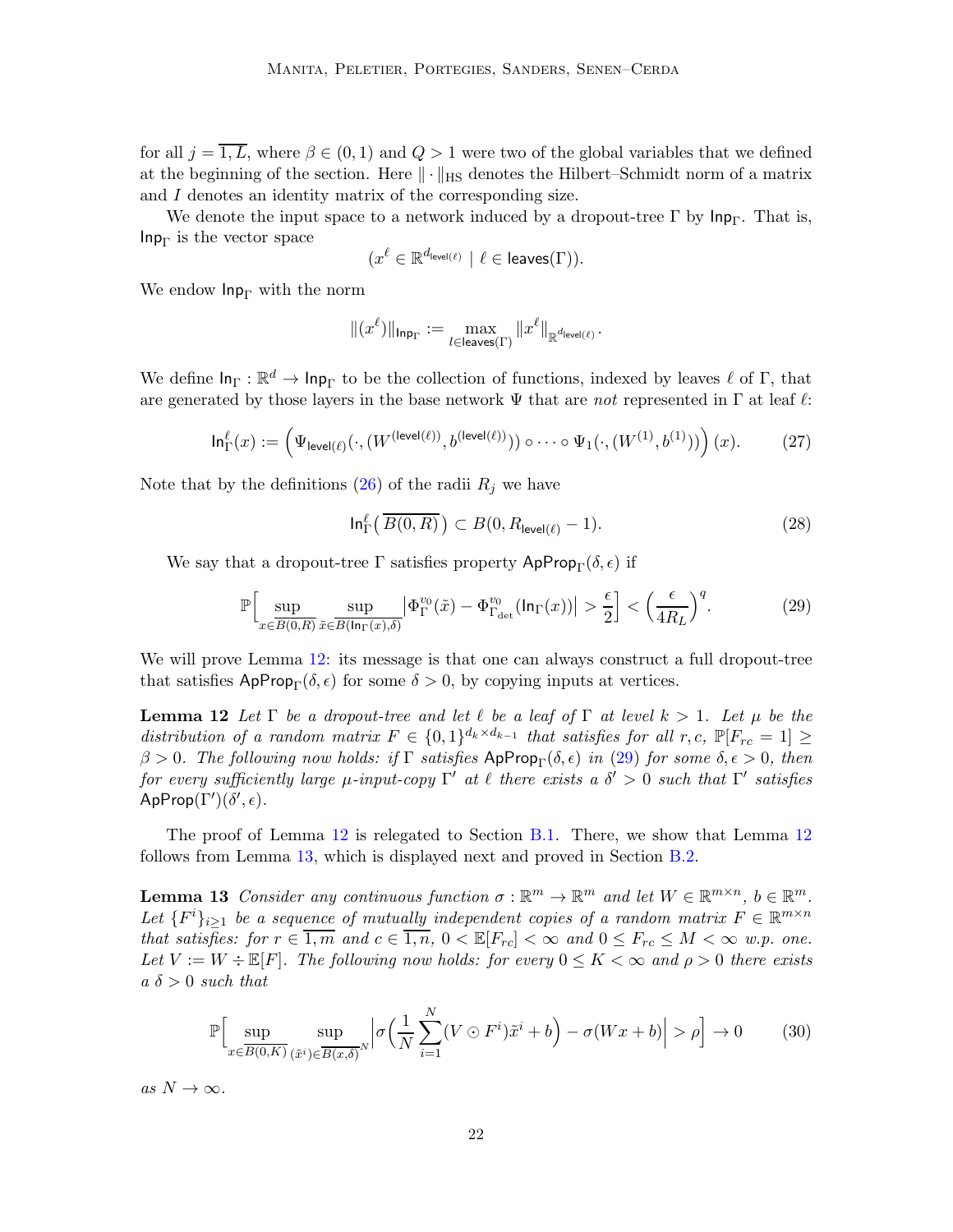## 4.4 Replacing the first layer

Assume now that we have constructed a full dropout-tree, that is, a dropout-tree of which all leaves are at level 1 (i.e., at depth  $L-1$ ). This means that we have constructed suitable replacements for almost every layer of the neural network, except for the first layer. This layer contains the edges that have the global input as source. Replacing the first layer requires a different construction: if we would outright drop edges in the first layer, then we can not control the error with the current technique. We now describe how we replace the first layer.

For every leaf  $\ell$  in the full dropout-tree, we precompose every input at  $\ell$  with a stochastic function  $\Xi^{\ell} : \mathbb{R}^{d_0} \to \mathbb{R}^{d_1}$ . We record this information in what we call a *precomposition* for a dropout-tree. Figure [6](#page-23-0) illustrates this precomposition.

**Definition 14** A precomposition for a full dropout-tree  $\Gamma$  is a map  $\Xi$  :  $\mathbb{R}^{d_0} \to \mathbb{R}^{d_1}$  from leaves to stochastic functions.

<span id="page-22-1"></span>Let  $\Delta : \mathbb{R}^{d_0} \to (\mathbb{R}^{d_0})^{\text{leaves}}$  be the diagonal map sending x to copies of x. The neural network induced by the full dropout-tree  $\Gamma$  and a precomposition  $\Xi$  that we consider is given by

$$
\mathsf{NN}_{\Gamma,\Xi} := \Phi_{\Gamma,\Xi}^{v_0} \circ \Delta \tag{31}
$$

where

<span id="page-22-0"></span>
$$
\Phi_{\Gamma,\Xi}^{v} = \begin{cases}\n\sigma_v \left( \frac{1}{\#\text{into}(v)} \sum_{e \in \text{into}(v)} (V^e \odot F^e) \Phi_{\Gamma,\Xi}^{\text{source}(e)} + b^e \right) & \text{if } v \text{ is not a leaf,} \\
\Xi^v & \text{if } v \text{ is a leaf.}\n\end{cases}
$$
\n(32)

We also define  $NN_{\Gamma,\Xi}^{\text{avg-filt}}$  as being almost the same neural network as  $NN_{\Gamma,\Xi}$ , with the only difference being that we replace each random filter variable  $F^e$  in [\(32\)](#page-22-0) with its expectation  $\mathbb{E}[F^e]$ . Recall for [\(31\)](#page-22-1) that  $v_0$  designates the root of the dropout-tree, and note that [\(32\)](#page-22-0) constructs the neural network recursively (layer by layer).

**Example 6** One natural precomposition  $\Xi$  is the assignment of the function  $\Psi^1(\cdot, (W^{(1)}, b^{(1)}))$ to every leaf. This precomposition yields a neural network in which edges in the first layer, i.e., the input edges of the neural network, are never dropped. In this case,  $NN_{\Gamma,\Xi}^{\text{avg-fit}}(w)$ actually coincides with the original neural network  $\Psi(\cdot, w)$ .

#### 4.4.1 Precompositions in which inputs are dropped

We will now construct precompositions that allow for the possibility of dropping edges in the first layer and applying e.g. the ReLU function to them immediately. Concretely, we will add a zeroth layer with an activation function  $\sigma_0 : \mathbb{R} \to \mathbb{R}$ . We assume that  $\sigma_0(0) = 0$ and that  $\sigma_0$  has one-sided derivatives  $\sigma_-$  and  $\sigma_+$  in the point  $0 \in \mathbb{R}$ :

$$
\sigma_{-} := \lim_{\alpha \downarrow 0} \frac{\sigma_0(-\alpha) - \sigma_0(0)}{\alpha}, \quad \sigma_{+} := \lim_{\alpha \downarrow 0} \frac{\sigma_0(+\alpha) - \sigma_0(0)}{\alpha}.
$$
 (33)

Define the sign function

<span id="page-22-3"></span><span id="page-22-2"></span>
$$
S(x) = \begin{cases} - & \text{if } x < 0, \\ + & \text{if } x \ge 0 \end{cases} \tag{34}
$$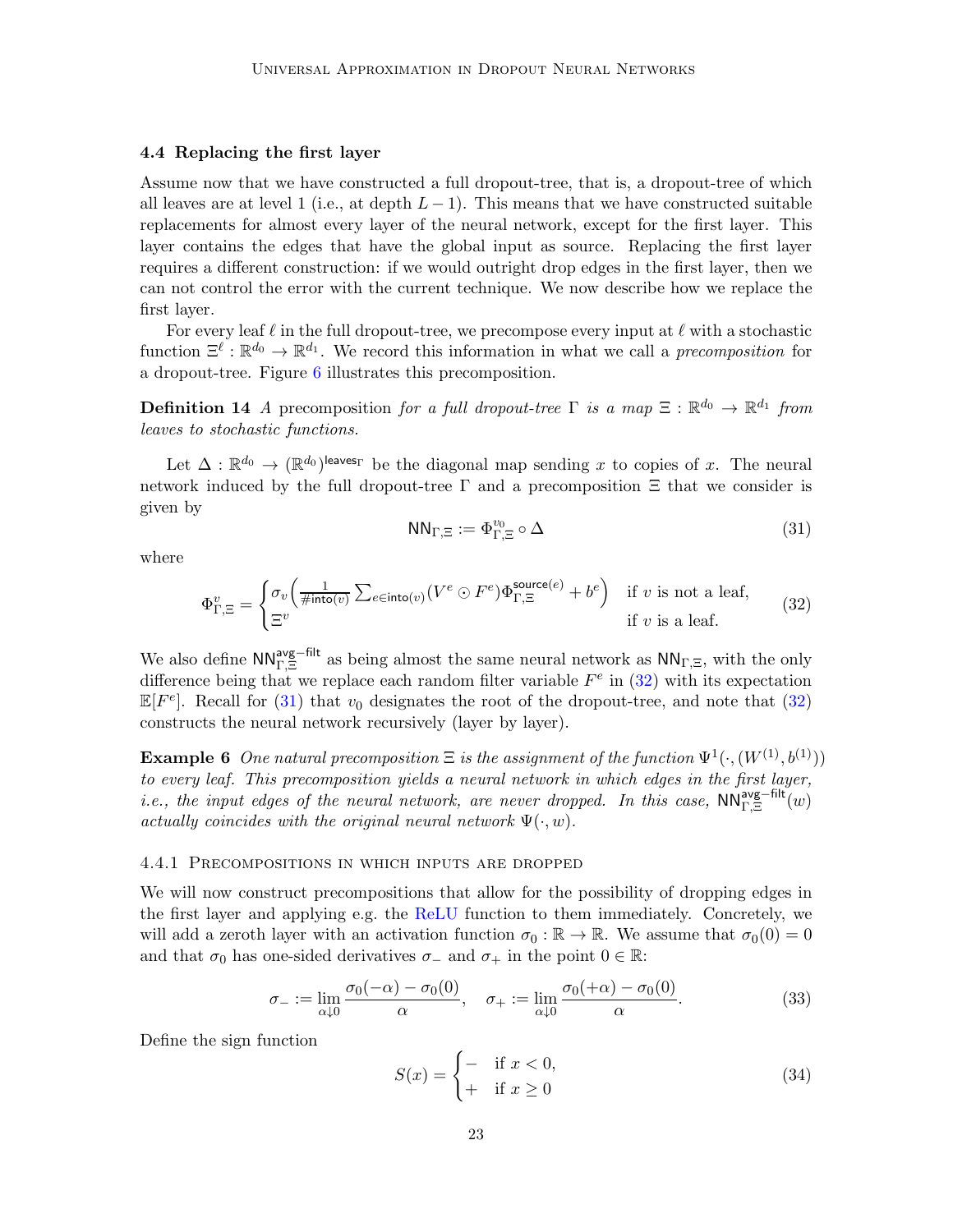<span id="page-23-0"></span>

Figure 6: An illustration of how we use the base neural network Ψ from Figure [5](#page-18-0) and a dropout-tree (indicated with thicker arrows) to ultimately construct the larger neural network $\mathsf{NN}_{\Gamma,\Xi}$  in which edges are being dropped stochastically. Here,  $L=4.$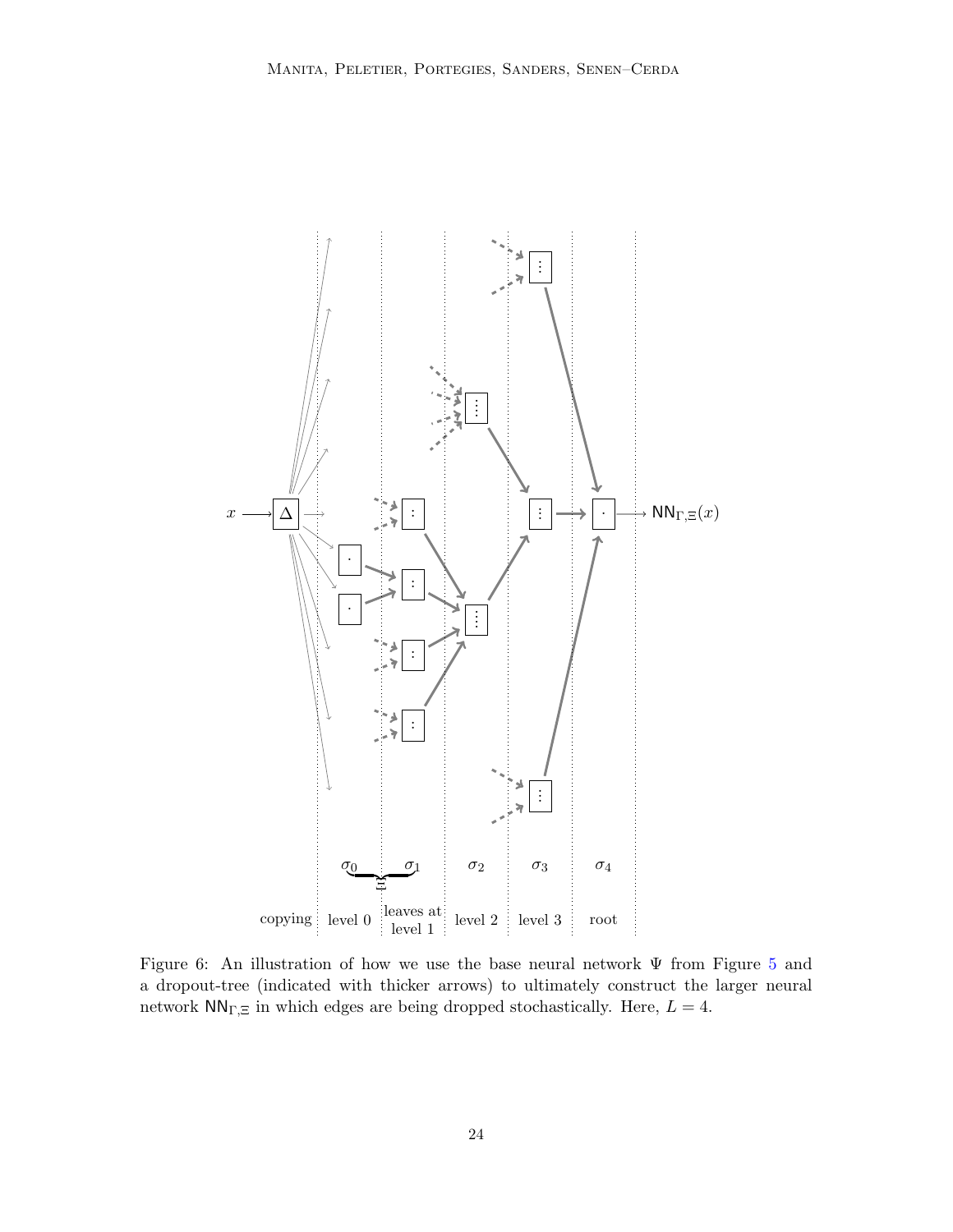component-wise. If  $x \neq 0$ , then  $\sigma_{S(-x)} + \sigma_{S(x)} = \sigma_- + \sigma_+$  does not depend on x—a critical fact that we will leverage in our construction.

**Example 7** Consider a zeroth layer that is the identity function, i.e.,  $\sigma_0(y) = y$ . Then  $\sigma_{\pm} = 1$ . Choosing  $\sigma_0$  as the identity function is allowed here, and means that the layer is not adapted.

**Example 8** Consider a zeroth layer with ReLU activation function,  $\sigma_0 := \text{ReLU}(z) :=$  $z1[z \geq 0]$ . Then  $\sigma_- = 0$  and  $\sigma_+ = 1$ .

Here are the precompositions that we employ: we call  $\Xi$  an  $(\alpha, N)$ -precomposition associated to a set of distributions  $\{\mu^{\ell}, \nu^{\ell}\}_{l \in \text{leaves}(\Gamma)}$  if for each leaf  $\ell$ ,

$$
\Xi^{\ell}(x) := \sigma_1\Big(\frac{1}{N}\sum_{i=1}^{2N}(-1)^i(V^{\ell}\odot F^{\ell,i})\sigma_0\big((-1)^i\alpha(I\odot G^{\ell,i})x\big) + b^{\ell}\Big) \tag{35}
$$

where element-wise

<span id="page-24-3"></span><span id="page-24-1"></span>
$$
V_{rc}^{\ell} = \frac{W_{rc}^{(1)}}{\alpha(\sigma_- + \sigma_+) \mathbb{E}[F_{rc}^{\ell}] \mathbb{E}[G_{cc}^{\ell}]},\tag{36}
$$

and  $\{F^{\ell,i}\}_{i\geq 1}$ ,  $\{G^{\ell,i}\}_{i\geq 1}$  are sequences of mutually independent copies of random matrices  $F^{\ell}, G^{\ell}$  that have distributions  $\mu^{\ell}, \nu^{\ell}$ , respectively. Furthermore, the  $F^{\ell}$  are presumed to have the same size as  $W^{(1)}$ , and the  $G^{\ell}$  to have size  $d_0 \times d_0$ . Note that these assumptions allow us to place unit mass on any particular outcome and thus to replace  $F^{\ell}, G^{\ell}$  by deterministic counterparts.

The idea of [\(35\)](#page-24-1) is that it represents two layers of a dropout neural network that satisfies the approximation properties we are after. The functions  $\sigma_1$ ,  $\sigma_0$  can be understood as their activation functions, the matrices  $V^{\ell}$ ,  $\alpha I$  as their weights,  $b^{\ell}$  as a bias, and the matrices  $F^{\ell}, G^{\ell}$  as describing which edges and inputs are randomly removed. By scaling the weights  $V^{\ell}$  by  $1/(2N)$  and generating  $2N$  independent copies of the first layer, we are preparing for an application of the law of large numbers. Furthermore, by allowing for arbitrarily small  $\alpha$ , we are preparing for a linearization of  $\sigma_0$  around 0. Finally, the alternatingly positive and negative multiplicative factors  $(-1)^i$  allow us to cover directional derivatives such as that of the ReLU activation function. All together, the construction allows us to prove the following theorem.

<span id="page-24-0"></span>**Theorem 15** Fix  $0 < \epsilon < 1$ . Let  $\Gamma$  be a full dropout-tree satisfying ApProp<sub> $\Gamma$ </sub>( $\delta$ , $\epsilon$ ) for some  $\delta > 0$ . Let  $\Xi$  be an  $(\alpha, N)$ -precomposition associated to a set of distributions  $\{\mu^{\ell}, \nu^{\ell}\}_{\ell \in \text{leaves}(\Gamma)}$ . Assume that for every  $\ell$ , if F is a matrix of filter variables distributing according to  $\mu^{\ell}$  or  $\nu^\ell$ , then for every r, c,

$$
\mathbb{P}[F_{rc} = 1] \ge \beta > 0.
$$

Let  $\sigma_0 : \mathbb{R} \to \mathbb{R}$  be a continuous function with one-sided derivatives  $\sigma_-$  and  $\sigma_+$  in 0, such that  $\sigma_- + \sigma_+ \neq 0$  and such that  $\sigma_0(0) = 0$ . Assume moreover that  $\sigma_-$  and  $\sigma_+$  satisfy the following inequality with respect to the global variable  $Q$ :

<span id="page-24-2"></span>
$$
4\frac{|\sigma_-| + |\sigma_+|}{|\sigma_- + \sigma_+|} < Q. \tag{37}
$$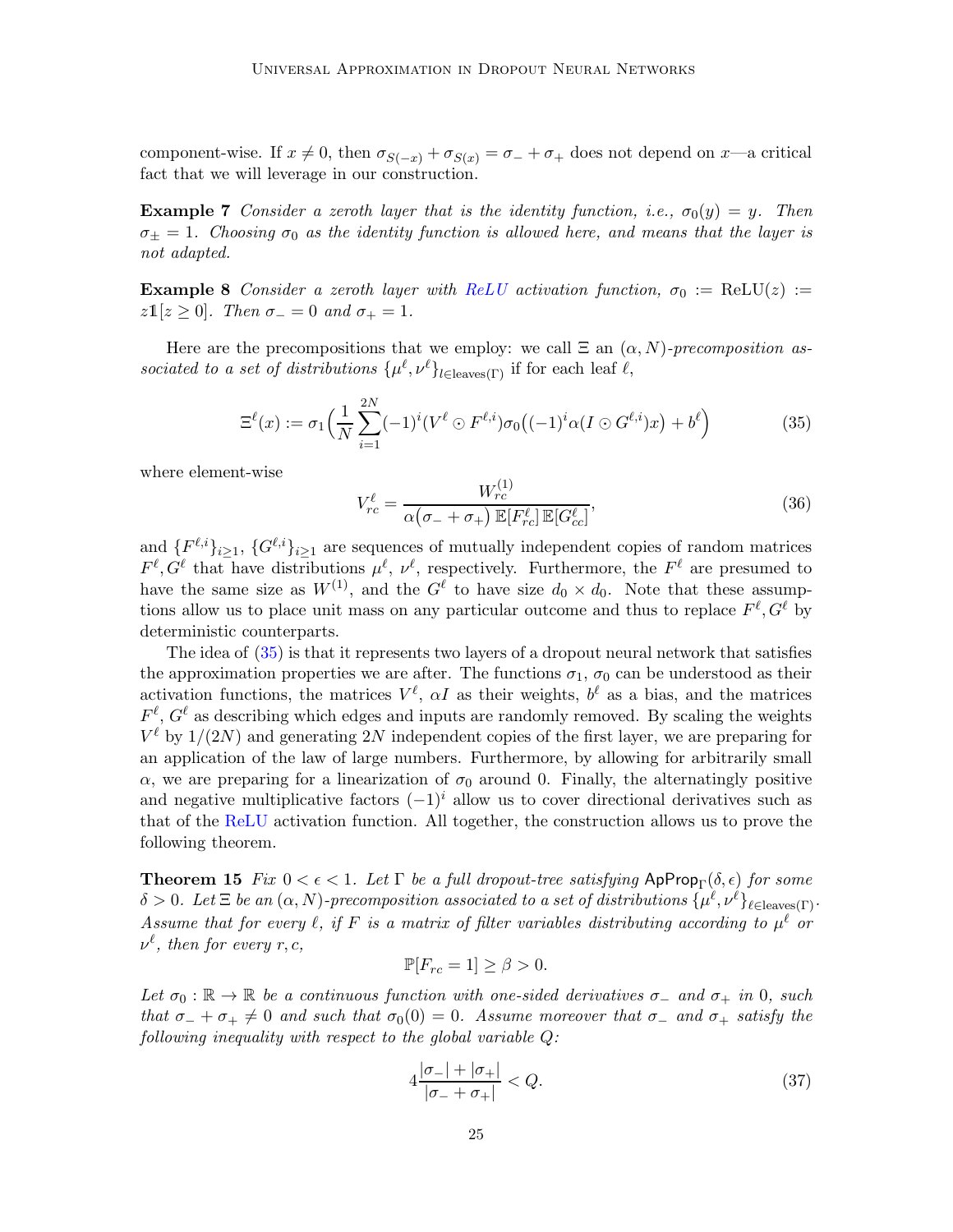The following inequalities now hold for  $\alpha > 0$  small enough and  $N \in \mathbb{N}$  large enough:

<span id="page-25-2"></span>
$$
\mathbb{P}\Big[\sup_{x\in\overline{B(0,R)}}\big|\text{NN}_{\Gamma,\Xi}(x)-\Psi(x,w)\big|>\epsilon\Big]<\epsilon\tag{38}
$$

<span id="page-25-6"></span>and

$$
\mathbb{E}\Big[\sup_{x\in\overline{B(0,R)}}|NN_{\Gamma,\Xi}(x)-\Psi(x,w)|^q\Big]^{1/q}<\epsilon,\tag{39}
$$

<span id="page-25-3"></span>while

$$
\sup_{x \in \overline{B(0,R)}} \left| \text{NN}_{\Gamma,\Xi}^{\text{avg-filt}}(x) - \Psi(x,w) \right| < \epsilon. \tag{40}
$$

An important consequence of Theorem [15](#page-24-0) is that we obtain for instance a universal approximation result for dropconnect neural networks with ReLU activation functions that also guarantees a good approximation when filter variables are replaced by their averages, as formalized by Corollary [4](#page-5-0) in the introduction. Theorem [15](#page-24-0) is proven in Section [B.3.](#page-37-0) There, we show that Theorem [15](#page-24-0) follows from the following Lemma [16,](#page-25-1) which in turn is proven in Section [B.4](#page-41-0) using compactness arguments and the law of large numbers.

<span id="page-25-1"></span>**Lemma 16** Let  $\sigma_0 : \mathbb{R} \to \mathbb{R}$  be a continuous function with  $\sigma(0) = 0$  and with two one-sided derivatives  $\sigma_-\$  and  $\sigma_+\$  in 0 satisfying  $|\sigma_-\sigma_+| > 0$ . Let  $\Xi$  be an  $(\alpha, N)$ precomposition associated to a set of distributions  $\{\mu^{\ell}, \nu^{\ell}\}_{l \in \text{leaves}(\Gamma)}$  such that for all  $\ell, r, c$ ,  $\mathbb{E}[F_{rc}^{\ell}] > 0, \mathbb{E}[G_{rc}^{\ell}] > 0, 0 \leq F_{rc}^{\ell} \leq M$  w.p. one, and  $0 \leq G_{rc}^{\ell} \leq M < \infty$  w.p. one. The following now holds: for every leaf  $\ell, 0 \leq K < \infty$ , and  $\rho > 0$ , for  $\alpha$  small enough and N large enough,

<span id="page-25-4"></span>
$$
\mathbb{P}\Big[\sup_{x \in \overline{B(0,K)}} \Big| \Xi^{\ell}(x) - \Psi_1(x; (W^{(1)}, b^{(1)})) \Big| > \rho \Big] < \rho \tag{41}
$$

<span id="page-25-5"></span>and

$$
\sup_{x \in \overline{B(0,K)}} \left| \Xi^{\ell, \text{avg-filt}}(x) - \Psi_1(x; (W^{(1)}, b^{(1)})) \right| < \rho \tag{42}
$$

where  $\Xi^{\ell, \text{avg-filt}}$  denotes the function  $\Xi^{\ell}$  in [\(35\)](#page-24-1) but with each filter variable  $F^{\ell, i}$  replaced by its expectation  $\mathbb{E}[F^{\ell}]$ .

## <span id="page-25-0"></span>5. Discussion

In this article, we showed that dropout neural networks are rich enough for a universal approximation property to hold, both for random-approximation and expectation-replacement dropout. It is further evidence that the representational capacity of neural networks is so large that approximations are possible despite significant additional constraints. In the case of dropout in general, these additional constraints are the implicit symmetry constraints enforced by the turning on and off of the filter variables: in dropconnect, for instance, for most realizations of the filter variables, the output of the dropconnect neural network still approximates the original neural network well after the filter variables are randomly permuted. Despite the enforced invariance with respect to this operation, there is enough room in the parameter space for the weights of the network to have a good approximation for the overwhelming majority of realizations of the filter variables.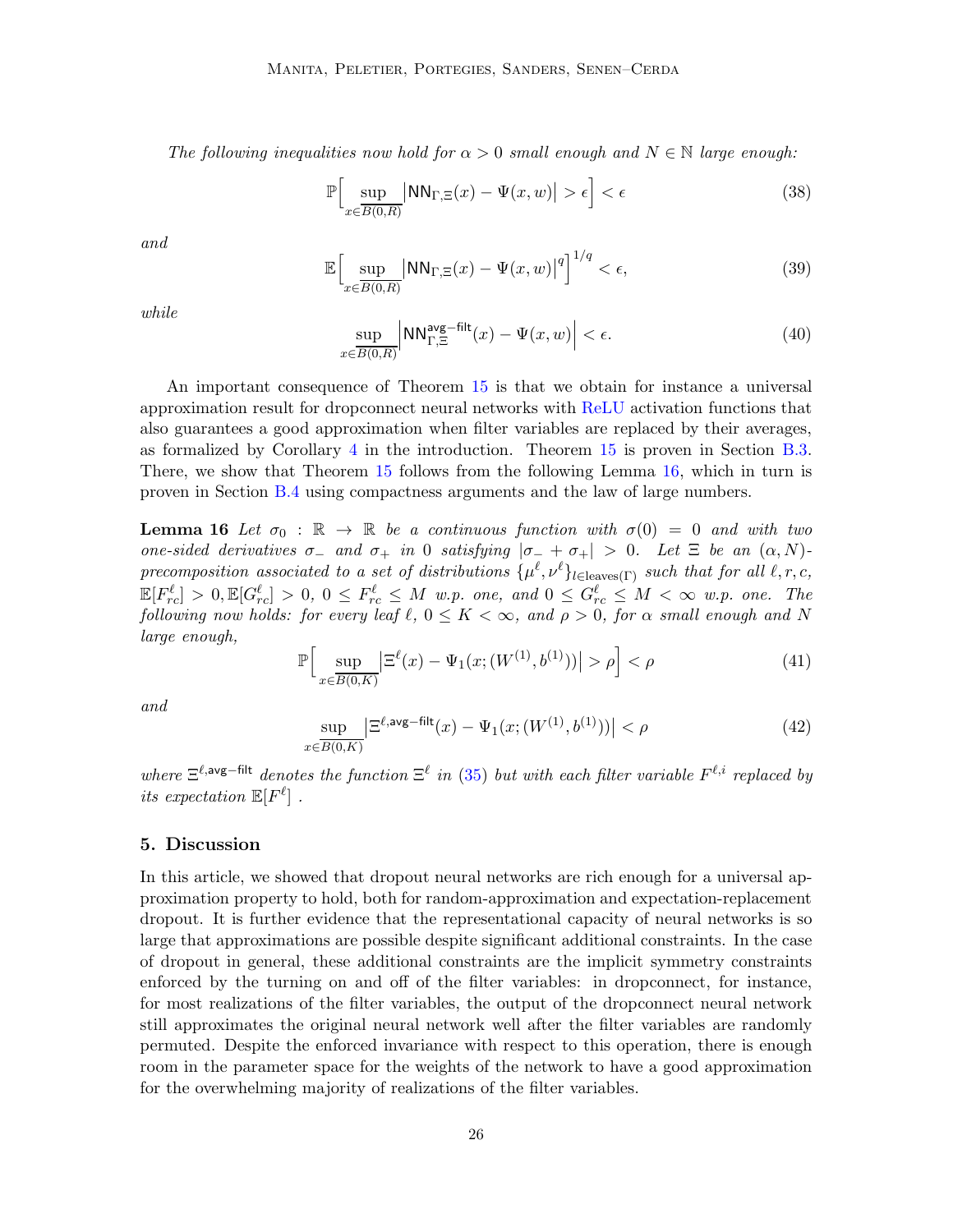Our proof of the universal approximation property for random-approximation dropout explicitly works with this symmetry. By this, we mean the following. The universal approximation property that we show even works when edges from the input nodes are dropped out at random. The output in the first hidden layer is then inherently random, and in no way close to deterministic. This is in contrast with for instance the universal approximation property by [Foong et al.](#page-28-3) [\(2020](#page-28-3)) in which the layers are all very close to deterministic. Yet even though the values in the nodes are random, we do have a good understanding of the *distribution* of the values in the nodes, and two stochastic realizations are most likely almost permutations of each other. By blowing up the first layer, i.e., repeating it many times in parallel, we then know the output very well up to this permutation symmetry and this turns out to be enough for us to show a universal approximation property.

#### 5.1 Limitations of our results

Our results and methods have several limitations.

We only show the *existence* of dropout neural networks close to a given function. It is a completely separate question whether an algorithm such as dropout stochastic gradient descent would actually be able to find such an approximation. The main message of our result is that at least there is no theoretical obstruction to approximating functions with dropout neural networks.

In the proofs, we used very explicitly that filter variables only take on the values zero or one, while other forms of dropout also exist (for instance with Gaussian filter variables). Our algebraic proof does not readily generalize to this more general case, but it is possible that parts of the proof could be reused.

We also see that universal approximation goes hand in hand with blowing up the size of the neural network. As illustrated by the explicit computations in Section [3.4,](#page-16-1) one would likely need so many nodes that the constructions in the article are not feasible in practice.

## <span id="page-26-0"></span>6. Conclusion

We showed two types of universal approximation results for dropout neural networks, one for random-approximation dropout, in which case the random filter variables are also used at prediction time, and one for expectation-replacement dropout, in which case the filter variables are replaced by their averages at prediction time. Our results allow for dropout of edges from the input layer, allow for a wide class of distributions on filter variables, including dropout of edges from the input layer, and for a wide class of activation functions.

By making the difference between random-approximation and expectation-replacement dropout explicit, our results also highlight the following mystery: How is it that expectationreplacement dropout performs so well on prediction time?

## Acknowledgments

J.W. Portegies was supported by the Electronic Component Systems for European Leadership Joint Undertaking under grant agreement No 737459 (project Productive 4.0). This Joint Undertaking receives support from the European Union Horizon 2020 research and innovation program and Germany, Austria, France, Czech Republic, Netherlands, Belgium,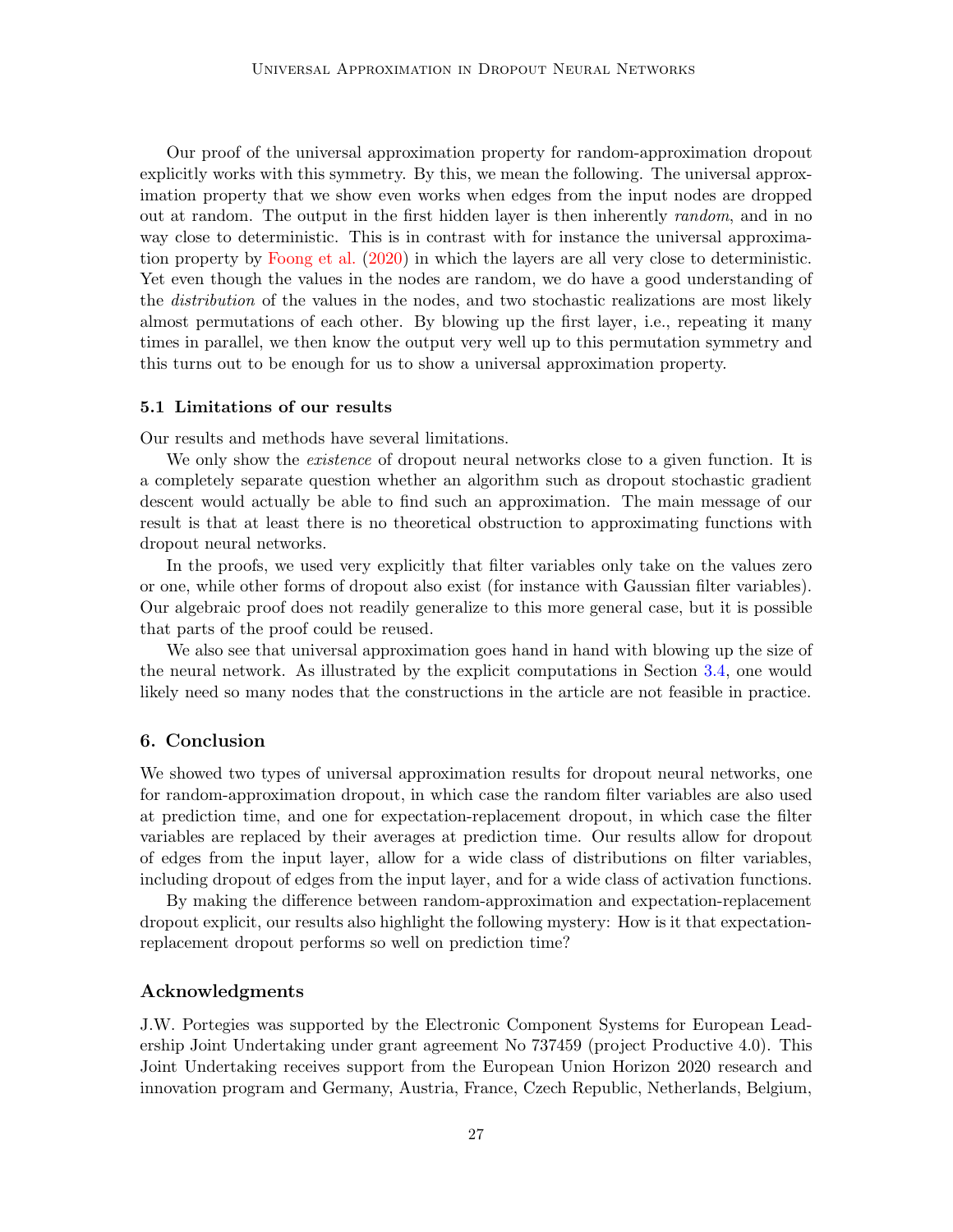Spain, Greece, Sweden, Italy, Ireland, Poland, Hungary, Portugal, Denmark, Finland, Luxembourg, Norway, Turkey.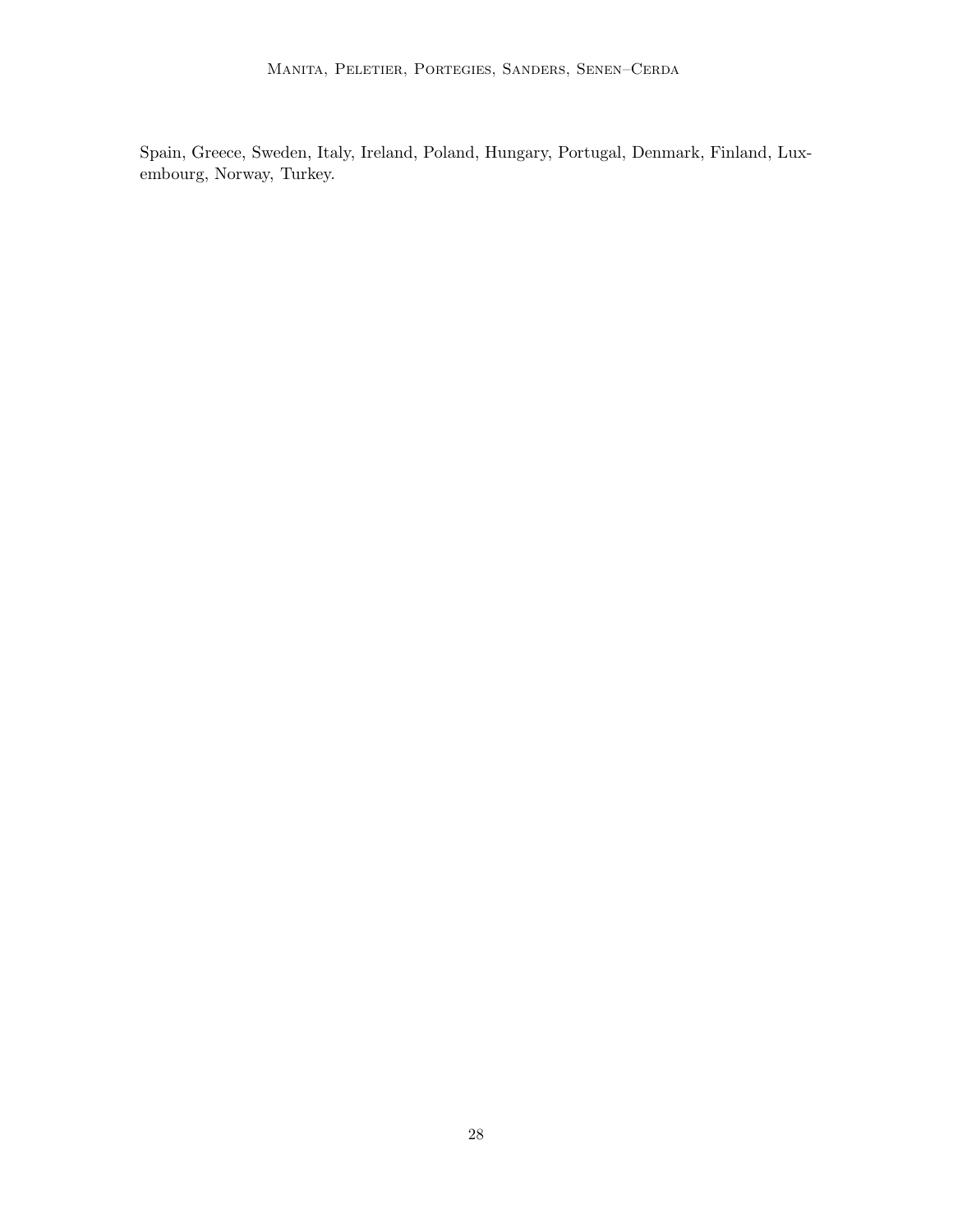# References

- <span id="page-28-0"></span>George Cybenko. Approximation by superpositions of a sigmoidal function. Mathematics of control, signals and systems, 2(4):303–314, 1989.
- <span id="page-28-12"></span>Gwendoline De Bie, Gabriel Peyré, and Marco Cuturi. Stochastic deep networks.  $arXiv$ preprint arXiv:1811.07429, 2018.
- <span id="page-28-13"></span>Dennis Elbrächter, Dmytro Perekrestenko, Philipp Grohs, and Helmut Bölcskei. Deep neural network approximation theory. *IEEE Transactions* on Information Theory, submitted Jan. 2019, revised, June 2020. URL <http://www.nari.ee.ethz.ch/pubs/p/deep-it-2019>.
- <span id="page-28-3"></span>Andrew Foong, David Burt, Yingzhen Li, and Richard Turner. On the expressiveness of approximate inference in Bayesian neural networks. Advances in Neural Information Processing Systems, 33, 2020.
- <span id="page-28-5"></span>Claudio Gallicchio and Simone Scardapane. Deep randomized neural networks. In Recent Trends in Learning From Data, pages 43–68. Springer, 2020.
- <span id="page-28-10"></span>Erol Gelenbe, Zhi-Hong Mao, and Yan-Da Li. Function approximation with spiked random networks. IEEE Transactions on Neural Networks, 10(1):3–9, 1999a.
- <span id="page-28-11"></span>Erol Gelenbe, Zhi-Wong Mao, and Yan-Da Li. Approximation by random networks with bounded number of layers. In Neural Networks for Signal Processing IX: Proceedings of the 1999 IEEE Signal Processing Society Workshop (Cat. No. 98TH8468), pages 166–175. IEEE, 1999b.
- <span id="page-28-2"></span>Ian Goodfellow, Yoshua Bengio, and Aaron Courville. Deep learning. MIT press, 2016.
- <span id="page-28-4"></span>Geoffrey E. Hinton, Nitish Srivastava, Alex Krizhevsky, Ilya Sutskever, and Ruslan R. Salakhutdinov. Improving neural networks by preventing co-adaptation of feature detectors. arXiv preprint arXiv:1207.0580, 2012.
- <span id="page-28-7"></span>Kurt Hornik. Approximation capabilities of multilayer feedforward networks. Neural networks, 4(2):251–257, 1991.
- <span id="page-28-9"></span>Boris Igelnik and Yoh-Han Pao. Stochastic choice of basis functions in adaptive function approximation and the functional-link net. IEEE Transactions on Neural Networks, 6 (6):1320–1329, 1995.
- <span id="page-28-6"></span>Alex Labach, Hojjat Salehinejad, and Shahrokh Valaee. Survey of dropout methods for deep neural networks. arXiv preprint arXiv:1904.13310, 2019.
- <span id="page-28-1"></span>Moshe Leshno, Vladimir Ya Lin, Allan Pinkus, and Shimon Schocken. Multilayer feedforward networks with a nonpolynomial activation function can approximate any function. Neural networks, 6(6):861–867, 1993.
- <span id="page-28-8"></span>Yuly Makovoz. Random approximants and neural networks. Journal of Approximation Theory, 85(1):98–109, 1996.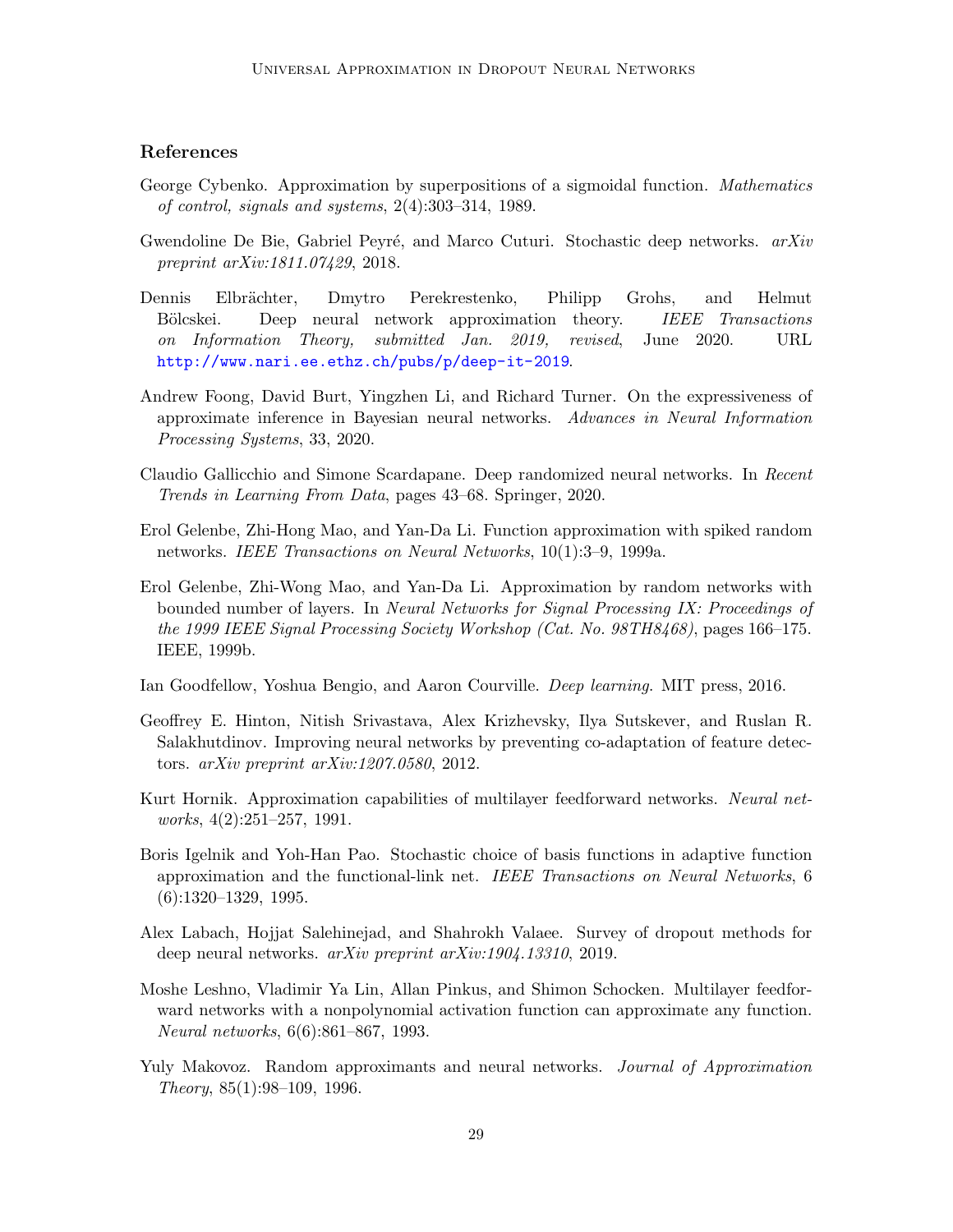- <span id="page-29-2"></span>Yuly Makovoz. Uniform approximation by neural networks. Journal of Approximation Theory, 95(2):215–228, 1998.
- <span id="page-29-7"></span>Hien Nguyen. A universal approximation theorem for Gaussian-gated mixture of experts models. Available at SSRN 2946964, 2017.
- <span id="page-29-6"></span>Hien D. Nguyen, Luke R. Lloyd-Jones, and Geoffrey J. McLachlan. A universal approximation theorem for mixture-of-experts models. Neural computation, 28(12):2585–2593, 2016.
- <span id="page-29-4"></span>Yoh-Han Pao, Gwang-Hoon Park, and Dejan J. Sobajic. Learning and generalization characteristics of the random vector functional-link net. Neurocomputing, 6(2):163–180, 1994.
- <span id="page-29-8"></span>Allan Pinkus. Approximation theory of the MLP model in neural networks. Acta numerica, 8:143–195, 1999.
- <span id="page-29-5"></span>Ali Rahimi and Benjamin Recht. Uniform approximation of functions with random bases. In 2008 46th Annual Allerton Conference on Communication, Control, and Computing, pages 555–561. IEEE, 2008.
- <span id="page-29-9"></span>Stelios Timotheou. The random neural network: a survey. The computer journal, 53(3): 251–267, 2010.
- <span id="page-29-0"></span>Stefan Wager, Sida Wang, and Percy S Liang. Dropout training as adaptive regularization. In Advances in Neural Information Processing Systems, pages 351–359, 2013.
- <span id="page-29-1"></span>Li Wan, Matthew Zeiler, Sixin Zhang, Yann Le Cun, and Rob Fergus. Regularization of neural networks using Dropconnect. In International Conference on Machine Learning, pages 1058–1066, 2013.
- <span id="page-29-3"></span>Halbert White. An additional hidden unit test for neglected nonlinearity in multilayer feedforward networks. In Proceedings of the international joint conference on neural networks, volume 2, pages 451–455. Washington, DC, 1989.
- <span id="page-29-10"></span>Yonghua Yin. Random neural network methods and deep learning. *Probability in the* Engineering and Informational Sciences, pages 1–31, 2019.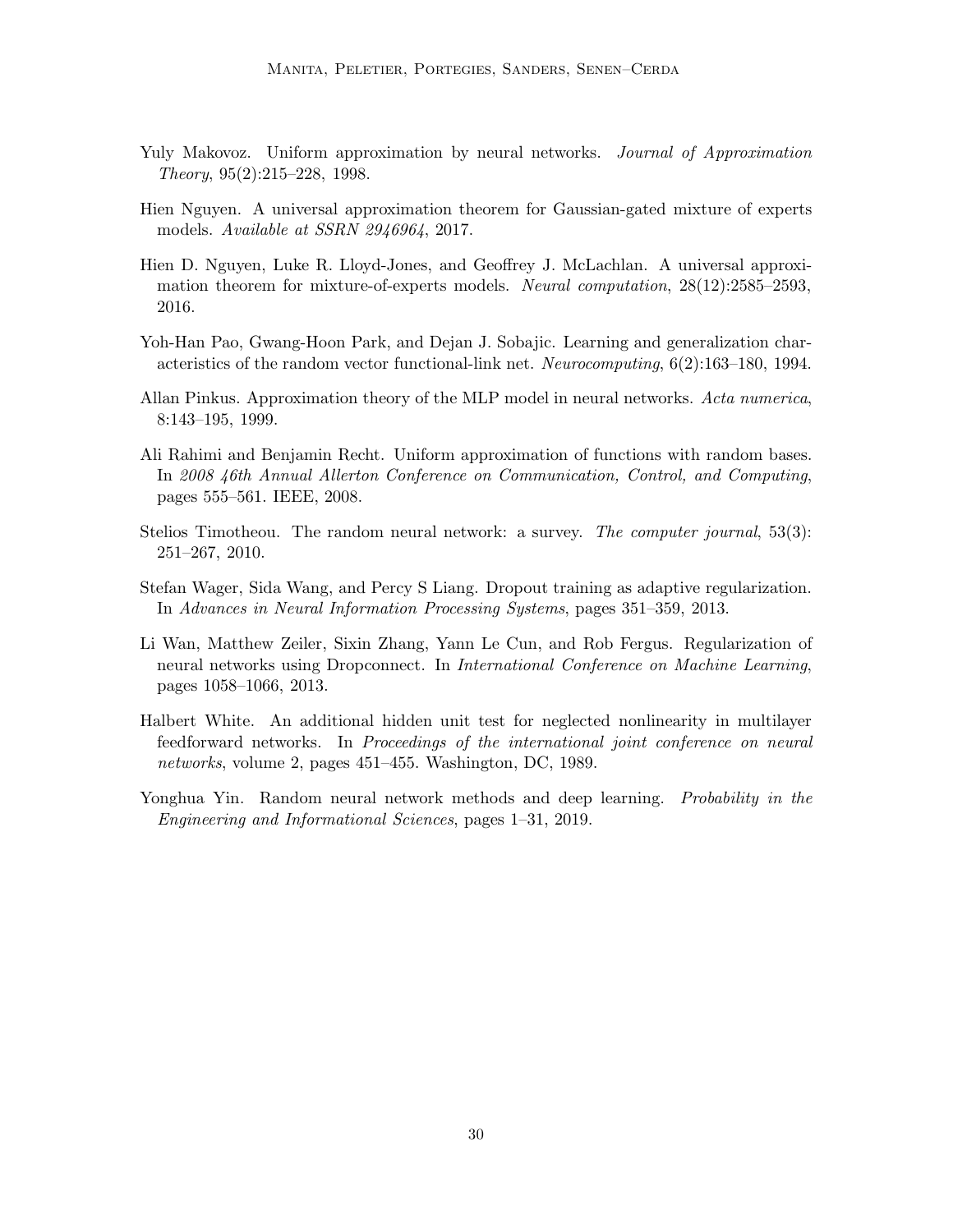# <span id="page-30-0"></span>Appendix A. Proofs of Section [3](#page-9-0)

## A.1 Proof of Theorem [5](#page-9-1)

<span id="page-30-1"></span>We require the following algebraic lemma, which lies at the heart of Theorem [5,](#page-9-1) as it implies the existence of the constants  $(a_U)$ .

**Lemma 17** Let  $\Psi : \mathbb{R}^d \times \mathbb{R}^n \to \mathbb{R}$  be a function. Let  $(f^U)$  be a collection of  $\{0,1\}^n$ -valued random variables indexed by subsets  $U \subset \overline{1,n}$ , such that for every U

$$
\mathbb{P}[f^{U} = (1, ..., 1)] > 0.
$$

Then for every subset  $V \subset \overline{1,n}$ , it holds that

$$
\Psi(\cdot, w \odot \mathbf{1}_V) \in \text{span}\left\{\mathbb{E}\left[\Psi(\cdot, (w \odot \mathbf{1}_U) \odot f^U)\right] : U \in 2^n\right\}
$$

where for any subset  $S \in 2^d$ , i.e.,  $S \subset \{1, \ldots, d\}$ , we denote by  $\mathbf{1}_S$  the characteristic function of S.

**Proof** The proof is by induction on the cardinality of V and follows from the equality

$$
\left(\sum_{S:V\subset S} \mathbb{P}[f^V = \mathbf{1}_S] \right) \Psi(\cdot, w \odot \mathbf{1}_V) = \mathbb{E}\Big[\Psi(\cdot, (w \odot \mathbf{1}_V) \odot f^V)\Big] - \sum_{S:V\setminus S \neq \emptyset} \mathbb{P}[f^V = \mathbf{1}_S] \Psi(\cdot, w \odot \mathbf{1}_{S\cap V}).\tag{43}
$$

In particular, for the base case in which  $V$  is empty, the last term vanishes. In the induction step, the functions  $\Psi(\cdot, w \odot \mathbf{1}_{S \cap V})$  are by the induction hypothesis all in the required span.

**Proof** (of Theorem [5\)](#page-9-1) By Lemma [17,](#page-30-1) we can find constants  $a_U$  for  $U \in 2^n$  such that [\(13\)](#page-10-0) holds. We look now at  $(14)$ . By the law of large numbers, convergence in probability in the normed vector space  $(\mathcal{F}, \|\cdot\|)$  follows. Moreover, for any  $V \in 2^n$  we have

$$
\|\Psi(\cdot,(w\odot\mathbf{1}_V)\odot f^V)\|_{\mathcal{F}} \leq \max_{U\in 2^n} \|\Psi(\cdot,(w\odot\mathbf{1}_U)\odot f^U)\|_{\mathcal{F}}=:C_w,\tag{44}
$$

so that for any  $q \in [1,\infty)$  and M,

$$
\mathbb{E}\Big[\Big\|\frac{1}{M}\sum_{i=1}^{M}\sum_{U\in 2^{n}}a_{U}\Psi(\cdot,(w\odot\mathbf{1}_{U})\odot f^{i,U})\Big\|_{\mathcal{F}}^{q}\Big]^{\frac{1}{q}}\leq \max_{U\in 2^{n}}|a_{U}|C_{w}.\tag{45}
$$

With uniform boundedness for all  $M$ , we can use the dominated convergence theorem which implies then convergence in  $L^q$  of the F-valued random variables as  $M \to \infty$ .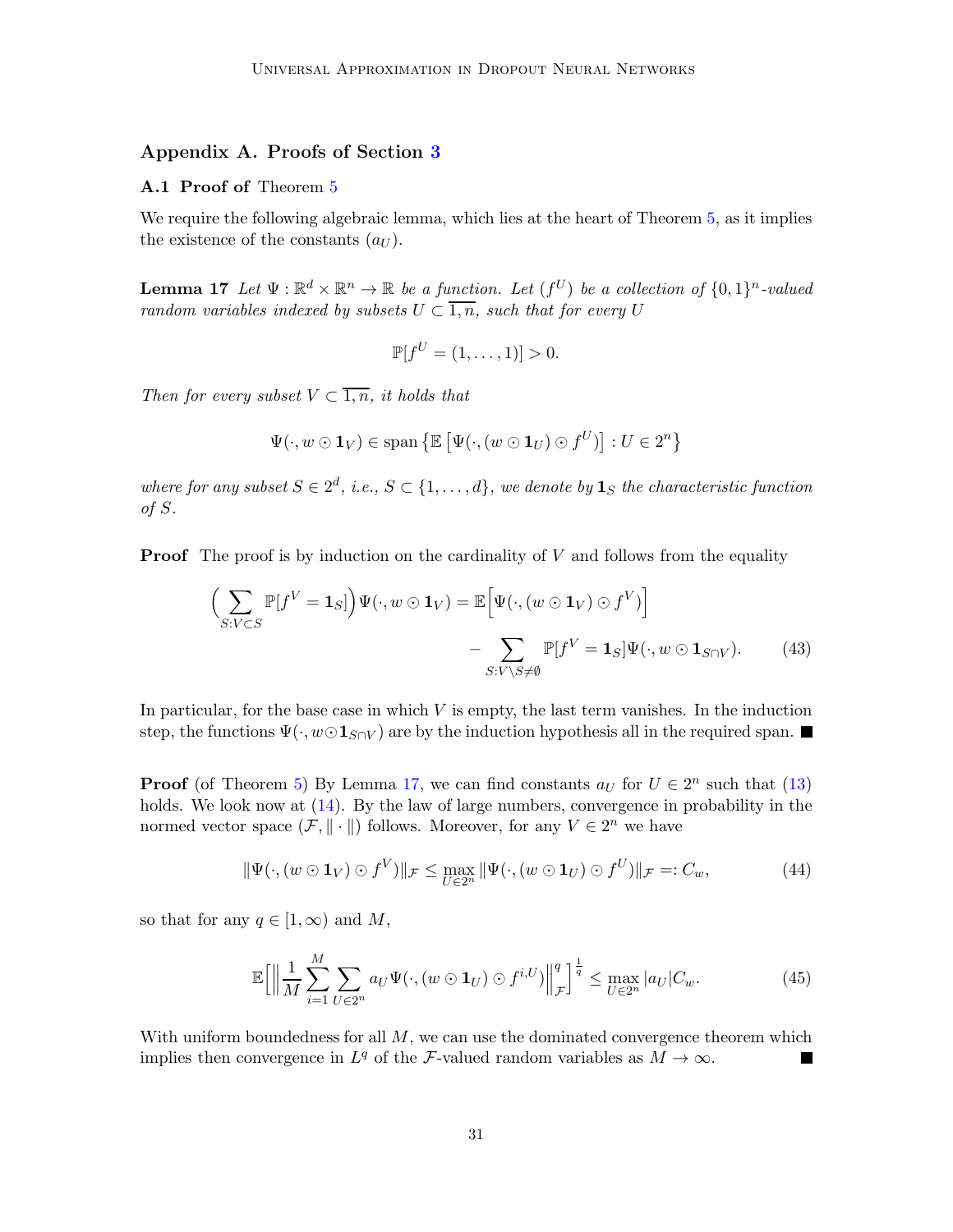## A.2 Proof of Corollary [6](#page-14-0)

**Proof** Let  $\zeta \in \mathcal{F}$  and let  $\epsilon > 0$ . Assume there exists a  $(m, \Phi, f) \in \mathsf{DDNN}$  and a  $v \in \mathbb{R}^m$ such that  $\|\Phi(\cdot, v) - \zeta\|_{\mathcal{F}} < \epsilon$ . Define  $\eta := \epsilon - \|\Phi(\cdot, v) - \zeta\|_{\mathcal{F}} > 0$ . Define the collection  $(f^U)$  of  $\{0,1\}^m$ -valued filter variables, each being specifically an independent copy of f. By Theorem [5,](#page-9-1) there exist constants  $(a_U)$ , a number  $M \in \mathbb{N}$  and  $2^mM$  independent copies  $(f^{i,U})$  of f such that

$$
\mathbb{P}\Big[\Big\|\frac{1}{M}\sum_{i=1}^M\sum_{U\in 2^m}a_U\Phi(\cdot,(v\odot\mathbf{1}_U)\odot f^{i,U})-\Phi(\cdot,v)\Big\|_{\mathcal{F}}>\eta\Big]<\eta
$$

and

$$
\mathbb{E}\Big[\Big\|\frac{1}{M}\sum_{i=1}^M\sum_{U\in 2^m}a_U\Phi(\cdot,(v\odot\mathbf{1}_U)\odot f^{i,U})-\Phi(\cdot,v)\Big\|_{\mathcal{F}}^q\Big]^{1/q}<\eta.
$$

Hence by the triangle inequality, in fact

$$
\mathbb{P}\Big[\Big\|\frac{1}{M}\sum_{i=1}^M\sum_{U\in 2^m}a_U\Phi(\cdot,(v\odot\mathbf{1}_U)\odot f^{i,U})-\zeta\Big\|_{\mathcal{F}}>\epsilon\Big]<\epsilon
$$

and

$$
\mathbb{E}\Big[\Big\|\frac{1}{M}\sum_{i=1}^M\sum_{U\in 2^m}a_U\Phi(\cdot,(v\odot\mathbf{1}_U)\odot f^{i,U})-\zeta\Big\|_{\mathcal{F}}^q\Big]^{1/q}<\epsilon.
$$

We then define the tuple  $(n, \Psi, q) \in \text{DDNN}$  as an independent finite linear combination of  $2^m M$  copies of  $(m, \Phi, f)$ , with coefficients  $a_U/M$ . Setting  $\tilde{v} \in \mathbb{R}^{2^m m}$  to be the concatenation of the  $2^m$  modified vectors  $(v \odot \mathbf{1}_U)_{U \subset \overline{1,m}}$ , we then set  $w \in \mathbb{R}^{2^m M m}$  to be the subsequent concatenation of M copies of  $\tilde{v}$ . The combination of  $(n, \Psi, g)$  and w achieves the assertion.

### <span id="page-31-0"></span>A.3 Proof of Proposition [8](#page-16-2)

As we have seen in Lemma [17](#page-30-1), we can find the map  $\Psi(\cdot, w)$  in the span of  $\mathbb{E}[\Psi(\cdot,(w \odot$  $\mathbf{1}_V \in \mathcal{V}$  for  $V \in 2^n$ . We will look now at specific cases where we can explicitly compute the linear combination. In particular we will look in the case that we use *dropout* [\(Hinton et al.,](#page-28-4) [2012](#page-28-4)), that is, we drop nodes independently with the same probability, and dropconnect [\(Wan et al.,](#page-29-1) [2013](#page-29-1)), where we drop individual weights independently with the same probability.

In both cases the filter variables  $f_i$  take the same values for some disjoint subsets of  $\overline{1,n}$ , where n is the number of weights where we apply filters. That is, if we have a disjoint set decomposition  $\overline{1,n} = I_1 \cup \ldots \cup I_r$  with  $I_k \cap I_s = \emptyset$  whenever  $k \neq s$ , then  $f_i = f_j$  for all  $i, j \in I_k$  and  $f_i, f_l$  are independent if they belong to disjoint sets,  $f_i \in I_k$  and  $f_l \in I_s$  with  $s \neq k$ . In this section we drop the index  $U \in 2^n$  of the random variable  $f^U$  for notational convenience as they are identically distributed. We will use this property to obtain an explicit decomposition in [\(13\)](#page-10-0) and in a more general setting where the probability of the filters may differ depending on which disjoint set they belong to. For  $K, S \in 2<sup>n</sup>$ , we denote  $K \subseteq S$  to be the usual set inclusion, that is,  $i \notin K$  whenever  $i \notin S$  for all  $i \in \overline{1,n}$  holds.

<span id="page-31-1"></span>We need the following lemmas: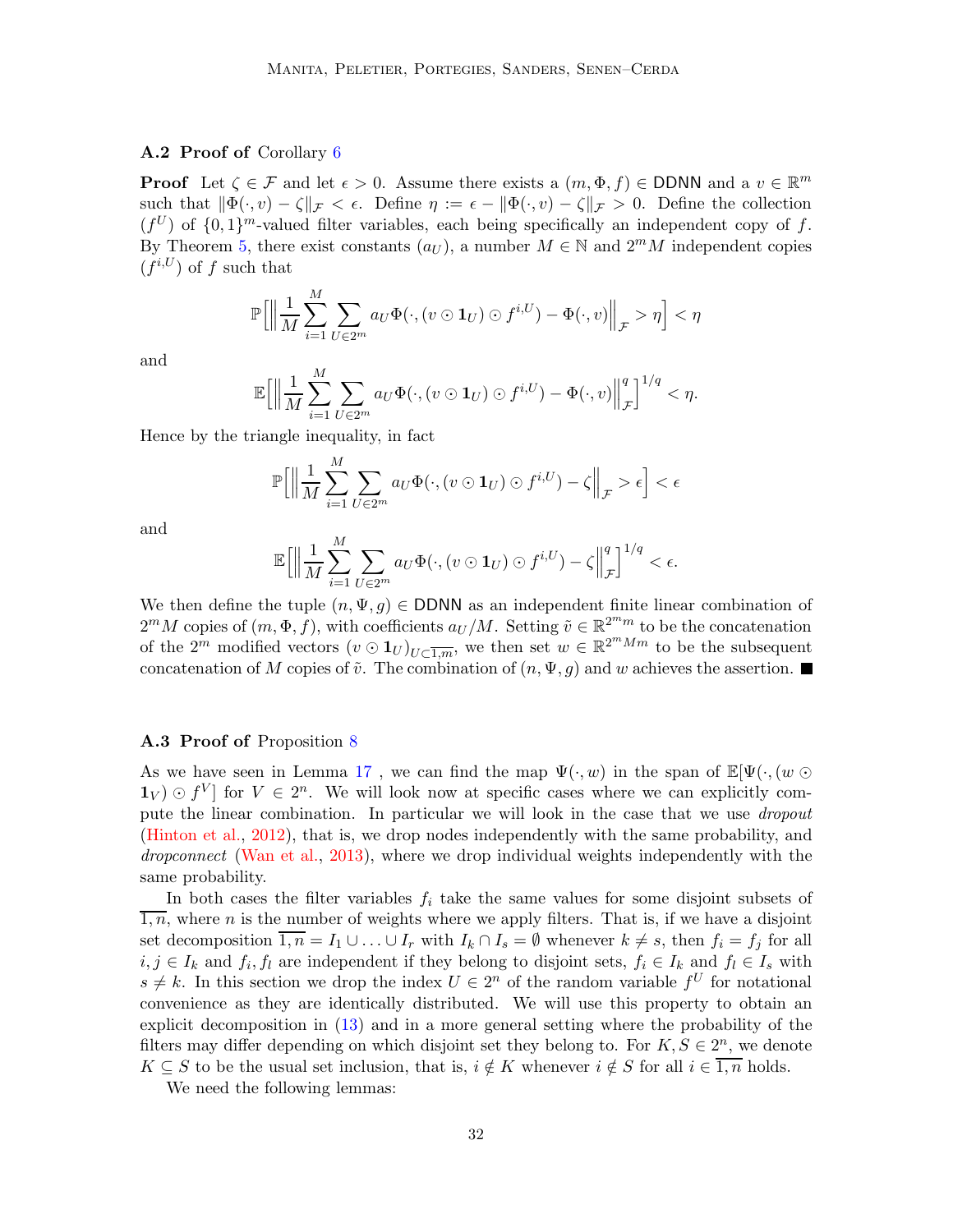**Lemma 18** Let  $1 \ge q_1, \ldots, q_r > 0$  and  $r \in \mathbb{N}$ . For  $K \in 2^r$ ,

$$
\mu_K := \sum_{S:K \subseteq S} \prod_{i \in S} q_i \prod_{i \in \overline{1,r} \setminus S} (1 - q_i) \prod_{i \in K} \left(\frac{1}{q_i}\right) \prod_{i \in S \setminus K} \left(1 - \frac{1}{q_i}\right) \tag{46}
$$

satisfies

<span id="page-32-0"></span>
$$
\mu_K = \begin{cases} 1 & \text{if } K = \overline{1, r} \\ 0 & \text{otherwise.} \end{cases}
$$
 (47)

 $\blacksquare$ 

**Proof** Let  $x_1, \ldots, x_r$  be free variables. For  $S \in 2^r$  we denote the monomial  $x^S = \prod_{i \in S} x_i$ . We will prove the identity by comparing coefficients of two equal polynomials. We have

$$
q(x_1, ..., x_r) = \prod_{i=1}^r (q_i x_i + (1 - q_i)) = \sum_{S \in 2^r} x^S \prod_{i \in S} q_i \prod_{i \in \overline{1,r} \setminus S} (1 - q_i)
$$
(48)

where we have expanded all  $|2^r|$  monomials appearing in the decomposition of q. Now we set  $x_i = (1/q_i)y_i - (1-q_i)/q_i$  in [\(48\)](#page-32-0). We have

$$
q\left(\frac{1}{q_1}y_1 - \frac{1-q_1}{q_1}, \dots, \frac{1}{q_r}y_r - \frac{1-q_r}{q_r}\right) = \prod_{i=1}^r \left(q_i\left(\frac{1}{q_i}y_i - \frac{1-q_i}{q_i}\right) + (1-q_i)\right)
$$

$$
= \prod_{i=1}^r y_i = y^{1,r}.
$$
(49)

On the other hand, if we substitute  $x_i = (1/q_i)y_i - (1-q_i)/q_i$  in the monomials  $x^S$  in [\(48\)](#page-32-0) we have

$$
\sum_{S \in 2^r} x^S \prod_{i \in S} q_i \prod_{i \in \overline{1,r} \setminus S} (1 - q_i) = \sum_{S \in 2^r} \prod_{i \in S} \left( \frac{1}{q_i} y_i - \frac{1 - q_i}{q_i} \right) q_i \prod_{i \in \overline{1,r} \setminus S} (1 - q_i)
$$
\n
$$
= \sum_{S \in 2^r} \sum_{K \in 2^r : K \subseteq S} \prod_{i \in S} q_i \prod_{i \in \overline{1,r} \setminus S} (1 - q_i) \prod_{i \in K} y_i \left( \frac{1}{q_i} \right) \prod_{i \in S \setminus K} \left( -\frac{1 - q_i}{q_i} \right)
$$
\n
$$
= \sum_{K \in 2^r} y^K \sum_{S : K \subseteq S} \prod_{i \in S} q_i \prod_{i \in \overline{1,r} \setminus S} (1 - q_i) \prod_{i \in K} \left( \frac{1}{q_i} \right) \prod_{i \in S \setminus K} \left( 1 - \frac{1}{q_i} \right)
$$
\n
$$
= \sum_{K \in 2^r} \mu_K y^K \tag{50}
$$

so that we must have  $\mu_K = 1$  if  $K = \overline{1, r}$  and zero otherwise.

Let  $\overline{1,n} = I_1 \cup \ldots \cup I_r$  be a disjoint partition of  $\overline{1,n}$ , i.e.,  $I_j \cap I_i = \emptyset$  if  $i \neq j$ . We consider  $S \in 2^r$  also as an element of  $2^n$  via the inclusion  $\iota : 2^r \to 2^n$  given by  $j \in \iota(S)$  if  $j \in I_i$  and  $i \in S$ , i.e., we consider the index i as the set of all indices  $j \in I_i$ . Note then that  $u(\overline{1,r}) = \overline{1,n}$ . Recall now that the filter random variable with values in  $\{0,1\}^n$  are denoted by  $f = (f_1, \dots, f_n)$ . We suppose now that the filter random variables satisfy that  $f_i = f_j$ whenever  $i, j \in I_s$  for some  $s \in \overline{1,r}$ . We denote by  $B_s$  the  $\{0,1\}$  valued random variable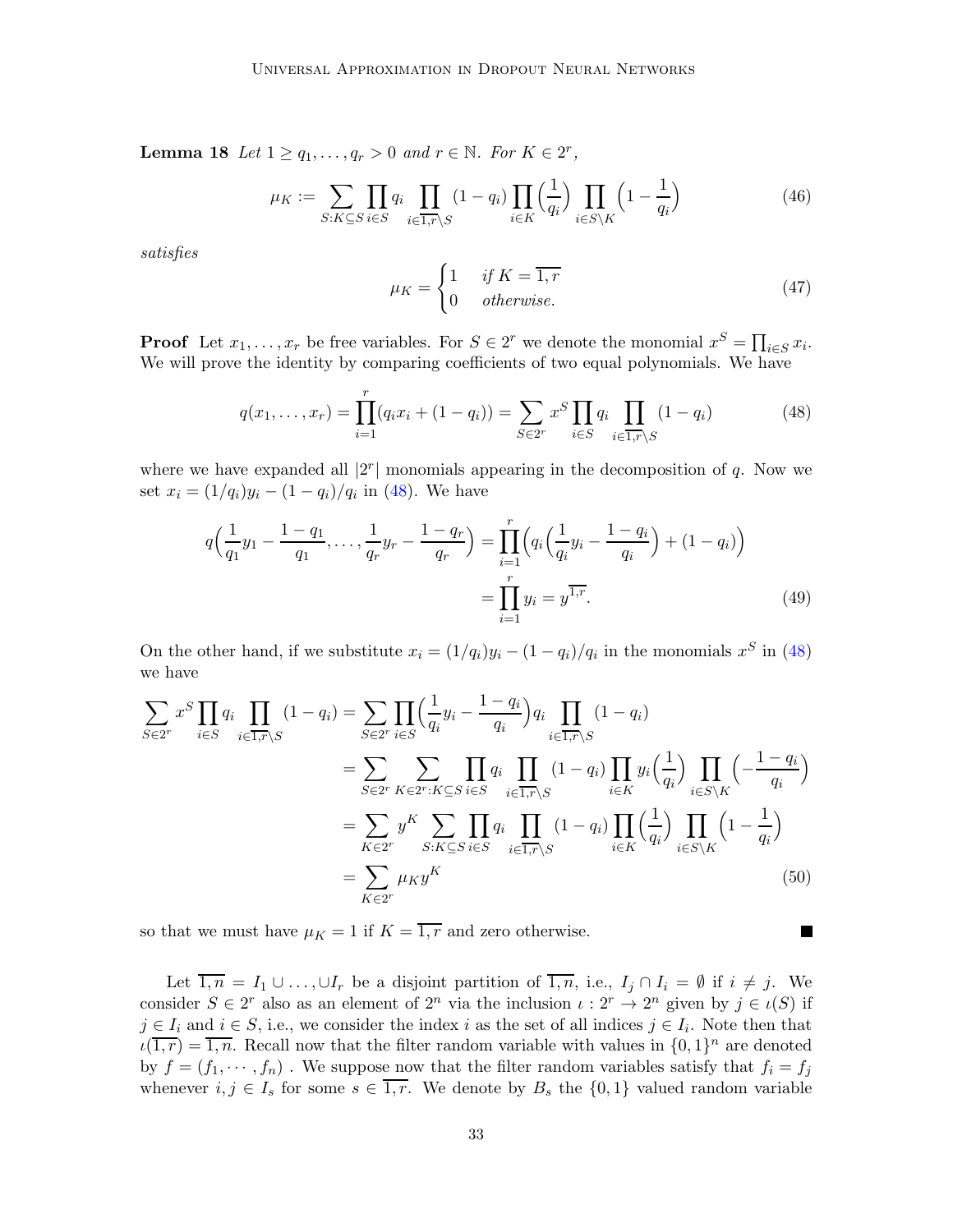corresponding to the  $I_s$  part of  $\overline{1,n}$ . We suppose that  $\mathbb{P}(B_s = 1) = q_s = 1 - p_s$  for all  $s \in \overline{1,r}$ , where  $q_s$  is the probability of success and  $p_s$  the dropping probability. Moreover, we suppose that the  $(B_s)_{s \in \overline{1,r}}$  are mutually independent. With this notation we have:

<span id="page-33-1"></span>
$$
\mathbb{E}\big[\Psi(\cdot, w \odot f)\big] = \sum_{L \in 2^r} \prod_{i \in L} q_i \prod_{i \in \overline{1,r} \setminus L} (1 - q_i) \Psi(\cdot, w \odot \mathbf{1}_{\iota(L)}). \tag{51}
$$

In the following Lemma, we embed  $2^r$  into  $2^n$  as blocks according to a partition of  $\overline{1,n}$ using  $\iota$ :

# Lemma 19  $For S \in 2^r$ ,

$$
\mathbb{E}\big[\Psi(\cdot,(w\odot\mathbf{1}_{\iota(S)})\odot f)\big] = \sum_{K\in2^r: K\subseteq S} \prod_{i\in K} q_i \prod_{i\in S\setminus K} (1-q_i)\Psi(\cdot,w\odot\mathbf{1}_{\iota(K)})\,. \tag{52}
$$

**Proof** Let  $S \in 2^r$ . Observe that  $f = \sum_{s=1}^r 1 [B_s = 1] \mathbf{1}_{I_s}$  and note in particular that

<span id="page-33-0"></span>
$$
g := \mathbf{1}_{\iota(S)} \odot f = \left( \sum_{s \in S} + \sum_{s \in S^c} \right) \mathbb{1}[B_s = 1] \mathbf{1}_{\iota(S) \cap I_s} = \sum_{s \in S} \mathbb{1}[B_s = 1] \mathbf{1}_{I_s}.
$$
 (53)

Hence, g depends only on  $(B_s)_{s\in S}$  and is thus moreover independent of  $(B_t)_{t\in S^c}$  by assumption. Consequently  $\Psi(\cdot, w \odot g)$  also depends only on  $(B_s)_{s \in S}$  and is also independent of  $(B_t)_{t\in S^c}$ . The result then follows.

To see this in detail, suppose that  $S = \{s_1, \ldots, s_m\}$  and  $S^c = \{t_1, \ldots, t_{r-m}\}$  say. Use the law of the unconscious statistician together with (i) independence to conclude that

$$
\mathbb{E}[\Psi(\cdot, w \odot g)] \stackrel{(53)}{=} \sum_{b_1=0}^{1} \cdots \sum_{b_r=0}^{1} \Psi(\cdot, w \odot \sum_{s \in S} 1 [b_s = 1] \mathbf{1}_{I_s}) \mathbb{P}[B_1 = b_1, \dots, B_r = b_r]
$$
  

$$
\stackrel{(i)}{=} \sum_{b_{s_1}=0}^{1} \cdots \sum_{b_{s_m}=0}^{1} \Psi(\cdot, w \odot \sum_{i=1}^{m} 1 [b_{s_i} = 1] \mathbf{1}_{I_{s_i}}) \mathbb{P}[\cap_{i=1}^{m} \{B_{s_i} = b_{s_i}\}]
$$
  

$$
\times \sum_{\underbrace{b_{t_1}=0}^{1} \cdots \sum_{b_{t_r=m}=0}^{1} \mathbb{P}[\cap_{j=1}^{r-m} \{B_{t_j} = b_{t_j}\}].
$$
  

$$
= 1
$$
as an axiom of the pdf

Substitute

$$
\mathbb{P}[\cap_{i=1}^m \{B_{s_i} = b_{s_i}\}] \stackrel{\text{(i)}}{=} \prod_{i=1}^m \mathbb{P}[B_{s_i} = b_{s_i}] = \prod_{i=1}^m q_{s_i}^{b_{s_i}} (1 - q_{s_i})^{1 - b_{s_i}} \tag{55}
$$

and then apply the change of variables  $K(b_{s_1},...,b_{s_m}) = \bigcup_{i=1}^m \{s_i : b_{s_i} = 1\}$  to identify the right-hand side of [\(52\)](#page-33-1).

We can now prove Proposition [8:](#page-16-2)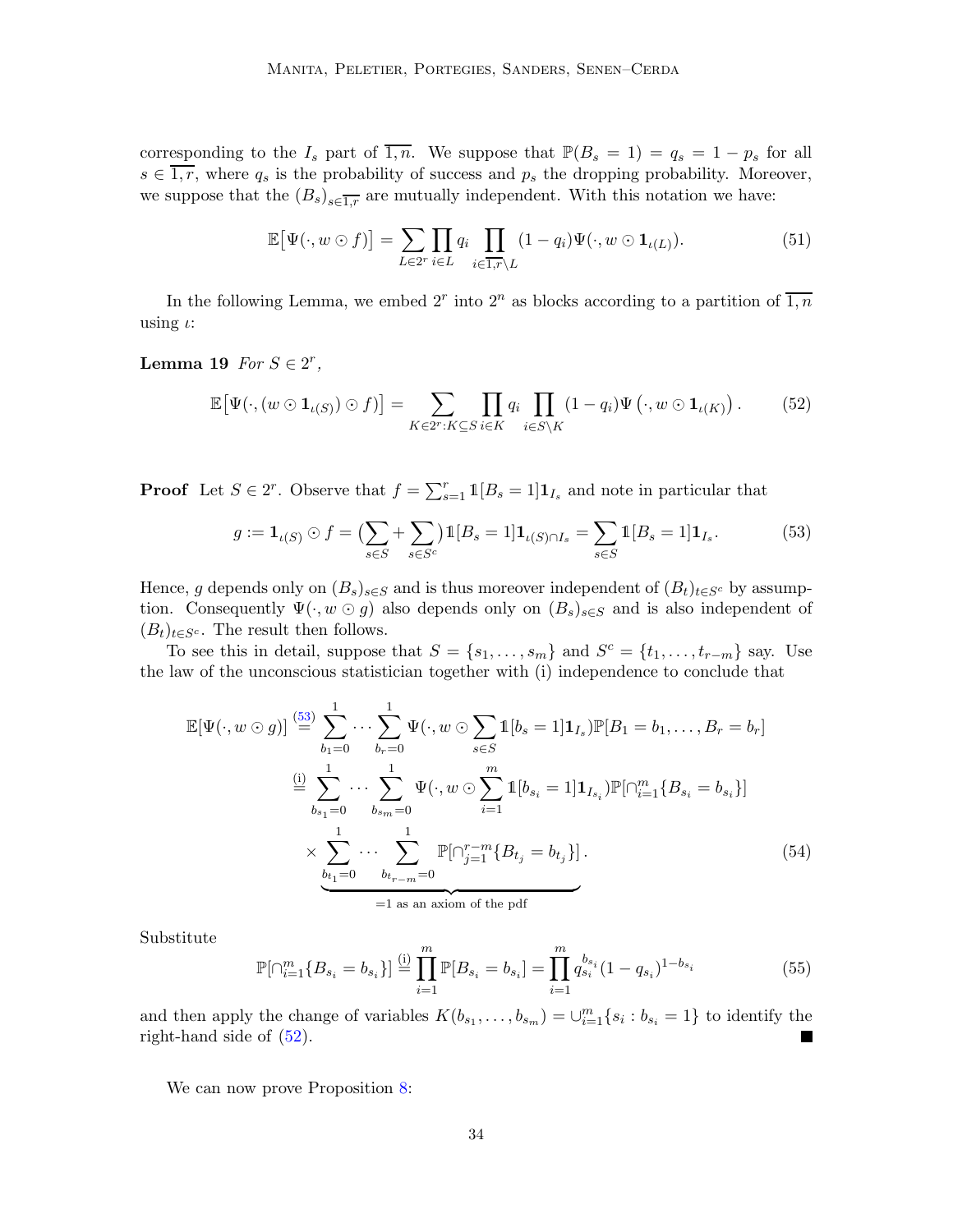**Proof** (of Proposition [8\)](#page-16-2) In the same notation as in Lemma [18](#page-31-1) and Lemma [19,](#page-33-1) we use that  $q_s = 1 - p_s$  is the success probability. Then, we can write

$$
\sum_{V \in 2^{r}} \prod_{i \in V} \left( \frac{1}{q_{i}} \right) \prod_{i \in \overline{1,r} \setminus V} \left( 1 - \frac{1}{q_{i}} \right) \mathbb{E}(\Psi(\cdot, (w \odot \mathbf{1}_{\iota(V)}) \odot f)
$$
\n
$$
\sum_{V \in 2^{r}} \prod_{i \in V} \left( \frac{1}{q_{i}} \right) \prod_{i \in \overline{1,r} \setminus V} \left( 1 - \frac{1}{q_{i}} \right) \sum_{K: K \subseteq V \in 2^{r}} \prod_{i \in K} q_{i} \prod_{i \in V \setminus K} (1 - q_{i}) \Psi(\cdot, w \odot \mathbf{1}_{\iota(K)})
$$
\n
$$
= \sum_{V \in 2^{r}} \sum_{K: K \subseteq V \in 2^{r}} \prod_{i \in V} \left( \frac{1}{q_{i}} \right) \prod_{i \in \overline{1,r} \setminus V} \left( 1 - \frac{1}{q_{i}} \right) \prod_{i \in K} q_{i} \prod_{i \in V \setminus K} (1 - q_{i}) \Psi(\cdot, w \odot \mathbf{1}_{\iota(K)})
$$
\n
$$
= \sum_{K \in 2^{r}} \Psi(\cdot, w \odot \mathbf{1}_{\iota(K)}) \sum_{V: K \subseteq V \in 2^{r}} \left( \frac{1}{q_{i}} \right) \prod_{i \in \overline{1,r} \setminus V} \left( 1 - \frac{1}{q_{i}} \right) \prod_{i \in K} q_{i} \prod_{i \in V \setminus K} (1 - q_{i})
$$
\n
$$
= \sum_{K \in 2^{r}} \Psi(\cdot, w \odot \mathbf{1}_{\iota(K)}) \mu_{K}
$$
\n(Lemma 18)  
\n
$$
\Psi(\cdot, w \odot \mathbf{1}_{\iota(\overline{1,r})})
$$
\n
$$
= \Psi(\cdot, w).
$$
\n(56)

 $\blacksquare$ 

Note finally that we obtain Proposition [8](#page-16-2) after substituting  $q_s = 1 - p_s$ .

# <span id="page-34-0"></span>Appendix B. Proofs of Section [4](#page-17-0)

## B.1 Proof of Lemma [12](#page-21-1)

Let Γ be a dropout tree. Let  $\ell$  be a leaf of Γ at level  $k > 1$ . Let  $\mu$  be the distribution of a random matrix  $F \in \{0,1\}^{d_k \times d_{k-1}}$  that satisfies for all  $r, c$ ,  $\mathbb{P}[F_{rc} = 1] \geq \beta > 0$ . Assume that  $\Gamma$  satisfies ApProp<sub>Γ</sub>( $\delta$ ,  $\epsilon$ ), i.e.,

$$
\mathbb{P}\Big[\sup_{x\in \overline{B(0,R)}}\sup_{\tilde x\in \overline{B(\ln_\Gamma(x),\delta)}}\Big|\Phi^{v_0}_\Gamma((\tilde x^\ell)_\ell)-\Phi^{v_0}_{\Gamma_{\rm det}}(\ln_\Gamma(x))\Big|>\frac{\epsilon}{2}\Big]< \Big(\frac{\epsilon}{4R_L}\Big)^q.
$$

Define  $\kappa > 0$  by

$$
\kappa:=\Big(\frac{\epsilon}{4R_L}\Big)^q-\mathbb{P}\Big[\sup_{x\in\overline{B(0,R)}}\sup_{\tilde{x}\in\overline{B(\ln_\Gamma(x),\delta)}}\bigl|\Phi^{v_0}_\Gamma(x)-\Phi^{v_0}_{\Gamma_{\rm det}}(\tilde{x})\bigr|>\frac{\epsilon}{2}\Big].
$$

By Lemma [13,](#page-21-0) there exists an  $\eta > 0$  and an  $N_0 \in \mathbb{N}$  such that for all  $N \ge N_0$ , if  $F^i$  are independent, identically distributed filter matrices distributed according to  $\mu$ , and if V is given by  $(25)$ , then

$$
\mathbb{P}\Big[\sup_{z\in\overline{B(0,R_k)}}\sup_{(\tilde{z})^i\in B(x,\eta)^N}\Big|\sigma_k\big(\frac{1}{N}\sum_{i=1}^N(V\odot F^i)\tilde{z}^i+b^{(k)}\big)-\sigma_k\big(W^{(k)}z+b^{(k)}\big)\Big|>\delta\Big]<\kappa.
$$

Now let  $\Gamma'$  be a  $\mu$ -input-copy of  $\Gamma$  at  $\ell$  of size  $N \ge N_0$ . Choose  $\delta' := \min(\delta, \eta)$ .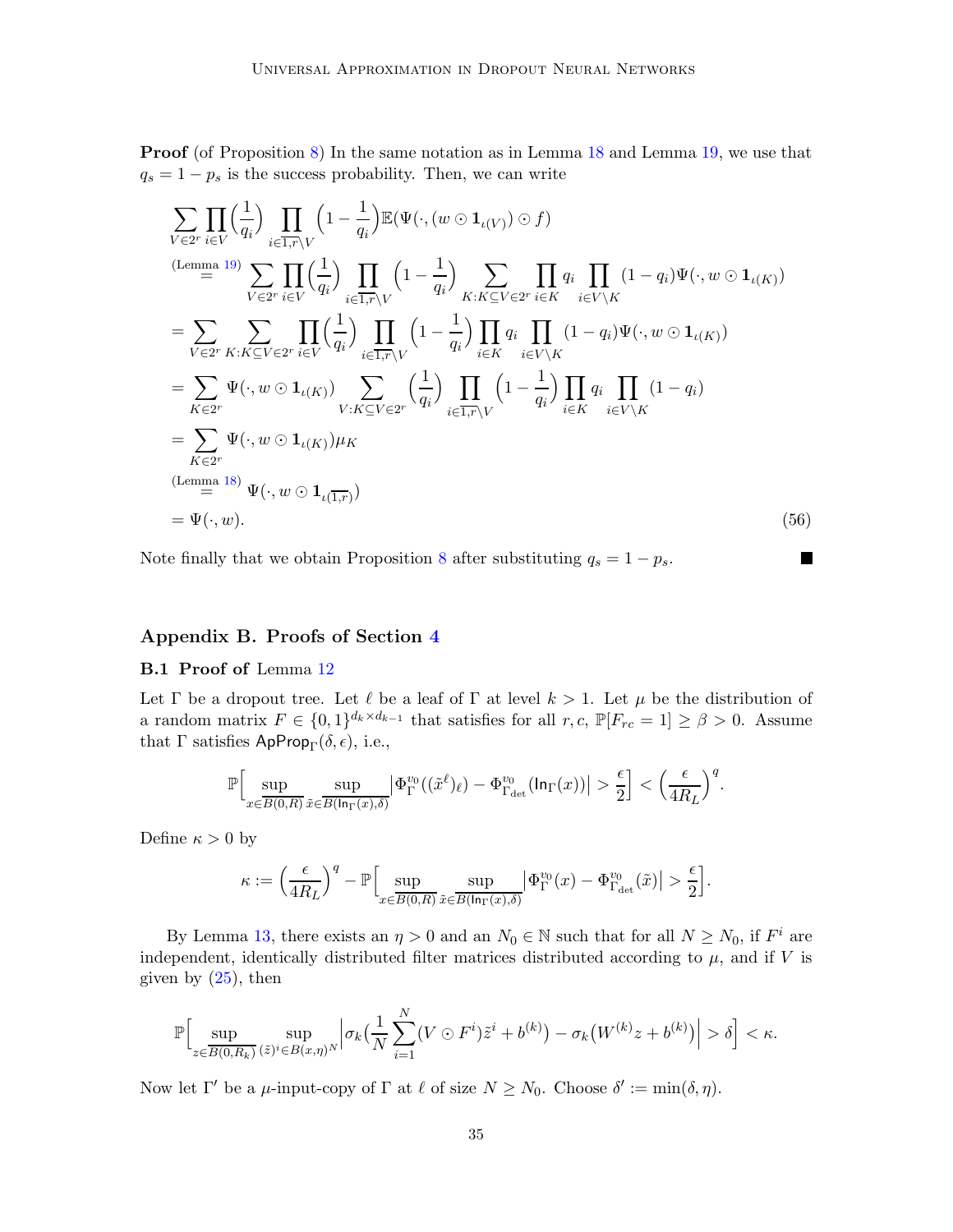Consider the event A that

$$
\sup_{x\in \overline{B(0,R)}}\sup_{\tilde x\in \overline{B(\ln_\Gamma(x),\delta)}}\left|\Phi^{v_0}_\Gamma((\tilde x^\ell)_\ell)-\Phi^{v_0}_{\Gamma_{\rm det}}(\ln_\Gamma(x))\right|>\frac{\epsilon}{2},
$$

which (informally) means that the tree  $\Gamma$  provides a bad approximation. Consider also the event  $\beta$  that

$$
\sup_{z\in \overline{B(0,R_{k-1})}}\sup_{(\tilde{z}^m)\in B(z,\eta)^N}\Bigl|\sigma_k\bigl(\sum_{e\in \text{into}(\ell)}(V^e\odot F^e)\tilde{z}^m+b^e\bigr)-\sigma_k(W^e z+b^e)\Bigr|>\delta.
$$

Here, into( $\ell$ ) refers to the dropout-tree Γ'. This event (informally) means that the added part provides a bad approximation. Note that

<span id="page-35-0"></span>
$$
\mathbb{P}[\mathcal{A} \cup \mathcal{B}] \leq \mathbb{P}[\mathcal{A}] + \mathbb{P}[\mathcal{B}] < \mathbb{P}[\mathcal{A}] + \kappa = \left(\frac{\epsilon}{4R_L}\right)^q.
$$

Next, let us show that on  $(\mathcal{A} \cup \mathcal{B})^c$  one has

$$
\sup_{x \in \overline{B(0,R)}} \sup_{\tilde{x} \in \overline{B(\ln_{\Gamma'}(x),\delta')}} \left| \Phi_{\Gamma'}^{v_0}((\tilde{x}^{\ell})_{\ell}) - \Phi_{\Gamma_{\text{det}}}^{v_0}(\ln_{\Gamma'}(x)) \right| \le \frac{\epsilon}{2}.
$$
\n(57)

To do this, suppose that  $(A \cup B)^c$  holds and  $x \in \overline{B(0,R)}$ . For every leaf  $m \in \text{children}(\ell)$ in  $\Gamma'$  define  $z := \ln_{\Gamma'}^m(x)$  (recall the definition from [\(27\)](#page-21-3)) and note that  $z \in \overline{B(0, R_{k-1})}$ . Let  $\tilde{x} \in B(\ln_{\Gamma'}(x), \delta')$ . For every leaf  $m \in \text{children}(\ell)$  define  $\tilde{z}^m := \tilde{x}^m \in B(z, \eta)$  by the choice of  $\delta'$ . Since  $\mathcal{B}^c$  holds,

$$
\left| \sigma_k \Big( \sum_{e \in \text{into}(\ell)} (V^e \odot F^e) \tilde{z}^i + b^e \Big) - \sigma_k (W^e z + b^e) \right| \le \delta,
$$

or, in other words,

$$
\sigma_k\bigl(\sum_{e\in \text{into}(\ell)}(V^e\odot F^e)\tilde{z}^i+b^e\bigr)\in \overline{B(\text{In}^{\ell}_\Gamma(x),\delta)}.
$$

Together with  $\mathcal{A}^c$  this implies [\(57\)](#page-35-0).

Finally, by the law of total probability, we estimate

$$
\mathbb{P}\Big[\sup_{x\in\overline{B(0,R)}}\sup_{\tilde{x}\in\overline{B(\ln_{\Gamma'}(x),\delta')}}\left|\Phi_{\Gamma'}^{v_0}((\tilde{x}^{\ell})_{\ell})-\Phi_{\Gamma_{\text{det}}}^{v_0}(\ln_{\Gamma'}(x))\right|>\frac{\epsilon}{2}\Big]
$$
\n
$$
=\mathbb{P}\Big[\sup_{x\in\overline{B(0,R)}}\sup_{\tilde{x}\in\overline{B(\ln_{\Gamma'}(x),\delta')}}\left|\Phi_{\Gamma'}^{v_0}((\tilde{x}^{\ell})_{\ell})-\Phi_{\Gamma_{\text{det}}}^{v_0}(\ln_{\Gamma'}(x))\right|>\frac{\epsilon}{2}\Big|\mathcal{A}\cup\mathcal{B}\Big]\mathbb{P}[\mathcal{A}\cup\mathcal{B}]
$$
\n
$$
+\mathbb{P}\Big[\sup_{x\in\overline{B(0,R)}}\sup_{\tilde{x}\in\overline{B(\ln_{\Gamma'}(x),\delta')}}\left|\Phi_{\Gamma'}^{v_0}((\tilde{x}^{\ell})_{\ell})-\Phi_{\Gamma_{\text{det}}}^{v_0}(\ln_{\Gamma'}(x))\right|>\frac{\epsilon}{2}\Big|(\mathcal{A}\cup\mathcal{B})^c\Big]\mathbb{P}[(\mathcal{A}\cup\mathcal{B})^c]
$$
\n
$$
<\left(\frac{\epsilon}{4R_L}\right)^q+0=\left(\frac{\epsilon}{4R_L}\right)^q.\tag{58}
$$

This completes the proof of Lemma [12.](#page-21-1)

 $\Box$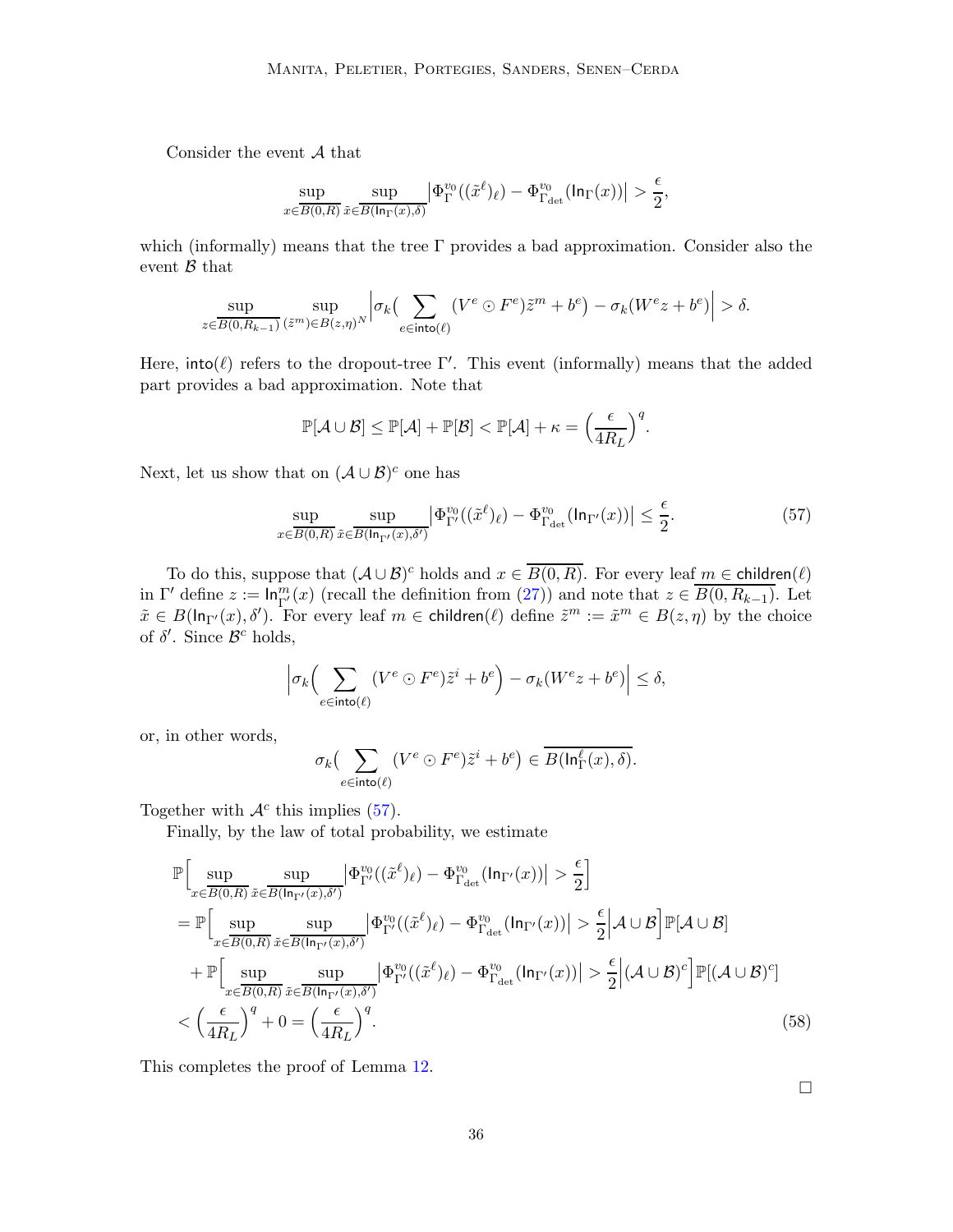## <span id="page-36-0"></span>B.2 Proof of Lemma [13](#page-21-0)

Let  $0 \leq K < \infty$  and  $\rho > 0$  be fixed. For every  $N < \infty$ , the suprema in [\(30\)](#page-21-4) over  $x, (\tilde{x}^i)$  are in fact attained—say at  $X_*,(\tilde{X}^i_*)$ —because  $\sigma$  is continuous and the optimization domain is closed and bounded. We need to now be careful because  $X_*,(\tilde{X}^i_*)$  depend on the collection  ${F^i\}_{i \in \overline{1, N}}$ .

Recall that the continuity of  $\sigma$  implies that  $\sigma$  is also uniformly continuous on each compact set, i.e., for every  $\zeta > 0$  there exists an  $\eta_{\zeta} > 0$  such that for all x, y from this compact set

<span id="page-36-4"></span><span id="page-36-2"></span>
$$
|x - y| < \eta_{\zeta} \Rightarrow |\sigma(y) - \sigma(x)| < \zeta. \tag{59}
$$

<span id="page-36-1"></span>Define  $\bar{X}_* := (1/N) \sum_{i=1}^N \tilde{X}_*^i$ . Then uniform continuity of  $\sigma$  implies that

$$
\left|\sigma\big(W\bar{X}_*+b\big)-\sigma(Wx+b)\right| \le \sup_{x \in \overline{B(0,K)}} \sup_{y \in \overline{B(x,\delta)}} \left|\sigma\big(Wy+b\big)-\sigma(Wx+b)\right| =: \gamma_{\delta} < \infty. \tag{60}
$$

Moreover,  $\gamma_{\delta}$  is independent of N. Remark also that

$$
\sup_{f \in \{0,1\}^{m \times n}} \sup_{y \in \overline{B(0,\delta)}} \frac{1}{\mathbb{E}[F]} \left| \left( W \odot f - W \odot \mathbb{E}[F] \right) y \right| =: c_{\delta} < \infty \tag{61}
$$

where f stands for all possible deterministic realizations of the filters F. Again,  $c_{\delta}$  is independent of N. Finally, by construction there exists a compact set  $\mathcal{C} \subset \mathbb{R}^m$  such that the points

$$
\frac{1}{N} \sum_{i=1}^{N} (V \odot F^i) \tilde{X}_*^i + b, \quad W \bar{X}_* + b \tag{62}
$$

lie in  $\mathcal C$  with probability one.

First, fix  $\zeta = \rho/2$ . From uniform continuity of  $\sigma$  on the compact set C there exists  $\eta_{\zeta} > 0$  such that [\(59\)](#page-36-1) holds for all  $x, y \in \mathcal{C}$ . Second, observe that  $\gamma_{\delta} \to 0$  and  $c_{\delta} \to 0$  as  $\delta \rightarrow 0$ . Hence we can choose  $\delta$  and fix it such that

<span id="page-36-3"></span>
$$
0 < \zeta < \rho - \gamma_{\delta} \quad \text{and} \quad c_{\delta} < \eta_{\zeta}.\tag{63}
$$

Combining [\(60\)](#page-36-2) with the triangle inequality and using [\(63\)](#page-36-3), we arrive at

LHS (30) 
$$
\leq \mathbb{P}\left[\left|\sigma\left(\frac{1}{N}\sum_{i=1}^{N}(V\odot F^{i})\tilde{X}_{*}^{i}+b\right)-\sigma\left(W\bar{X}_{*}+b\right)\right|>\rho-\gamma_{\delta}.\right],
$$
 (64)  
 $=:Z$ 

Consider now the event

<span id="page-36-5"></span>
$$
\mathcal{E} = \left\{ \left| \frac{1}{N} \sum_{i=1}^{N} (V \odot F^i) \tilde{X}_*^i - W \bar{X}_* \right| < \eta_{\zeta} \right\}.
$$
\n(65)

Then by the law of total probability and uniform continuity,

$$
\mathbb{P}[Z > \rho - \gamma_{\delta}] = \mathbb{P}[Z > \rho - \gamma_{\delta} | \mathcal{E}] \mathbb{P}[\mathcal{E}] + \mathbb{P}[Z > \rho - \gamma_{\delta} | \mathcal{E}^c] \mathbb{P}[\mathcal{E}^c]
$$
  

$$
\leq \mathbb{1}[\zeta > \rho - \gamma_{\delta}] \mathbb{P}[\mathcal{E}] + \mathbb{P}[\mathcal{E}^c] \stackrel{(63)}{=} \mathbb{P}[\mathcal{E}^c].
$$
 (66)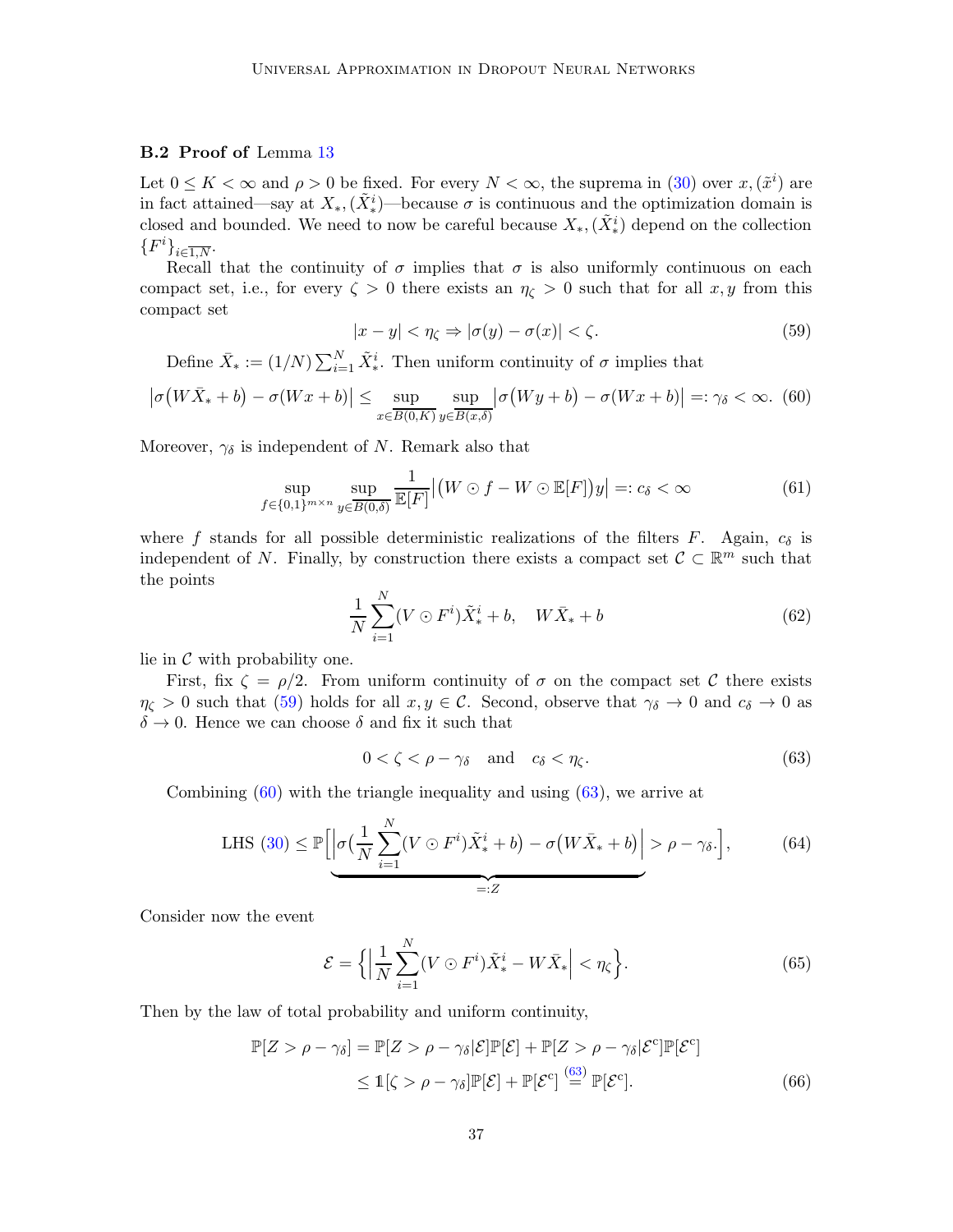We proceed by bounding  $\mathbb{P}[\mathcal{E}^c]$ . Use the triangle inequality twice to establish that for any  $x \in \overline{B(0,K)},$ 

$$
\left| \frac{1}{N} \sum_{i=1}^{N} (V \odot F^{i}) \tilde{X}_{*}^{i} - W \bar{X}_{*} \right|
$$
\n
$$
= \left| \frac{1}{N \mathbb{E}[F]} \sum_{i=1}^{N} \left( (W \odot F^{i}) - W \odot \mathbb{E}[F] \right) \left( x + (\tilde{X}_{*}^{i} - x) \right) \right|
$$
\n
$$
\leq \left| \frac{1}{N \mathbb{E}[F]} \sum_{i=1}^{N} \left( (W \odot F^{i}) - W \odot \mathbb{E}[F] \right) x \right| + \left| \frac{1}{N \mathbb{E}[F]} \sum_{i=1}^{N} \left( (W \odot F^{i}) - W \odot \mathbb{E}[F] \right) (\tilde{X}_{*}^{i} - x) \right|
$$
\n
$$
\stackrel{(61)}{\leq} \left| \frac{1}{N \mathbb{E}[F]} \sum_{i=1}^{N} \left( (W \odot F^{i}) - W \odot \mathbb{E}[F] \right) x \right| + c_{\delta}.
$$
\n
$$
(67)
$$

Note now additionally that by Khinchin's weak law of large numbers,

<span id="page-37-3"></span>
$$
\frac{1}{N} \sum_{i=1}^{N} W \odot F^i \stackrel{\mathbb{P}}{\to} W \odot \mathbb{E}[F] \quad \text{as} \quad N \to \infty. \tag{68}
$$

Therefore, using [\(63\)](#page-36-3), we get as  $N \to \infty$ 

$$
\mathbb{P}[\mathcal{E}^c] \stackrel{(67)}{\leq} \mathbb{P}\Big[\Big|\frac{1}{N\mathbb{E}[F]}\sum_{i=1}^N\big((W\odot F^i) - W\odot \mathbb{E}[F]\big)x\Big| \geq \eta_{\zeta} - c_{\delta}\Big] \stackrel{(68)}{\to} 0. \tag{69}
$$

Bounding  $(66)$  by  $(69)$  completes the proof.

## <span id="page-37-0"></span>B.3 Proof of Theorem [15](#page-24-0)

We start by showing that for  $\alpha$  small enough and for N large enough,

$$
\mathbb{P}\Big[\sup_{x\in\overline{B(0,R)}}\big|\text{NN}_{\Gamma,\Xi}(x)-\Psi(x,w)\big|>\frac{\epsilon}{2}\Big]<\left(\frac{\epsilon}{4R_L}\right)^q.\tag{70}
$$

Afterwards, we deduce the three assertions  $(38)$ – $(40)$  from  $(70)$ .

*Proof of* [\(70\)](#page-37-4). Recall that the assumption  $\mathsf{AppProp}_{\Gamma}(\delta, \epsilon)$  means that

<span id="page-37-5"></span>
$$
\mathbb{P}\Big[\sup_{x\in \overline{B(0,R)}}\sup_{\tilde x\in \overline{B(\ln_\Gamma(x),\delta)}}\Big|\Phi_{\Gamma,\Xi}^{v_0}(\tilde x)-\Phi_{\Gamma_{\rm det},\Xi}^{v_0}(\ln_\Gamma(x))\Big|>\frac{\epsilon}{2}\Big]< \Big(\frac{\epsilon}{4R_L}\Big)^q.
$$

Define therefore  $\kappa > 0$  by

$$
\kappa := \frac{1}{\# \text{leaves}(\Gamma)} \Big( \Big( \frac{\epsilon}{4R_L} \Big)^q - \mathbb{P} \Big[ \sup_{x \in \overline{B(0,R)}} \sup_{\tilde{x} \in \overline{B(\ln_\Gamma(x), \delta)}} \Big| \Phi_{\Gamma, \Xi}^{v_0}(\tilde{x}) - \Phi_{\Gamma_{\text{det}}, \Xi}^{v_0}(\ln_\Gamma(x)) \Big| > \frac{\epsilon}{2} \Big] \Big). \tag{71}
$$

Observe now that the function  $\Psi_1$  is continuous, and the function  $\Phi_{\Gamma_{\rm det}}^{v_0}$  is continuous on  $(\mathbb{R}^{d_1})^{\text{leaves}(\Gamma)}$ . Since this implies uniform continuity on compact sets (see [\(59\)](#page-36-1)), there exists a  $\zeta > 0$  such that whenever a function  $g : \overline{B(0,R)} \to \text{Inp}_{\Gamma}$  satisfies

$$
\sup_{x \in \overline{B(0,R)}} \sup_{\ell \in \text{leaves}(\Gamma)} \left| g^{\ell}(x) - \Psi_1(x; (W^{(1)}, b^{(1)})) \right| < \zeta,
$$

<span id="page-37-4"></span><span id="page-37-2"></span><span id="page-37-1"></span>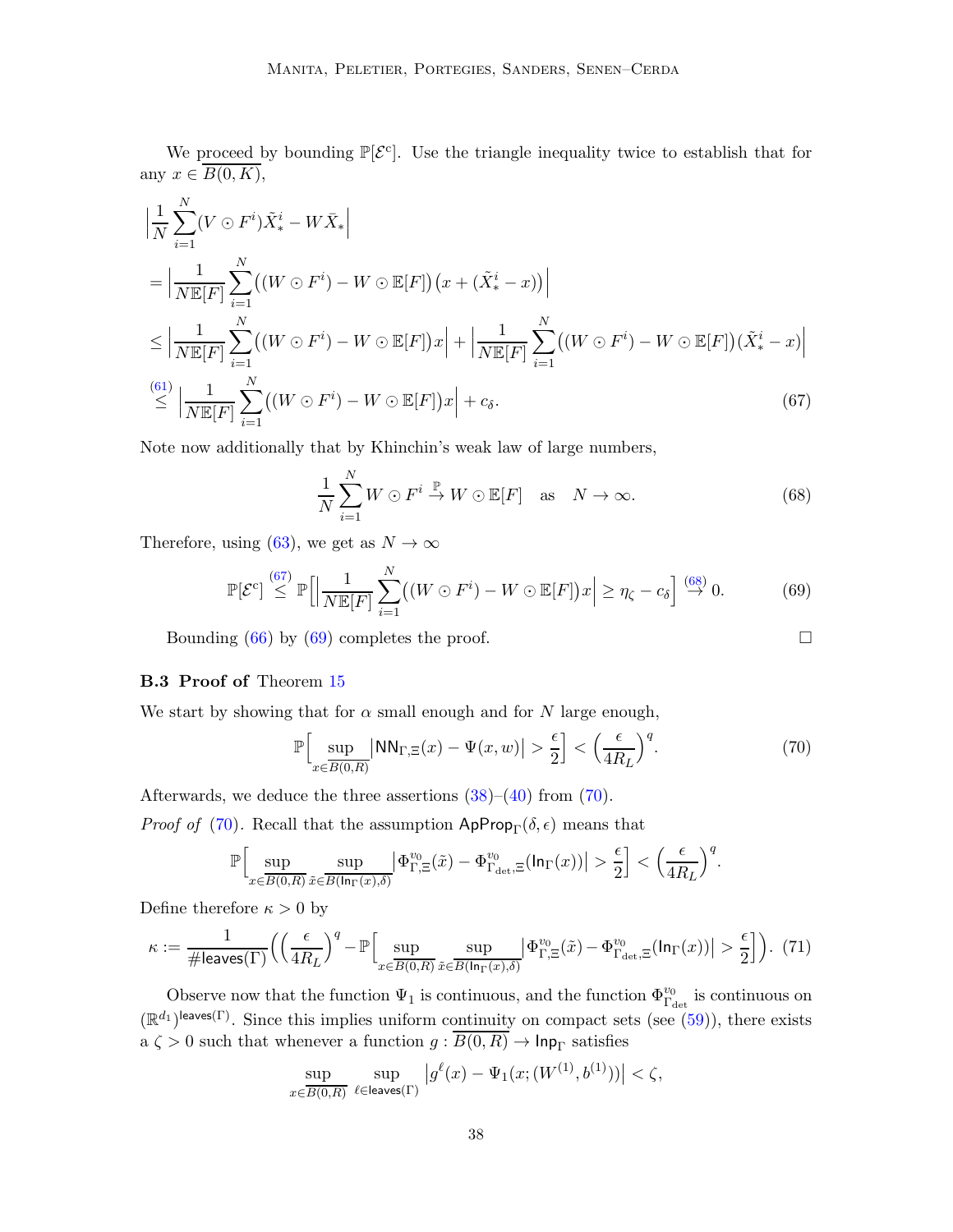then we also have

<span id="page-38-1"></span>
$$
\sup_{x \in \overline{B(0,R)}} \left| \Phi_{\Gamma_{\text{det}}}^{v_0}(g(x)) - \Psi(x,w) \right| < \epsilon. \tag{72}
$$

Now choose

<span id="page-38-0"></span> $\rho := \min(\delta/2, \kappa, \zeta)$  and  $K := R$ ,

which we use as parameters for Lemma [16.](#page-25-1) This choice ensures that for  $\alpha$  small enough and N large enough, for all leaves  $\ell$  of  $\Gamma$ , by inequality [\(41\)](#page-25-4)

$$
\mathbb{P}\Big[\sup_{x \in \overline{B(0,R)}} \left| \Xi^{\ell}(x) - \Psi_1(x; (W^{(1)}, b^{(1)})) \right| > \delta/2 \Big] < \kappa \tag{73}
$$

and by inequality [\(42\)](#page-25-5)

<span id="page-38-5"></span>
$$
\sup_{x \in \overline{B(0,R)}} \left| \Xi^{\ell, \text{avg-filt}}(x) - \Psi_1(x; (W^{(1)}, b^{(1)})) \right| < \zeta. \tag{74}
$$

Consider now the event  $\mathcal A$  that there exists a leaf  $\ell$  of  $\Gamma$  such that

$$
\sup_{x \in \overline{B(0,R)}} |\Xi^{\ell}(x) - \Psi_1(x; (W^{(1)}, b^{(1)}))| > \delta/2.
$$

From the law of total probability, it follows that

$$
\mathbb{P}\Big[\sup_{x\in\overline{B(0,R)}}\big|\text{NN}_{\Gamma,\Xi}(x)-\Psi(x,w)\big|>\frac{\epsilon}{2}\Big]
$$
\n
$$
=\mathbb{P}\Big[\sup_{x\in\overline{B(0,R)}}\big|\text{NN}_{\Gamma,\Xi}(x)-\Psi(x,w)\big|>\frac{\epsilon}{2}\big|\mathcal{A}\Big]\mathbb{P}[\mathcal{A}]
$$
\n
$$
+\mathbb{P}\Big[\sup_{x\in\overline{B(0,R)}}\big|\text{NN}_{\Gamma,\Xi}(x)-\Psi(x,w)\big|>\frac{\epsilon}{2}\big|\mathcal{A}^c\Big]\mathbb{P}[\mathcal{A}^c].
$$
\n(75)

Observe that

<span id="page-38-3"></span><span id="page-38-2"></span>
$$
\mathbb{P}\Big[\sup_{x\in\overline{B(0,R)}}\big|\text{NN}_{\Gamma,\Xi}(x)-\Psi(x,w)\big|>\frac{\epsilon}{2}\Big|\mathcal{A}\Big]\leq 1,\tag{76}
$$

and by (i) Boole's inequality

$$
\mathbb{P}[\mathcal{A}] = \mathbb{P}\Big[\cup_{\ell \in \mathsf{leaves}(\Gamma)} \left\{ \sup_{x \in \overline{B(0,R)}} |\Xi^{\ell}(x) - \Psi_1(x; (W^{(1)}, b^{(1)}))| > \delta/2 \right\} \Big]
$$
  

$$
\stackrel{\text{(i)}}{\leq} \sum_{\ell \in \mathsf{leaves}(\Gamma)} \mathbb{P}\Big[\sup_{x \in \overline{B(0,R)}} |\Xi^{\ell}(x) - \Psi_1(x; (W^{(1)}, b^{(1)}))| > \delta/2 \Big] \stackrel{(73)}{\leq} \kappa \cdot \# \mathsf{leaves}(\Gamma). \tag{77}
$$

Furthermore,

<span id="page-38-4"></span>
$$
\mathbb{P}\Big[\sup_{x\in\overline{B(0,R)}}|NN_{\Gamma,\Xi}(x)-\Psi(x,w)|>\frac{\epsilon}{2}\Big|\mathcal{A}^c\Big]
$$
\n
$$
\leq \mathbb{P}\Big[\sup_{x\in\overline{B(0,R)}}\sup_{\tilde{x}\in\overline{B(\ln_{\Gamma}(x),\delta)}}\Big|\Phi_{\Gamma,\Xi}^{v_0}(\tilde{x})-\Phi_{\Gamma_{\det},\Xi}^{v_0}(\ln_{\Gamma}(x))\Big|>\frac{\epsilon}{2}\Big].
$$
\n(78)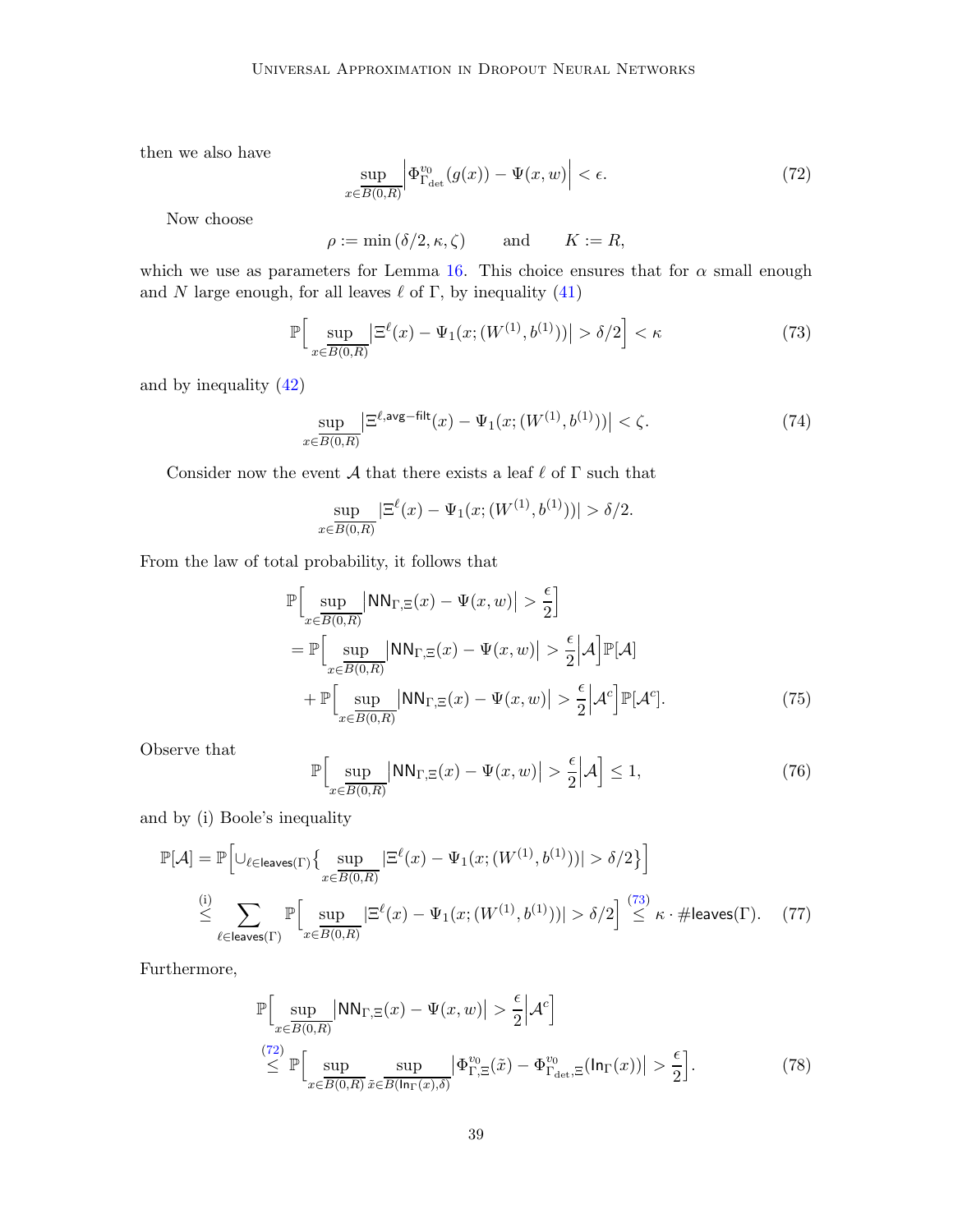By bounding [\(75\)](#page-38-2) using [\(76\)](#page-38-3)–[\(78\)](#page-38-4) and  $\mathbb{P}[\mathcal{A}^c] \leq 1$ , we find that

$$
\mathbb{P}\Big[\sup_{x\in\overline{B(0,R)}}|NN_{\Gamma,\Xi}(x) - \Psi(x,w)| > \frac{\epsilon}{2}\Big] \n<\kappa \cdot \#\text{leaves}(\Gamma) + \mathbb{P}\Big[\sup_{x\in\overline{B(0,R)}}\sup_{\tilde{x}\in\overline{B(\ln_{\Gamma}(x),\delta)}}|\Phi_{\Gamma,\Xi}^{v_0}(\tilde{x}) - \Phi_{\Gamma_{\text{det}},\Xi}^{v_0}(\ln_{\Gamma}(x))| > \frac{\epsilon}{2}\Big] \cdot 1
$$
\n(79)

This shows  $(70)$ .

Next, we prove that  $(38)-(40)$  $(38)-(40)$  follow from  $(70)$ .

*Proof of* [\(38\)](#page-25-2). This inequality follows from [\(70\)](#page-37-4) since  $R_L \ge 1$  by construction and  $q \ge 1$  by assumption.

*Proof of* [\(40\)](#page-25-3). This inequality is a direct consequence of inequality [\(72\)](#page-38-1) by choosing  $g^{\ell}$  :=  $\Xi^{\ell, \text{avg-filt}}$  and using [\(74\)](#page-38-5).

*Proof of* [\(39\)](#page-25-6). We will prove that by the definition of  $R_j$  in [\(26\)](#page-20-0), for all  $x \in \overline{B(0,R)}$ 

$$
\left|\text{NN}_{\Gamma,\Xi}(x)\right|^q < R_L^q \quad \text{w.p. one, and} \quad \left|\Psi(x,w)\right|^q < R_L^q. \tag{80}
$$

Namely, if [\(80\)](#page-39-0) holds true, then [\(39\)](#page-25-6) follows.

To see the implication, consider the event  $D$  for which

<span id="page-39-2"></span><span id="page-39-1"></span><span id="page-39-0"></span>
$$
\sup_{x \in \overline{B(0,R)}} |NN_{\Gamma,\Xi}(x) - \Psi(x,w)| > \frac{\epsilon}{2},\tag{81}
$$

and apply the law of total expectation:

$$
\mathbb{E}\Big[\underset{x\in\overline{B(0,R)}}{\sup}|\text{NN}_{\Gamma,\Xi}(x)-\Psi(x,w)|^{q}\Big]
$$
\n
$$
=\mathbb{E}\Big[\underset{x\in\overline{B(0,R)}}{\sup}|\text{NN}_{\Gamma,\Xi}(x)-\Psi(x,w)|^{q}\Big|\mathcal{D}\Big]\mathbb{P}[\mathcal{D}]+\mathbb{E}\Big[\underset{x\in\overline{B(0,R)}}{\sup}|\text{NN}_{\Gamma,\Xi}(x)-\Psi(x,w)|^{q}\Big|\mathcal{D}^{c}\Big]\mathbb{P}[\mathcal{D}^{c}].
$$
\n(82)

By the triangle inequality,

<span id="page-39-3"></span>
$$
\mathbb{E}\Big[\sup_{x\in\overline{B(0,R)}}\big|\text{NN}_{\Gamma,\Xi}(x)-\Psi(x,w)\big|^q\Big|\mathcal{D}\Big] \stackrel{(80)}{\leq} (2R_L)^q. \tag{83}
$$

On the other hand,

<span id="page-39-4"></span>
$$
\mathbb{E}\Big[\sup_{x\in\overline{B(0,R)}}\big|\text{NN}_{\Gamma,\Xi}(x)-\Psi(x,w)\big|^q\Big|\mathcal{D}^c\Big] \stackrel{(81)}{\leq} \left(\frac{\epsilon}{2}\right)^q.\tag{84}
$$

Bound now [\(82\)](#page-39-2) using [\(70\)](#page-37-4), [\(83\)](#page-39-3), [\(84\)](#page-39-4), and the elementary bound  $\mathbb{P}[\mathcal{D}^c] \leq 1$  to obtain

$$
\mathbb{E}\Big[\sup_{x\in \overline{B(0,R)}}\bigl|\text{NN}_{\Gamma,\Xi}(x)-\Psi(x,w)\bigr|^q\Big]<(2R_L)^q\Big(\frac{\epsilon}{4R_L}\Big)^q+\Big(\frac{\epsilon}{2}\Big)^q\leq \epsilon^q.
$$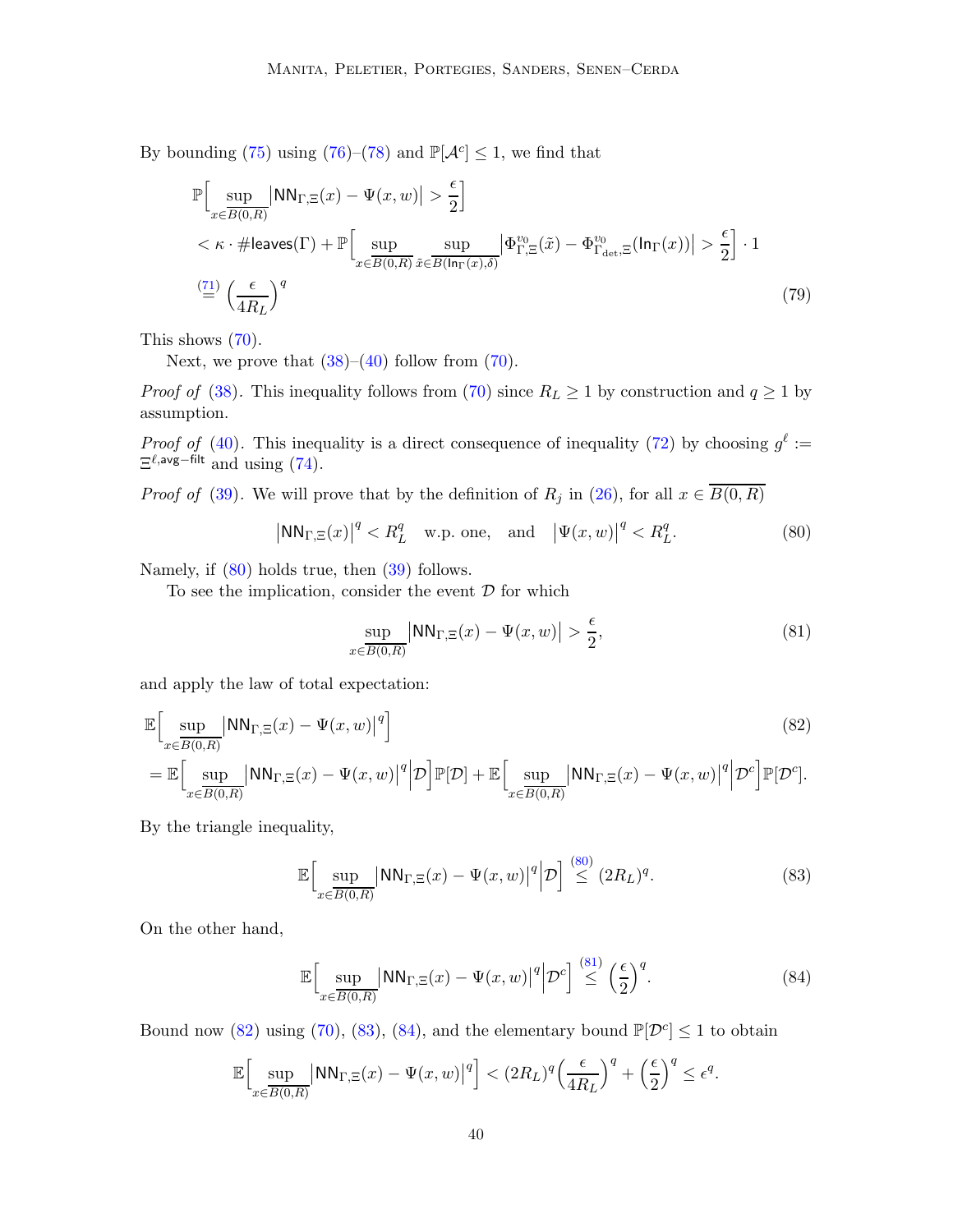That would prove [\(39\)](#page-25-6). What remains is to prove [\(80\)](#page-39-0).

*Proof of*  $(80)$ . Observe immediately that the right inequality in  $(80)$  follows immediately as  $0 < \beta < 1$  and  $Q > 1$  (recall the definition of  $\Psi$  in [\(8\)](#page-8-1)). Next, we will prove the left inequality in [\(80\)](#page-39-0) by mathematical induction (recall the recursion in [\(31\)](#page-22-1) and [\(32\)](#page-22-0) that defines  $NN_{\Gamma,\Xi}$ ).

*Base case.* Recall from  $(31)$  and  $(32)$  that the induction starts with the functions

$$
\Xi^{\ell}(x) := \sigma_1\Big(\frac{1}{N}\sum_{i=1}^{2N}(-1)^i(V^{\ell}\odot F^{\ell,i})\sigma_0\big((-1)^i\alpha(I\odot G^{\ell,i})x\big) + b^{\ell}\Big) \tag{85}
$$

where element-wise

$$
V_{rc}^{\ell} = \frac{W_{rc}^{(1)}}{\alpha(\sigma_- + \sigma_+) \mathbb{E}[F_{rc}^{\ell}] \mathbb{E}[G_{cc}^{\ell}]}.
$$
\n(86)

We are now going to prove that for every  $x \in \overline{B(0,R)}$ , the point

$$
\frac{1}{N} \sum_{i=1}^{2N} (-1)^i (V^{\ell} \odot F^{\ell,i}) \sigma_0 \big( (-1)^i \alpha (I \odot G^{\ell,i}) x \big) \in \overline{B(0, \beta^{-1} || W^{(1)} ||_{\text{HS}} R_0)} \quad \text{w.p. one.} \tag{87}
$$

In particular, by the definition of  $R_1$  in [\(26\)](#page-20-0) (which implicitly deals with the bias  $b^{\ell}$ ), this implies that for all  $x \in B(0, R)$ ,

<span id="page-40-1"></span>
$$
\left|\Xi^{\ell}(x)\right| \leq R_1 - 1.
$$

Start by noting that there exists an  $\alpha_0 > 0$  such that for all  $0 < \alpha \leq \alpha_0$  and all  $\xi \in [-R, R] \subset \mathbb{R}$  we have

<span id="page-40-0"></span>
$$
|\sigma_0(\alpha\xi)| \le 2(|\sigma_-| + |\sigma_+|)\alpha|\xi|.
$$
\n(88)

It follows from the bound [\(88\)](#page-40-0) that for all  $x \in B(0, R)$  and all  $i \in 1, 2N$ ,

$$
\left|\frac{1}{\alpha(\sigma_- + \sigma_+) \mathbb{E}[G_{cc}^{\ell}]} \sigma_0(\alpha(I \odot G^{\ell,i})x)_c\right| < 2\frac{|\sigma_-| + |\sigma_+|}{|\sigma_- + \sigma_+|} \frac{1}{\beta}|x_c| \quad \text{w.p. one.}
$$

Since we assumed in [\(37\)](#page-24-2) that

$$
4\frac{|\sigma_-| + |\sigma_+|}{|\sigma_- + \sigma_+|} < Q
$$

it follows that for all  $x \in \overline{B(0,R)}$  and all  $i \in \overline{1,2N}$ ,

$$
\Big|2\frac{\mathbb{E}[I\odot G^{\ell}]^{-1}}{\alpha(\sigma_- + \sigma_+)}\sigma_0\big(\alpha(I\odot G^{\ell,i})x\big)\Big| < \frac{Q}{\beta}R < R_0 \quad \text{w.p. one.}
$$

Therefore, for every  $x \in B(0, R)$ ,

$$
\left| \frac{1}{N} \sum_{i=1}^{2N} (-1)^i (V^{\ell} \odot F^{\ell,i}) \sigma_0 \big( (-1)^i \alpha (I \odot G^{\ell,i}) x \big) \right|
$$
  
= 
$$
\left| \frac{1}{2N} \sum_{i=1}^{2N} (-1)^i ((W^{(1)} \odot F^{\ell,i}) \div \mathbb{E}[F^{\ell,i}]) \frac{2 \mathbb{E}[I \odot G^{\ell,i}]^{-1}}{\alpha (\sigma_- + \sigma_+)} \sigma_0 \big( (-1)^i \alpha (I \odot G^{\ell,i}) x \big) \right|
$$
  

$$
\leq \frac{1}{2N} \sum_{i=1}^{2N} ||(W^{(1)} \odot F^{\ell,i}) \div \mathbb{E}[F^{\ell,i}]||_{\text{HS}} R_0 \leq \frac{1}{\beta} ||W^{(1)}||_{\text{HS}} R_0 \text{ w.p. one.}
$$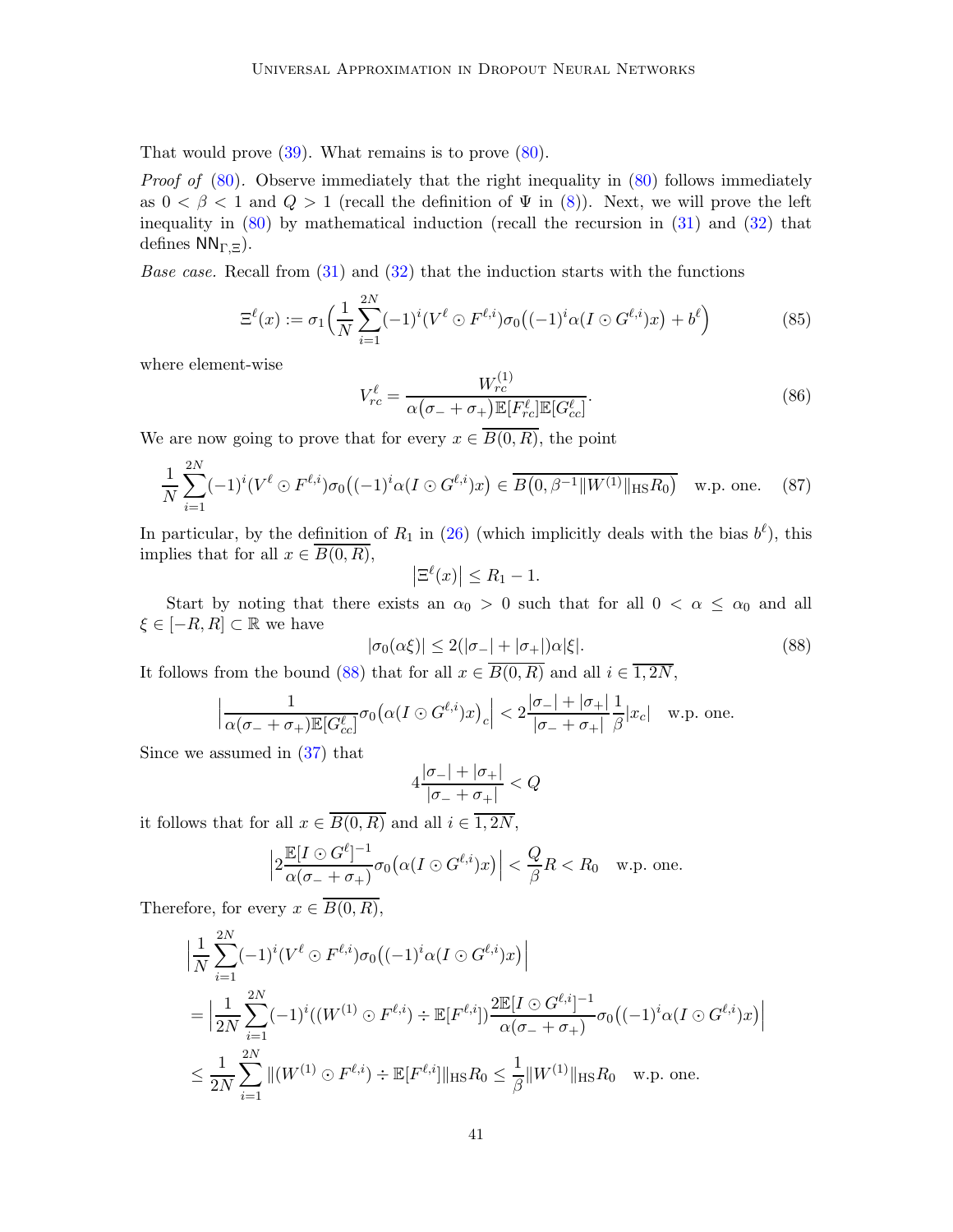This proves [\(87\)](#page-40-1).

*Inductive step.* In the definition of  $NN_{\Gamma,\Xi}$  we defined for v not a leaf in  $\Gamma$ ,

$$
\Phi_{\Gamma,\Xi}^v = \sigma_v \Big( \frac{1}{\# \textnormal{into}(v)} \sum_{e \in \textnormal{into}(v)} (V^e \odot F^e) \Phi_{\Gamma,\Xi}^{\textnormal{source}(e)} + b^e \Big).
$$

By an inductive argument we find that for all  $x \in \overline{B(0,R)}$ , it holds that

$$
\Big|\frac{1}{\#\text{into}(v)}\sum_{e\in\text{into}(v)}(V^e\odot F^e)\Phi^{\text{source}(e)}_{\Gamma,\Xi}(x)\Big|\leq \beta^{-1}\|W^e\|_{\text{HS}}R_{\text{level}(v)-1}\quad \text{w.p. one.}
$$

so that by definition of  $R_{\text{level}(v)}$  it holds that

$$
|\Phi_{\Gamma,\Xi}^v(x)| < R_{\text{level}(v)} \quad \text{w.p. one.}
$$

In particular,

$$
|\text{NN}_{\Gamma,\Xi}(x)|^q = |\Phi_{\Gamma,\Xi}^{v_0}(x)|^q < R_L^q \quad \text{w.p. one.}
$$

<span id="page-41-0"></span>This proves  $(80)$ . With that, Theorem [15](#page-24-0) is proven.

## B.4 Proof of Lemma [16](#page-25-1)

*Proof of* [\(41\)](#page-25-4). Let  $0 \leq K < \infty$ ,  $\ell$  be a leaf of  $\Gamma$ , and  $\rho > 0$ . Recall that

$$
\Psi_1(x; (W^{(1)}, b^{(1)})) = \sigma_1(W^{(1)}x + b^{(1)}), \tag{89}
$$

and for  $x \in \overline{B(0,K)}$ , define

$$
Z_N^{\ell}(x) = \frac{1}{N} \sum_{i=1}^{2N} (-1)^i (V^{\ell} \odot F^{\ell,i}) \sigma_0 \big( (-1)^i \alpha (I \odot G^{\ell,i}) x + b \big) + b^{\ell} \tag{90}
$$

so that  $\Xi^{\ell}(x) = \sigma_1(Z_N^{\ell}(x))$ . Note that the weights W are fixed and therefore uniformly bounded.

Continuity of  $\sigma_0$  and  $\sigma_1$ , boundedness of F and G, positivity of  $\mathbb{E}[F_{rc}^{\ell}]$  and  $\mathbb{E}[G_{rc}^{\ell}]$ , and compactness of the optimization domain imply that the supremum of the optimization problem is attained—say at  $X_* \in \overline{B(0,K)}$ . Just like in Appendix [B.2,](#page-36-0) note that  $X_*$  is random and depends on the collections  ${F^{\ell,i}}_{i\in\overline{1,2N}}, {G^{\ell,i}}_{i\in\overline{1,2N}}$ . Summarizing:

$$
\mathbb{P}\Big[\sup_{x \in \overline{B(0,K)}} \left| \sigma_1(Z_N^{\ell}(x)) - \sigma_1(W^{(1)}x + b^{(1)}) \right| > \rho \Big] \n= \mathbb{P}\Big[\left| \sigma_1(Z_N^{\ell}(X_*)) - \sigma_1(W^{(1)}X_* + b^{(1)}) \right| > \rho \Big].
$$
\n(91)

Note that here we slightly abuse the notation by using  $|\cdot|$  sign not only for absolute value of numbers, but also, as in the last formula, for the Euclidean norm of the vector.

By construction, there exists a compact set  $\mathcal C$  so that the points

$$
Z_N^{\ell}(X_*) , \quad W^{(1)}X_* + b^{(1)} \tag{92}
$$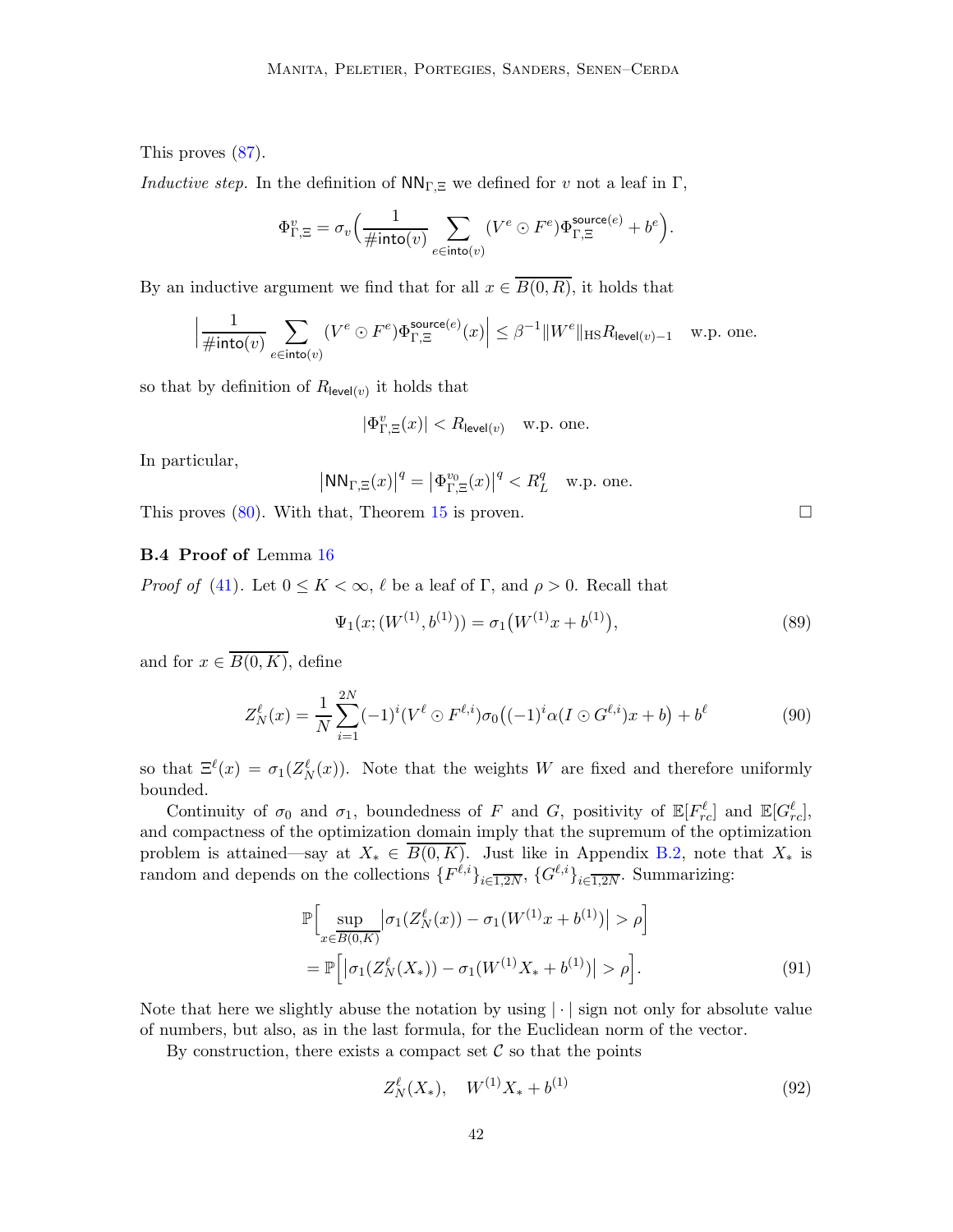lie in C with probability one. The uniform continuity of  $\sigma_1$  on C implies that for each  $\zeta > 0$ there exists  $\eta_{\zeta} > 0$  such that [\(59\)](#page-36-1) holds for  $\sigma_1$  and all  $x, y \in \mathcal{C}$ . Fix  $\zeta = \rho$  and introduce the event

$$
\mathcal{D}(X_*) = \left\{ \|Z_N^{\ell}(X_*) - (W^{(1)}X_* + b^{(1)})\|_2 < \eta_\rho \right\}.\tag{93}
$$

By the law of total probability

$$
\mathbb{P}\Big[|\sigma_1(Z_N^{\ell}(X_*)) - \sigma_1(W^{(1)}X_* + b^{(1)})| > \rho\Big] \n= \mathbb{P}\Big[|\sigma_1(Z_N^{\ell}(X_*)) - \sigma_1(W^{(1)}X_* + b^{(1)})| > \rho |\mathcal{D}(X_*)\Big] \mathbb{P}\Big[\mathcal{D}(X_*)\Big] \n+ \mathbb{P}\Big[|\sigma_1(Z_N^{\ell}(X_*)) - \sigma_1(W^{(1)}X_* + b^{(1)})| > \rho |\mathcal{D}^{c}(X_*)\Big] \mathbb{P}\Big[\mathcal{D}^{c}(X_*)\Big] \le \mathbb{P}\Big[\mathcal{D}^{c}(X_*)\Big].
$$
\n(94)

We will next prove that for all  $x \in \overline{B(0, K)}$ ,

<span id="page-42-1"></span><span id="page-42-0"></span>
$$
\mathbb{P}\Big[\mathcal{D}^c(x)\Big] \to 0\tag{95}
$$

as  $\alpha \downarrow 0$  and  $N \to \infty$ . Together with [\(94\)](#page-42-0), this implies the result.

Let  $x \in \overline{B(0,K)}$ . Component-wise,

$$
\begin{split} & \left(Z_N^{\ell}(x) - \left(W^{(1)}x + b^{(1)}\right)\right)_r \\ & = \left(\sum_{i=1}^{2N} \frac{(-1)^i}{N} \left(V^{\ell} \odot F^{\ell,i}\right) \sigma_0 \left((-1)^i \alpha (I \odot G^{\ell,i})x\right) + b^{\ell} - \left(W^{(1)}x + b^{(1)}\right)\right)_r \\ & = \sum_{i=1}^{2N} \sum_{c=1}^{d_0} \frac{(-1)^i}{N} V_{rc}^{\ell} F_{rc}^{\ell,i} \sigma_0 \left((-1)^i \alpha (I \odot G^{\ell,i})x\right)_c + b_r^{(1)} - \sum_c W_{rc}^{(1)} x_c + b_r^{(1)}. \end{split} \tag{96}
$$

Substituting [\(36\)](#page-24-3) into [\(96\)](#page-42-1), using the triangle inequality, and rearranging terms, we find that

$$
\left| \left( Z_N^{\ell}(x) - (W^{(1)}x + b^{(1)}) \right)_r \right|
$$
  
\n
$$
\leq \sum_{c=1}^{d_0} \left| \frac{W_{rc}^{(1)}}{\frac{1}{2}(\sigma_- + \sigma_+) \mathbb{E}[G_{cc}^{\ell}]} \left( \frac{1}{2N} \sum_{i=1}^{2N} \frac{F_{rc}^{\ell i}}{\mathbb{E}[F_{rc}^{\ell}]} (-1)^i \sigma_0 \left( (-1)^i \alpha (I \odot G^{\ell, i}) x \right)_c \right) - W_{rc}^{(1)} x_c \right|.
$$
 (97)

Note that the assumptions of the lemma imply that

<span id="page-42-2"></span>
$$
\Big|\frac{W_{rc}^{(1)}}{\tfrac{1}{2}(\sigma_-+\sigma_+)\mathbb{E}[G_{cc}^\ell]}\Big|\leq C_{w,G,\sigma}<+\infty.
$$

We focus now on the term within brackets in [\(97\)](#page-42-2). Let  $\delta_1 > 0$  and consider the event

$$
\mathcal{E}_{F,N}(\delta_1) = \left\{ \left| \frac{1}{2N} \sum_{i=1}^{2N} \frac{F^{\ell i}}{\mathbb{E}[F_{rc}^{\ell}]} - 1 \right| < \delta_1 \right\}.
$$
\n(98)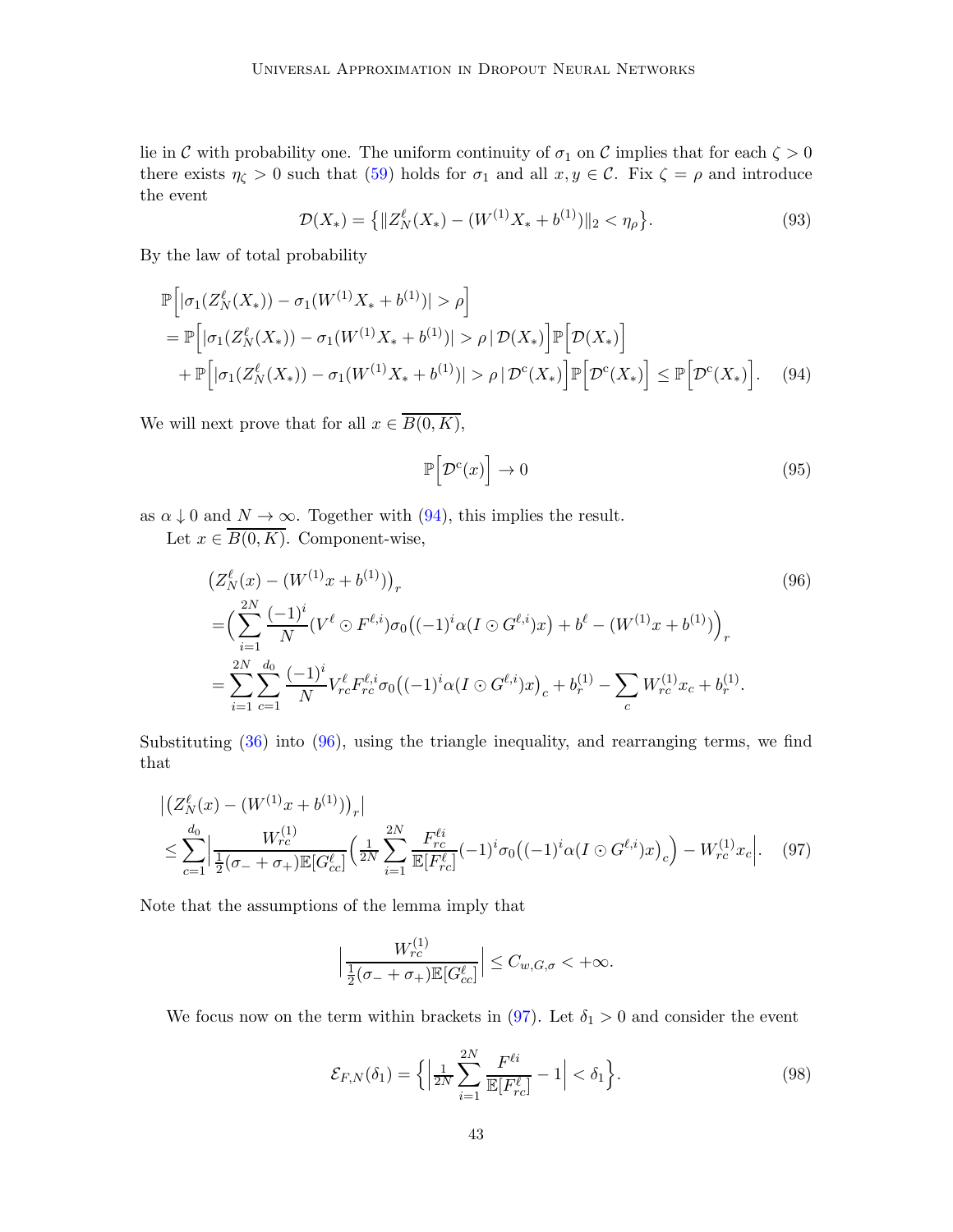There exists  $C_1 > 0$  such that, conditional on  $\mathcal{E}_{F,N}(\delta_1)$ ,

$$
\left| \frac{1}{2N} \sum_{i=1}^{2N} \frac{F^{\ell i}}{\mathbb{E}[F_{rc}^{\ell}]} (-1)^{i} \sigma_0 \big( (-1)^{i} \alpha (I \odot G^{\ell, i}) x \big)_{c} - \frac{1}{2N} \sum_{i=1}^{2N} (-1)^{i} \sigma_0 \big( (-1)^{i} \alpha (I \odot G^{\ell, i}) x \big)_{c} \right|
$$
  

$$
\leq \left| \frac{1}{2N} \sum_{i=1}^{2N} \left( \frac{F^{\ell i}}{\mathbb{E}[F_{rc}^{\ell}]} - 1 \right) (-1)^{i} \sigma_0 \big( (-1)^{i} \alpha (I \odot G^{\ell, i}) x \big)_{c} \right| \leq C_1 \delta_1
$$
(99)

since the argument of  $\sigma_0$  is uniformly bounded, and  $\sigma_0$  is continuous. Moreover, there exists  $C_2 > 0$  such that conditional on  $\mathcal{E}_{F,N}(\delta_1)$ ,

$$
\left| \left( Z_N^{\ell}(x) - \left( W^{(1)} x + b^{(1)} \right) \right)_r \right|
$$
\n
$$
\leq \sum_{c=1}^{d_0} \left| \frac{W_{rc}^{(1)}}{\frac{1}{2} (\sigma_- + \sigma_+) \mathbb{E} [G_{cc}^{\ell}]} \left( \frac{1}{2N} \sum_{i=1}^{2N} \frac{1}{\alpha} \left( (-1)^i \sigma_0 \left( (-1)^i \alpha (I \odot G^{\ell, i}) x \right)_c \right) \right) - W_{rc}^{(1)} x_c \right| + C_2 \delta_1.
$$
\n(100)

Note that  $C_1, C_2$  are independent of  $N, \delta_1$ .

Recall now that by [\(33\)](#page-22-2) and [\(34\)](#page-22-3) we can find for each  $\gamma > 0$  an  $\alpha > 0$  such that for all  $y \in \mathbb{R}^{d_0}$ , c,

$$
\left|\frac{1}{\alpha}\Big(\sigma_0(\alpha y)\Big)_c - \sigma_{S(y_r)}y_c\right| < \gamma. \tag{101}
$$

Recall furthermore that  $\max_{rc} G_{rc}^{\ell} \leq M < \infty$  with probability one by assumption. Together, this implies that we can find for each  $\gamma > 0$  an  $\alpha > 0$  such that for all  $x \in \overline{B(0, K)}$ , c,

$$
\mathbb{P}\Big[\Big|\frac{1}{\alpha}\Big(\pm\sigma_0\big(\pm\alpha I\odot G^{\ell,i}x\big)\Big)_c - \sigma_{S(\pm G_{cc}^{\ell i}x_c)}G_{cc}^{\ell i}x_c\Big| < \gamma\Big] = 1\tag{102}
$$

Fix  $\gamma \in (0, \delta_1)$  and corresponding  $\alpha > 0$ . Then there exists a constant  $C_3 > 0$ , independent of  $\delta_1, \gamma, N$ , such that conditional on  $\mathcal{E}_{F,N}(\delta_1)$ ,

$$
\left| \left( Z_N^{\ell}(x) - (W^{(1)}x + b^{(1)}) \right)_r \right|
$$
\n
$$
\leq \sum_{c=1}^{d_0} \left| \frac{W_{rc}^{(1)}}{\frac{1}{2}(\sigma_- + \sigma_+) \mathbb{E}[G_{cc}^{\ell}]} \left( \frac{1}{2N} \sum_{i=1}^{2N} \sigma_{S((-1)^i G_{cc}^{\ell i} x_c)} G_{cc}^{\ell i} x_c \right) - W_{rc}^{(1)} x_c \right| + C_3 \delta_1
$$
\n
$$
\stackrel{\text{(i)}}{=} \sum_{c \in \overline{1, d_0} : x_c > 0} \left| \frac{W_{rc}^{(1)}}{\frac{1}{2}(\sigma_- + \sigma_+) \mathbb{E}[G_{cc}^{\ell}]} \left( \frac{1}{2N} \sum_{i=1}^{2N} \sigma_{S((-1)^i G_{cc}^{\ell i} x_c)} G_{cc}^{\ell i} x_c \right) - W_{rc}^{(1)} x_c \right| + C_3 \delta_1.
$$
\n(103)

To conclude (i), we used the fact that  $\sigma_{\pm} \cdot 0 = 0$ . By assumption  $G_{cc}^{(i)} \geq 0$  with probability one, so if moreover  $|x_c| > 0$ , then  $S((-1)^i G_{cc}^{\ell i} x_c) = S((-1)^i x_c)$  with probability one—recall its definition in [\(34\)](#page-22-3). Thus there exists  $C_4$  independent of  $\delta_1, \gamma, N$  such that conditional on the event  $\mathcal{E}_{F,N}(\delta_1) \cap \mathcal{E}_{G,N}(\delta_1),$ 

$$
\left| Z_N^{\ell}(x) - (W^{(1)}x + b^{(1)}) \right|_r
$$
  
\n
$$
\leq \sum_{c \in \overline{1, d_0}: |x_c| > 0} \left| \frac{W_{rc}^{(1)}}{\frac{1}{2}(\sigma_- + \sigma_+)} \frac{1}{2N} \sum_{i=1}^{2N} \sigma_{S((-1)^i x_c)} x_c - W_{rc}^{(1)} x_c \right| + C_4 \delta_1 = C_4 \delta_1.
$$
 (104)